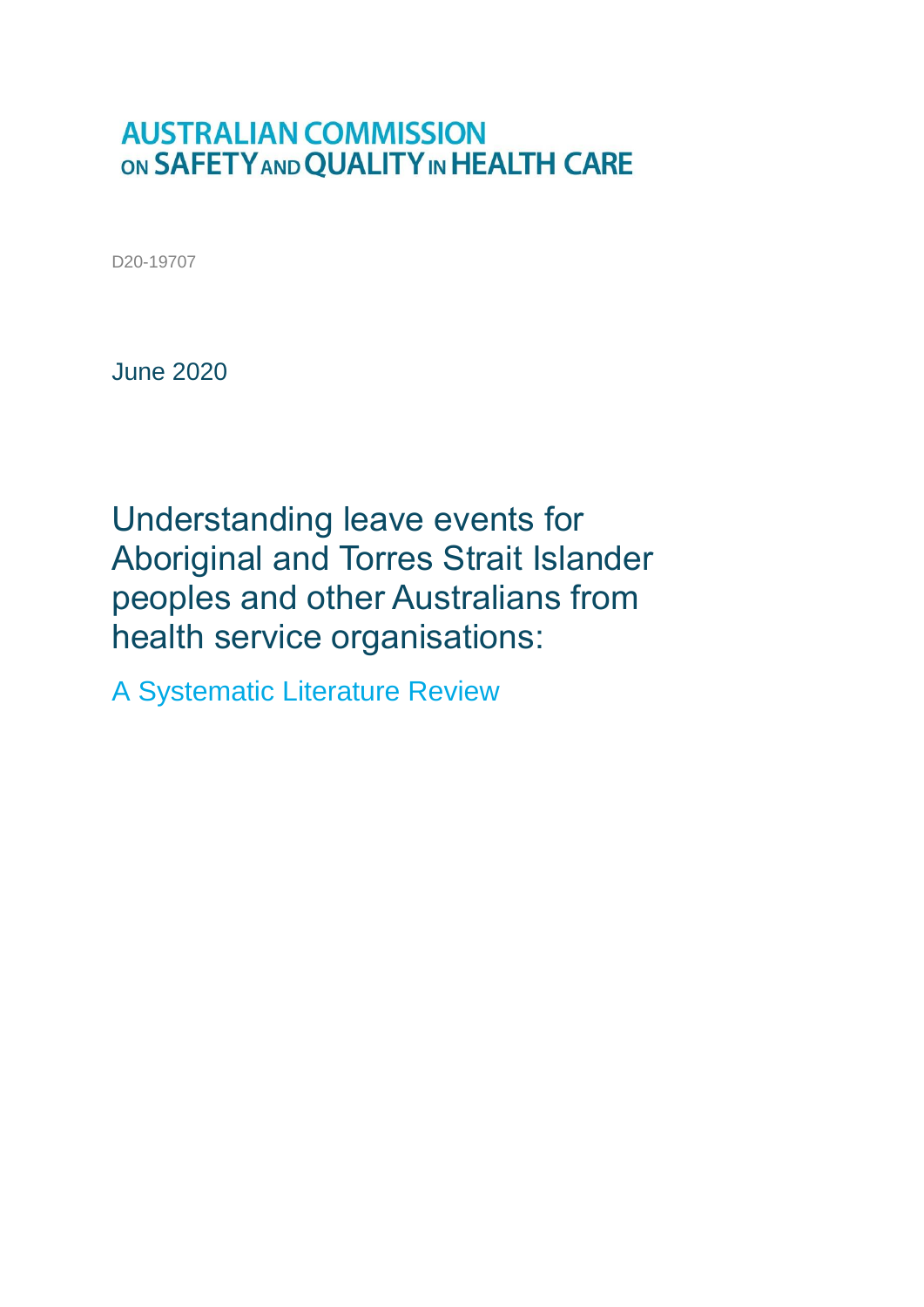Published by the Australian Commission on Safety and Quality in Health Care Level 5, 255 Elizabeth Street, Sydney NSW 2000

Phone: (02) 9126 3600

Email: mail@safetyandquality.gov.au Website: www.safetyandquality.gov.au

ISBN: 978-1-925948-76-9

© Australian Commission on Safety and Quality in Health Care 2020

All material and work produced by the Australian Commission on Safety and Quality in Health Care (the Commission) is protected by copyright. The Commission reserves the right to set out the terms and conditions for the use of such material.

As far as practicable, material for which the copyright is owned by a third party will be clearly labelled. The Commission has made all reasonable efforts to ensure that this material has been reproduced in this publication with the full consent of the copyright owners.

With the exception of any material protected by a trademark, any content provided by third parties and where otherwise noted, all material presented in this publication is licensed under a [Creative Commons Attribution–NonCommercial–NoDerivatives 4.0 International](http://creativecommons.org/licenses/by-nc-nd/4.0/)  [licence.](http://creativecommons.org/licenses/by-nc-nd/4.0/)



Enquiries about the licence and any use of this publication are welcome and can be sent to [communications@safetyandquality.gov.au.](mailto:communications@safetyandquality.gov.au)

The Commission's preference is that you attribute this publication (and any material sourced from it) using the following citation:

Australian Commission on Safety and Quality in Health Care. Understanding Leave Events for Aboriginal and Torres Strait Islander People and other Australians from Health Service Organisations Systematic Literature Review. Sydney: ACSQHC; 2020

#### **Disclaimer**

The content of this document is published in good faith by the Commission for information purposes. The document is not intended to provide guidance on particular healthcare choices. You should contact your health care provider for information or advice on particular healthcare choices.

The Commission does not accept any legal liability for any injury, loss or damage incurred by the use of, or reliance on, this document.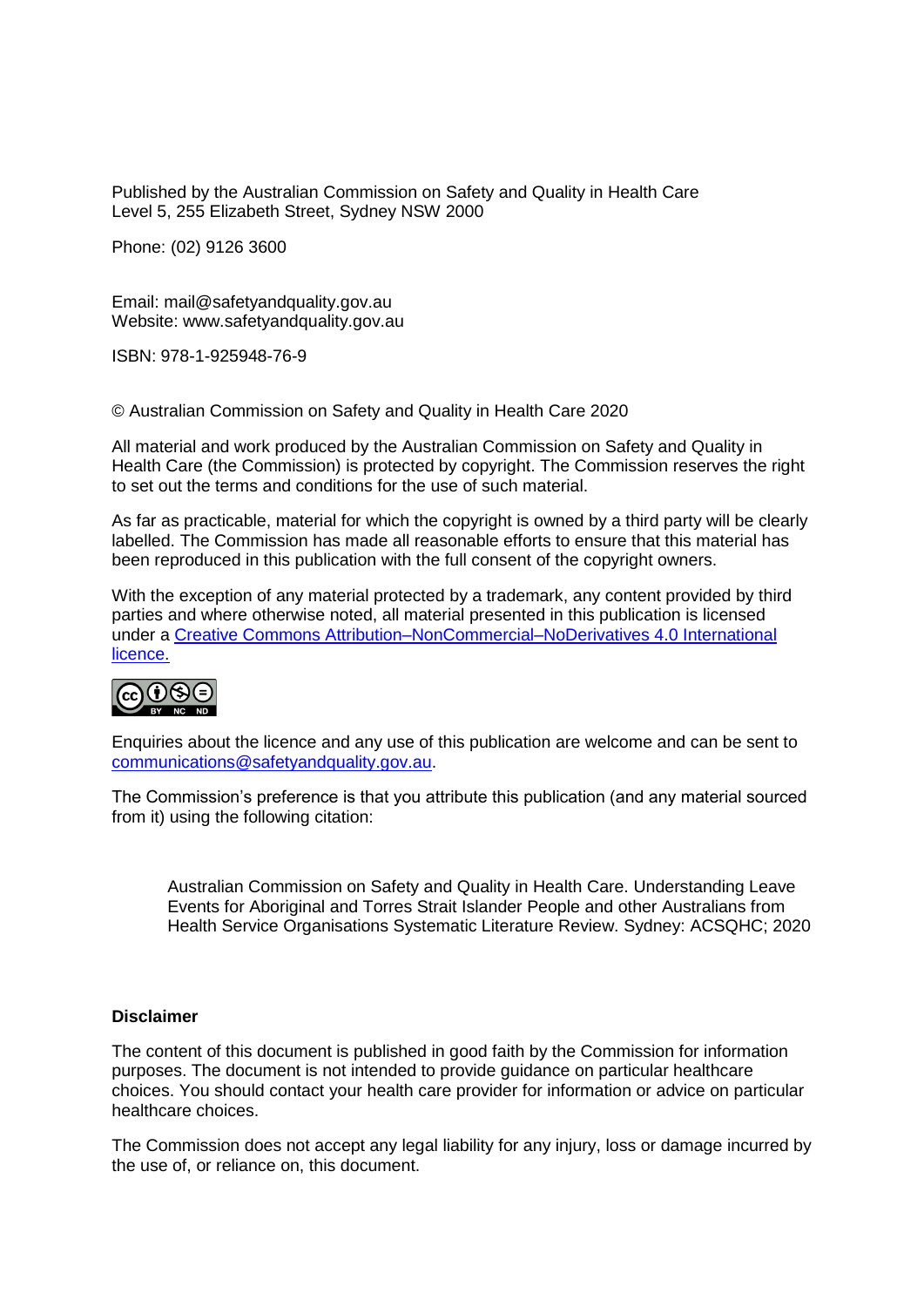### **Background**

Understanding leave events from health services is a key element in improving health outcomes and cost effectiveness for our health care systems.

In Australia, the term 'Take Own Leave' (TOL) is used broadly to indicate when a person has left the health service prior to being seeing by a health professional or has left against medical advice. This report specifically uses the term 'leave events' in order to not stigmatise a patient who may leave a health service due to factors that are currently not understood or acknowledged by the health system. This systematic review of current literature seeks to identify these factors.

### **Objective**

The primary objective of this literature review was to identify evidence relating to the causes contributing to Aboriginal and Torres Strait Islander peoples and other Australian peoples leave events from health services. The second objective was to identify evidence based preventative measures that have been effective in reducing leave events, and recommendations that could be implemented.

### **Method**

A systematic literature review was conducted in June 2020, which included Australian studies published from 2013. Publications were considered and included if they reported on primary research which focused on Aboriginal and Torres Strait Islander peoples and other Australians who leave health services including acute health services, Aboriginal communitycontrolled health and medical services, community services or primary care health services prior to being seen by a health professional or have left against medical advice. Additionally, any other possible definitions in relation to "leave events" used by Australian health and medical services were included while conducting the search. A list of terms is at Appendix 1 of the review.

### **Results**

The electronic database search returned 30 relevant records and 9 additional records were identified by a manual search in Google Scholar. Reference lists of the included articles were searched. From these articles, 11 met the inclusion criteria for the review. Of the 11 included studies, 5 were based in New South Wales, 2 in Western Australia, 1 from Queensland, 1 from Northern Territory and 2 were conducted nationally.

This literature review was reported in accordance with the PRISMA (preferred reporting items for systematic reviews and meta-analysis) reporting guidelines provided for systematic reviews and meta-analyses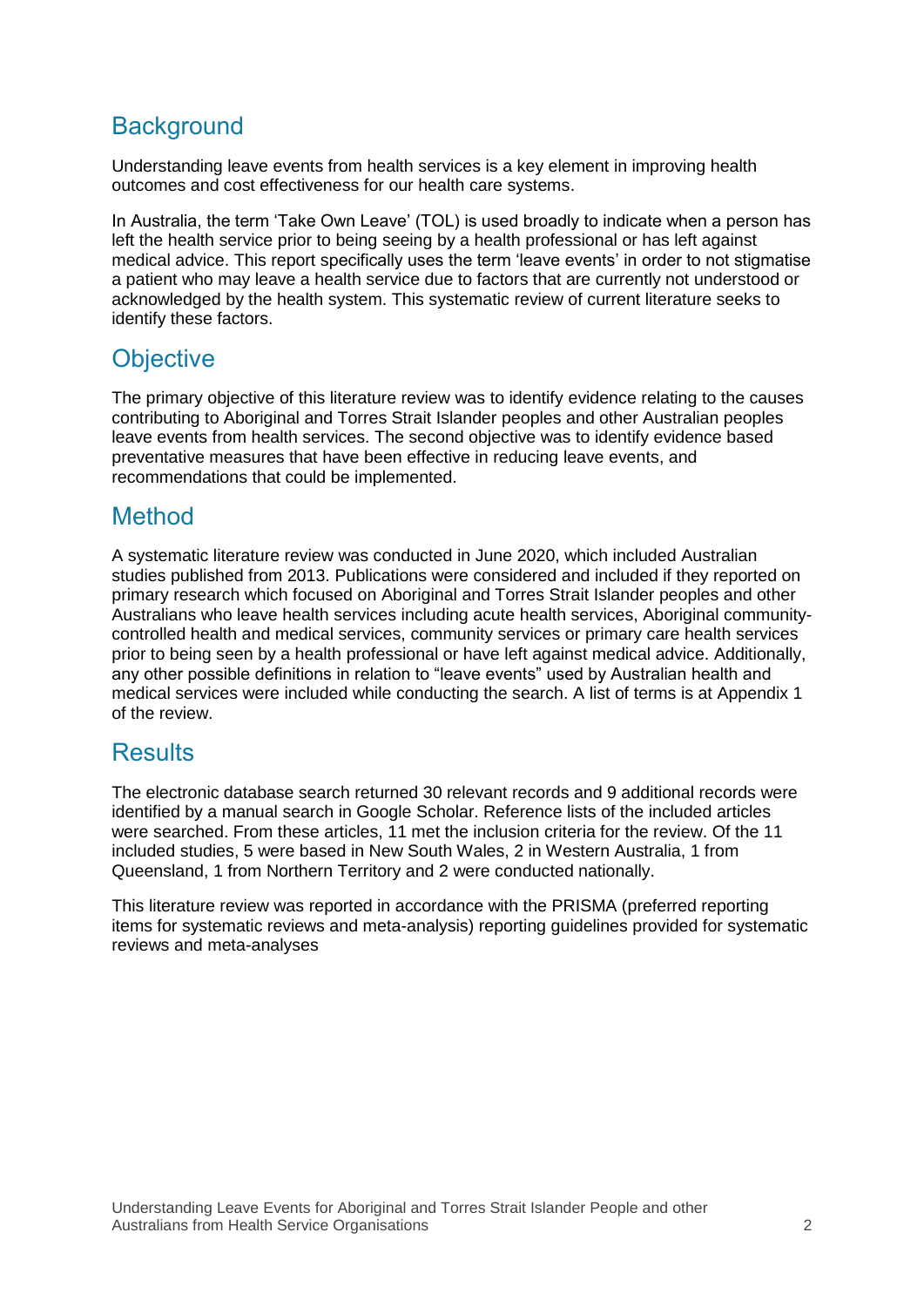### Summary of Causes of "leave events" found in this review

| Personal factors that contributed to a leave                                                                                                                                                                                                                                                                                                                                                                                                                                                                                                                                                                                                                                                                                                                                                                                                                                                                                      | System factors that contributed to a leave                                                                                                                                                                                                                                                                                                                                                                                                                                                                                                                                                                                                                                                                                                                                                                                                                                                                 |  |  |
|-----------------------------------------------------------------------------------------------------------------------------------------------------------------------------------------------------------------------------------------------------------------------------------------------------------------------------------------------------------------------------------------------------------------------------------------------------------------------------------------------------------------------------------------------------------------------------------------------------------------------------------------------------------------------------------------------------------------------------------------------------------------------------------------------------------------------------------------------------------------------------------------------------------------------------------|------------------------------------------------------------------------------------------------------------------------------------------------------------------------------------------------------------------------------------------------------------------------------------------------------------------------------------------------------------------------------------------------------------------------------------------------------------------------------------------------------------------------------------------------------------------------------------------------------------------------------------------------------------------------------------------------------------------------------------------------------------------------------------------------------------------------------------------------------------------------------------------------------------|--|--|
| event                                                                                                                                                                                                                                                                                                                                                                                                                                                                                                                                                                                                                                                                                                                                                                                                                                                                                                                             | event                                                                                                                                                                                                                                                                                                                                                                                                                                                                                                                                                                                                                                                                                                                                                                                                                                                                                                      |  |  |
| Past negative experiences<br>$\bullet$<br>Distrust of health services<br>Impact of intergenerational trauma<br>$\bullet$<br>Association of hospitals with death<br>$\bullet$<br>Feelings of isolation and loneliness,<br>$\bullet$<br>Feeling unwelcome and misunderstood<br>$\bullet$<br>Feeling better, or sufficiently well to leave<br>$\bullet$<br>Distrust of doctors<br>$\bullet$<br>Limited understanding of illness and<br>$\bullet$<br>expected length of stay<br>English as a second language<br>$\bullet$<br>Not being able to smoke on the hospital<br>$\bullet$<br>campus<br>Family, cultural and social obligations<br>$\bullet$<br>Financial responsibilities<br>$\bullet$<br>Pressure from partners and family to return<br>$\bullet$<br>home<br>Taken by family<br>$\bullet$<br>Remoteness of hospital<br>$\bullet$<br>Socio economic disadvantage<br>$\bullet$<br>Transport cost and availability<br>$\bullet$ | Workforce factors<br>Staff speaking 'roughly', mistreating patients<br>Inappropriate and insensitive behaviour by<br>staff<br>Medical staff lacking appropriate cultural<br>training<br>Staff stereotyping patients<br>٠<br>Absence of Aboriginal Liaison Officers and<br>Aboriginal Health Workers and other<br>Aboriginal workforce<br>Language barriers<br>٠<br>Conflicting understanding of the reason for<br>admission between provider and patient<br>Systems factors<br>Long waits<br>Complicated admission and discharge<br>procedures<br>Institutions not culturally safe<br>$\bullet$<br>Personal and institutionalised racism<br>$\bullet$<br>Hospital policies reinforcing racist systems<br>and barriers<br>Miscommunication and misunderstandings<br>٠<br>Limited access to Aboriginal support while in<br>$\bullet$<br>hospital<br>The 'impersonal nature' of Western medicine<br>$\bullet$ |  |  |

### Recommendations

The review identified a number of recommendations from the literature. These recommendations could be applied to:

- Individuals working in the health system
- Health service organisations
- Community controlled health organisations

The recommendations in the report align closely with the actions in the National Safety and Quality Health Service (NSQHS) Standards and the suggested strategies for improvement in the *NSQHS Standards User Guide for Aboriginal and Torres Strait Islander Health* published by the Commission in 2017.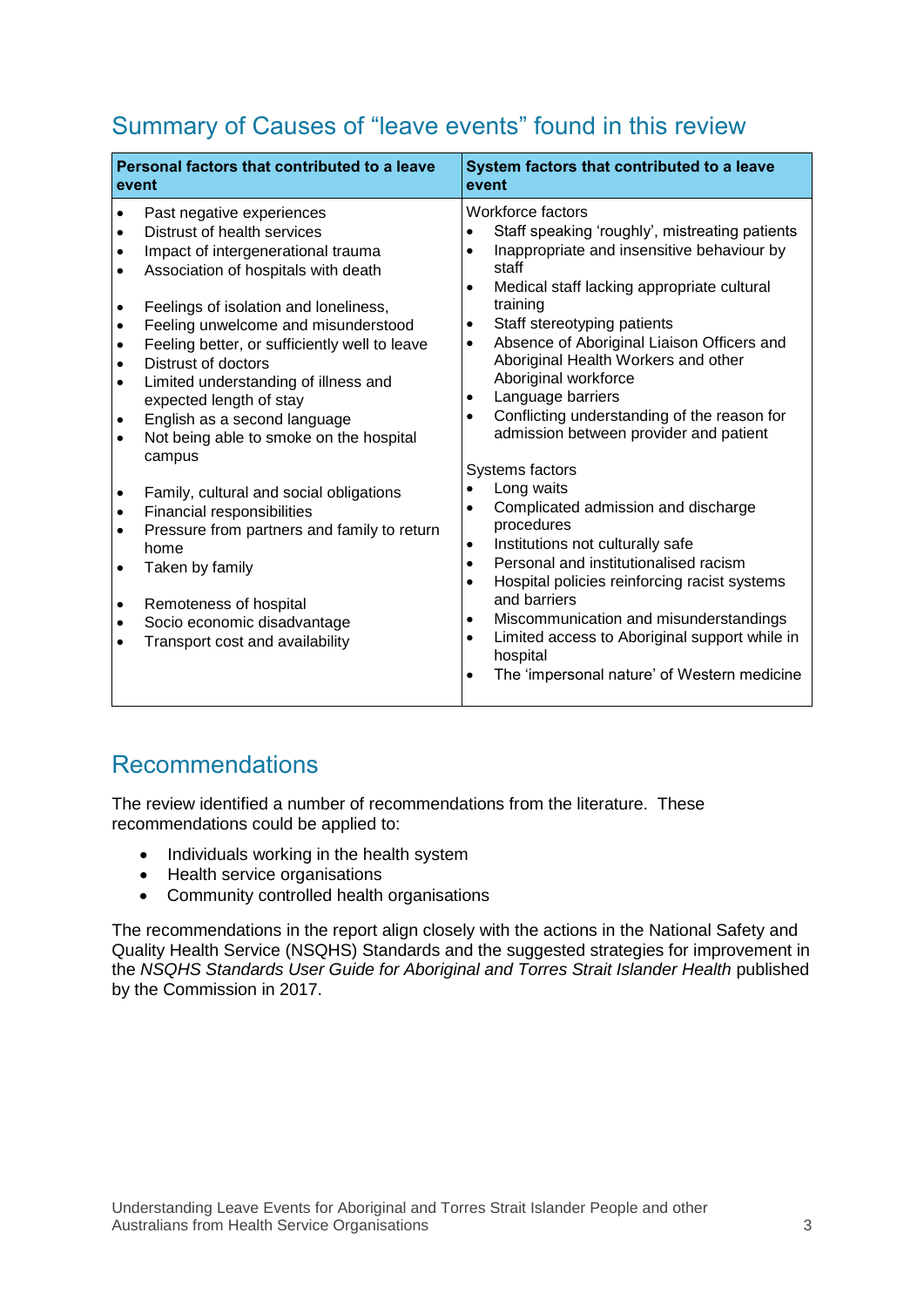D20-19459



June 2020

# **Understanding Leave Events for Aboriginal and Torres Strait Islander People and other Australians from Health Service Organisations**

**Systematic Literature Review**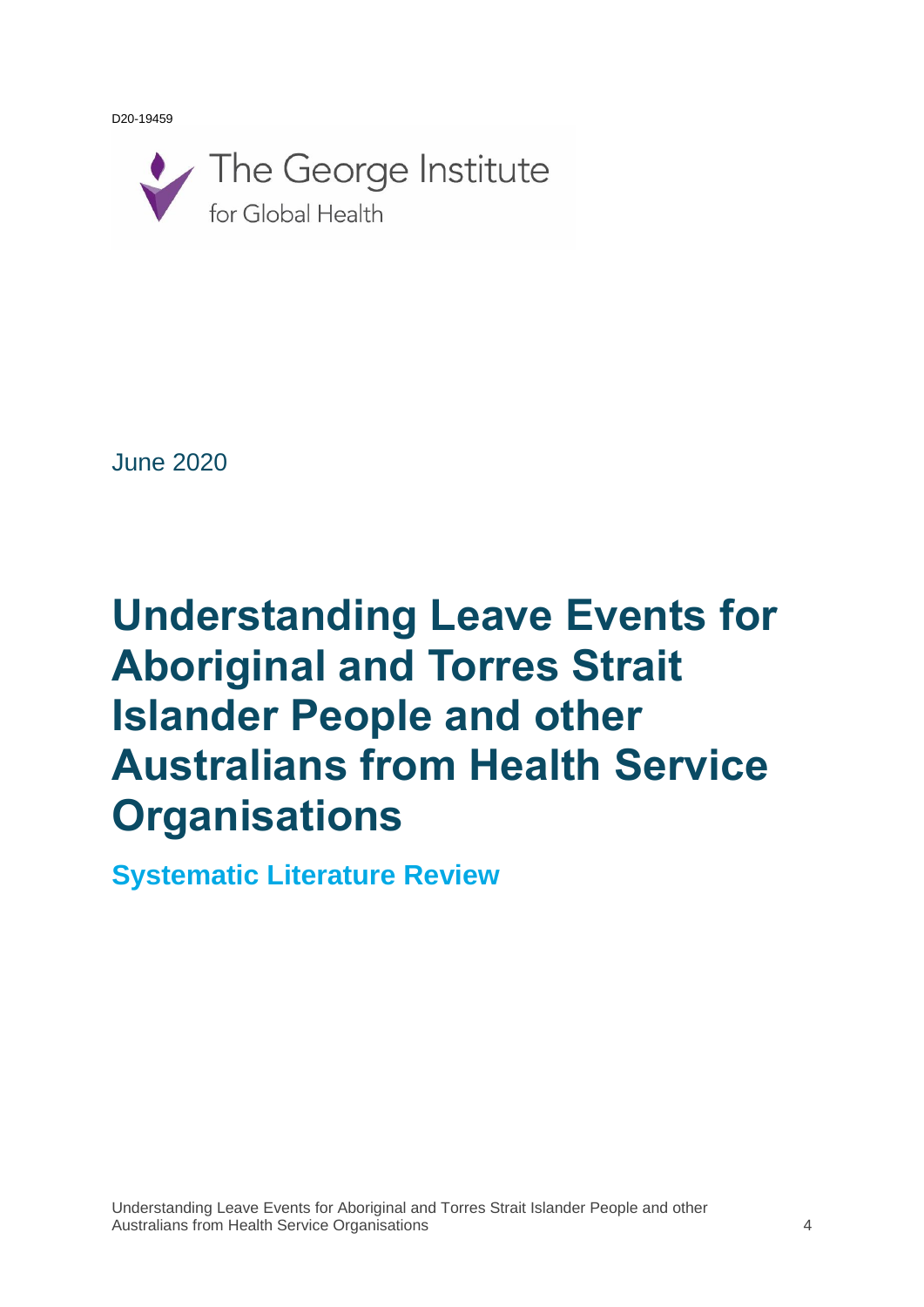## **Contents**

| <b>Summary</b>                                                                                                                   | $\overline{\mathbf{2}}$  |
|----------------------------------------------------------------------------------------------------------------------------------|--------------------------|
| <b>Introduction</b>                                                                                                              | $\mathbf{3}$             |
| <b>Background and Context</b>                                                                                                    | 3                        |
| Objective                                                                                                                        | 4                        |
| Scope                                                                                                                            | $\overline{4}$           |
| <b>Method</b>                                                                                                                    | $6\phantom{1}6$          |
| <b>Results</b>                                                                                                                   | 9                        |
| <b>Search Results</b><br>Terminology<br>Prevalence of 'leave events'<br>Causes of 'leave events'<br><b>Preventative Measures</b> | 9<br>9<br>10<br>10<br>13 |
| <b>Discussion</b>                                                                                                                | 14                       |
| <b>Conclusions</b>                                                                                                               | 14                       |
| <b>Recommendations</b>                                                                                                           | 15                       |
| Key recommendations                                                                                                              | 15                       |
| <b>Appendix 1</b>                                                                                                                | 17                       |
| <b>Appendix 2</b>                                                                                                                | 18                       |
| <b>Appendix 3</b>                                                                                                                | 19                       |
| <b>Appendix 4</b>                                                                                                                | 23                       |
| <b>Appendix 5</b>                                                                                                                | 24                       |
| <b>Appendix 6</b>                                                                                                                | 28                       |
| <b>Abbreviations and Acronyms</b>                                                                                                | 30                       |
| <b>References</b>                                                                                                                | 31                       |
| <b>Acknowledgements</b>                                                                                                          | 32                       |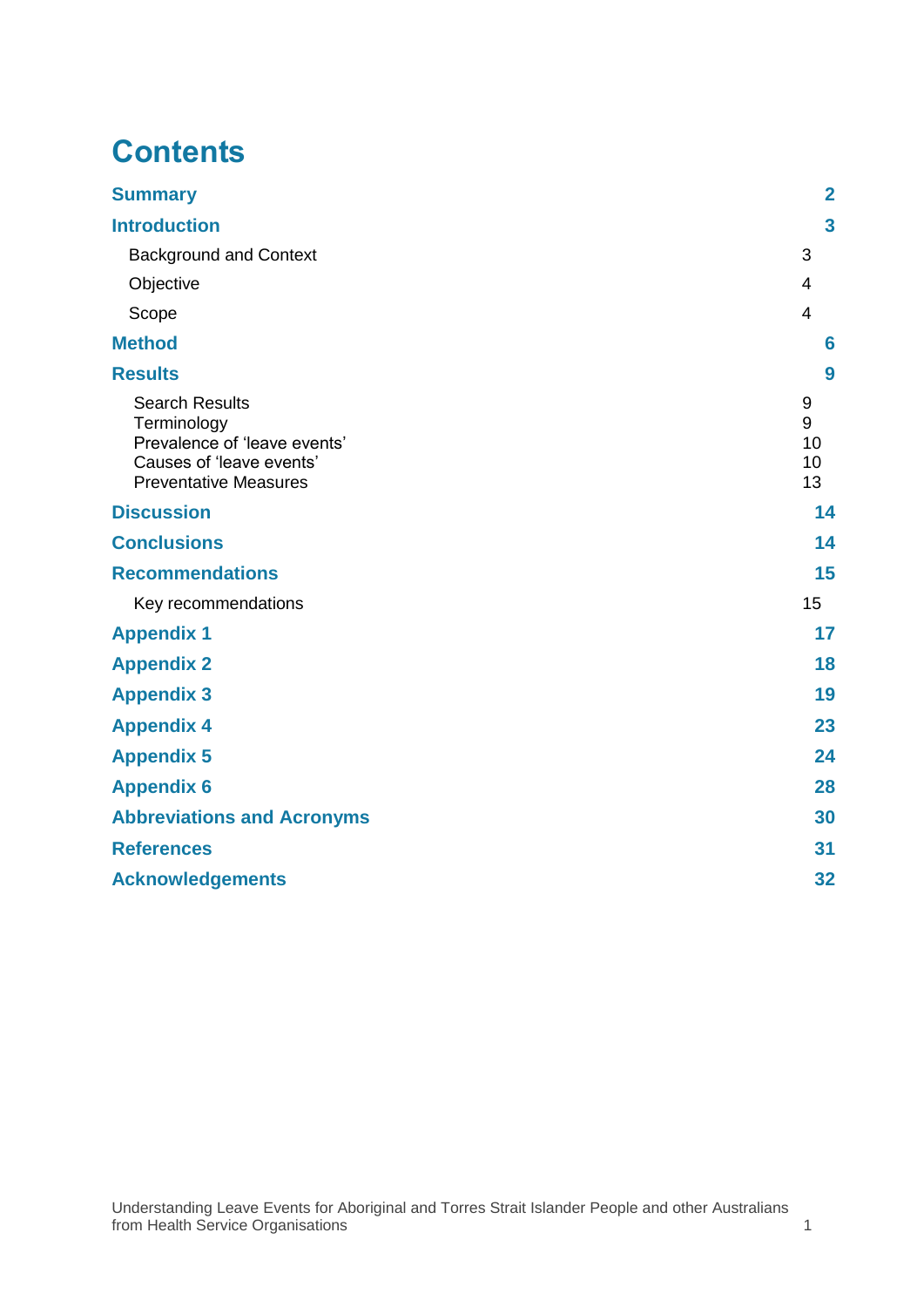## <span id="page-6-0"></span>**Summary**

This systematic literature review was conducted in June 2020 by The Aboriginal and Torres Strait Islander Health Team of The George Institute for Global Health on behalf of the Australian Commission on Safety and Quality in Health Care (the Commission). The Commission is leading a project to consider options for a national strategy to reduce the rate of Aboriginal and Torres Strait Islander people who leave health service organisations before treatment is completed. The national strategy will also strengthen the safety and quality of healthcare systems supporting Aboriginal and Torres Strait Islander people. In Australia, a leave event indicates when a person has left the health service prior to being seeing by a health professional or has left against medical advice.

This report reviewed literature post 2013 to identify the causes of prevalence and incidence rate of "Leave Events", or any similar terms for Aboriginal and Torres Strait Islander peoples and other Australian people who present to acute health service organisations, Aboriginal community-controlled health services, Aboriginal medical services, community services and primary care services. This review identified evidence based preventative measures that have been or could be implemented to reduce "Leave Events" and describes any additional terms and definitions used for 'Leave Events" by states and territories not already listed.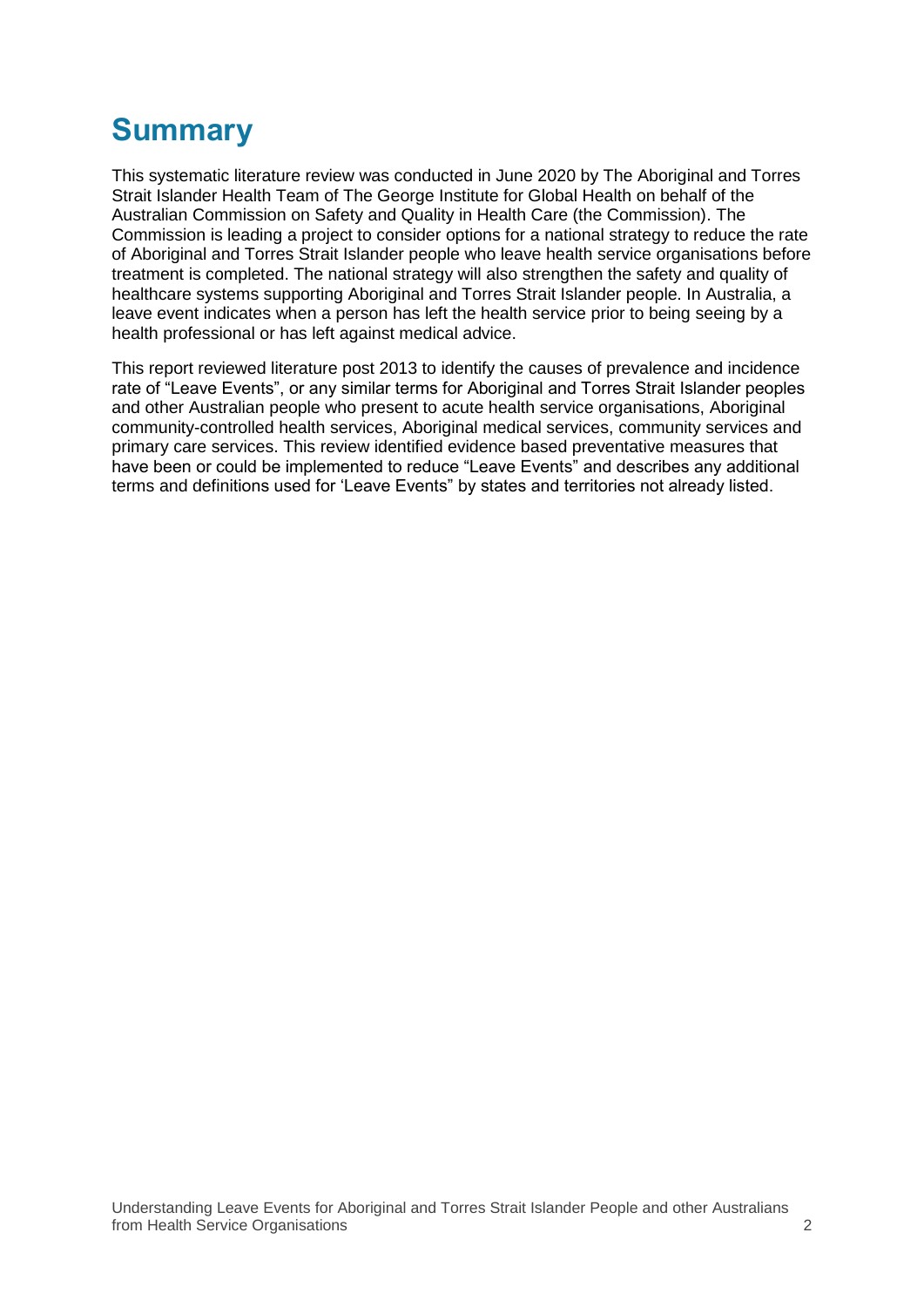### <span id="page-7-0"></span>**Introduction**

Australian Commission on Safety and Quality in Health Care (the Commission) is a government agency that leads and coordinates national improvements in safety and quality in health care across Australia. The Commission is funded jointly by all state and territory governments and the Commonwealth government. It is established under the *National Health and Hospitals Network Act 2011* and its role codified in the *National Health Reform Act 2011.*

The Commission works in partnership with the Australian, state and territory governments and the private sector to achieve a safe, high-quality and sustainable health system. In doing so, the Commission also works closely with patients, carers, clinicians, managers, policymakers and healthcare organisations.

Key functions of the Commission include developing national safety and quality standards, developing clinical care standards to improve the implementation of evidence-based health care, coordinating work in specific areas to improve outcomes for patients, and providing information, publications and resources about safety and quality.

### <span id="page-7-1"></span>**Background and Context**

Understanding leave events from the health system for all Australian people is vital in improving health outcomes and improving cost effectiveness for our health care systems. All Australians should receive safe and quality healthcare and there is a need to understand why leave events continue to occur and how these can be addressed. This report explores leave events from the healthcare system through a systematic search of literature between 2013 to 2020.

In Australia, the term 'Take Own Leave' (TOL) is used broadly to indicate when a person has left the health service prior to being seeing by a health professional or has left against medical advice. This report specifically uses the term 'leave events' in order to not stigmatise a patient who may leave a health service due to factors that are currently not understood or acknowledged by the health system. This review seeks to identify these factors.

Leave events include 'Take Own Leave' (TOL) and mean that a patient decides to leave before the commencement or completion of medical treatment. If a patient absconded or goes missing before medical treatment it is documented as did not wait (DNW). Leave events also include self-discharge or leave at their own risk (LOR) and if a patient leaves against medical advice they are documented as discharge against medical advice (DAMA)[.](#page-35-1)<sup>1</sup>

Leave events interrupt a person receiving the correct medical treatment and are associated with increased readmissions,<sup>[2](#page-35-2)</sup> which impact ongoing medical care associated with increased morbidity and mortality. The report found a variety factors associated with and reasons for leave events including but not limited to loneliness, waiting too long, experiences of racism, distrust of the health system, a lack of culturally safe institutions, miscommunication and misunderstandings, feelings of isolation and loneliness, family and social obligations as well as sex, age group, remoteness of hospital, state/territory of hospital and remoteness of usual residence $^2$ 

Aboriginal and Torres Strait Islander people are at higher risks of leave events than other Australians. Although this report focuses on all Australians it is especially important for Aboriginal and Torres Strait Islander peoples due to ongoing impacts from colonisation, systemic racism and issues surrounding trust and power which other Australian people do

Understanding Leave Events for Aboriginal and Torres Strait Islander People and other Australians **from Health Service Organisations** 3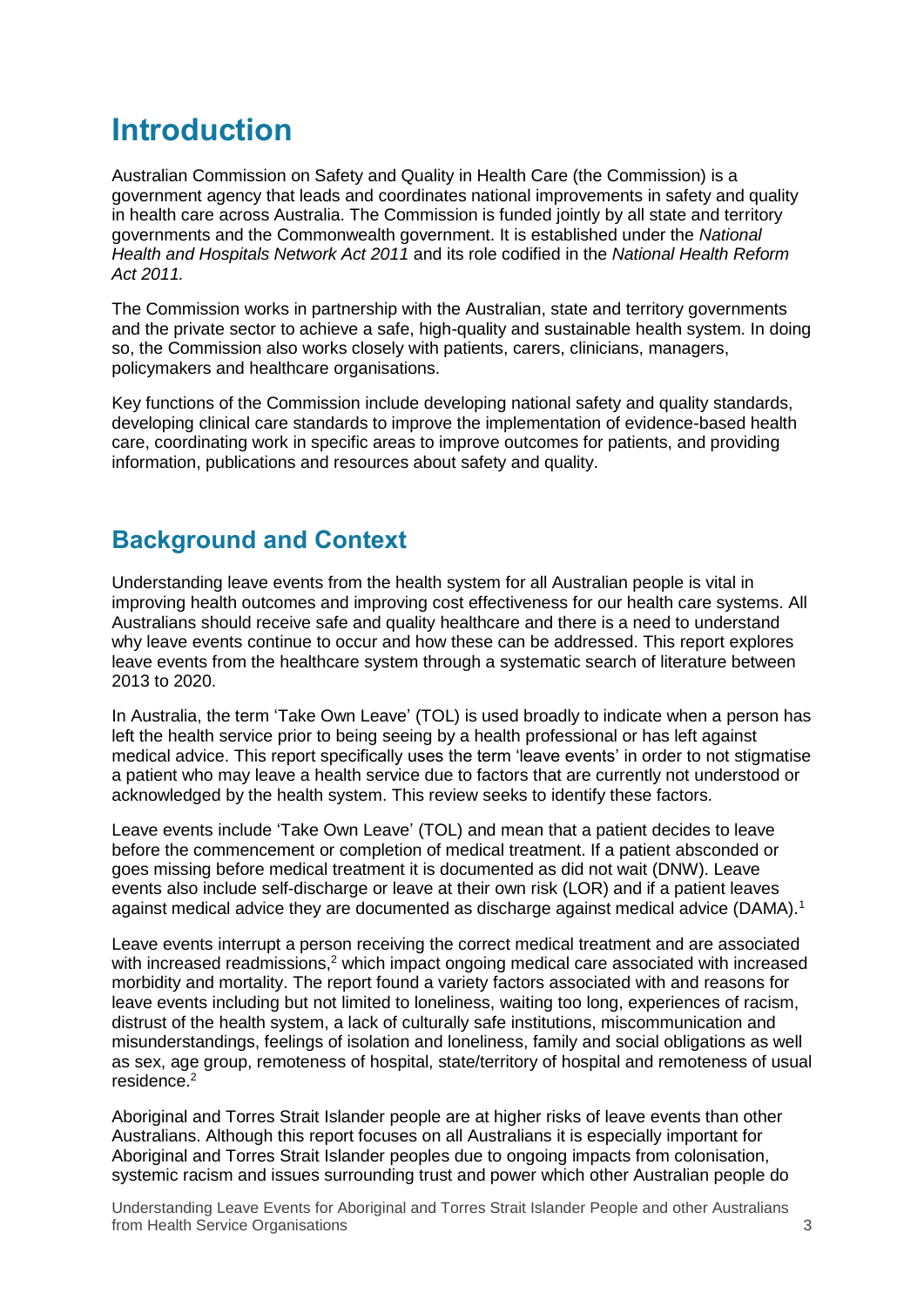not experience.<sup>[2](#page-35-2)</sup> It is well documented that disparities in health outcomes for Aboriginal and Torres Strait Islander peoples compared to other Australians exist. There is a life expectancy gap of 11.5 years for men and 9.7 years for women, as well as higher rates of chronic disease.<sup>[3,](#page-35-3)[4](#page-35-4)</sup> This is reflected by the ongoing impacts of colonisation, oppression and racism.<sup>[5](#page-35-5)</sup>

### <span id="page-8-0"></span>**Objective**

The primary objective of this systematic literature review was to identify the causes that contribute to Aboriginal and Torres Strait Islander peoples and other Australian peoples' leave events from health services. The second objective was to identify the evidence based preventative measures that have been effective in reducing leave events and recommendations that could be implemented in the future.

### <span id="page-8-1"></span>**Scope**

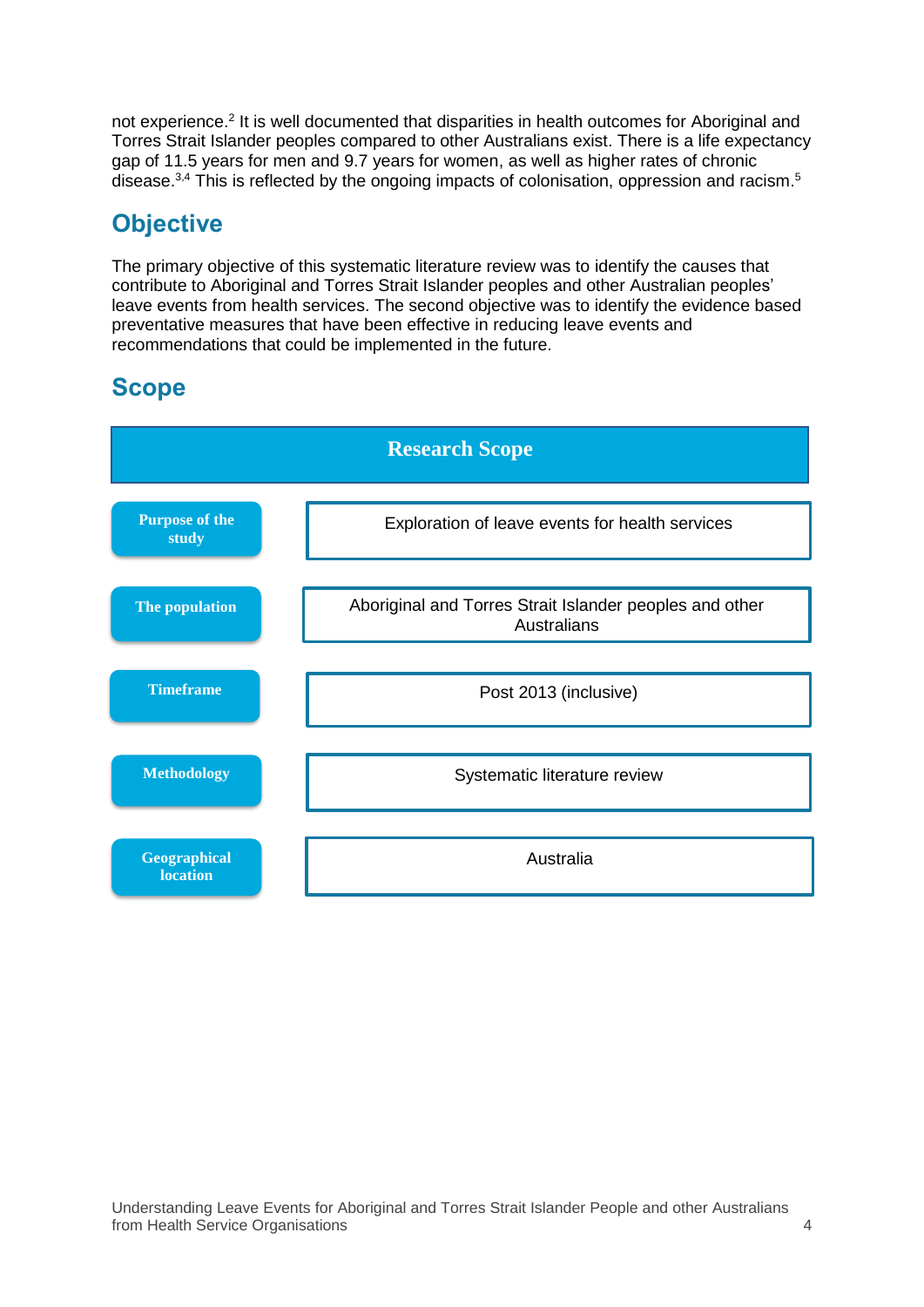This systematic literature review sought to answer the following questions:

- 1. What are the causes that contribute to leave events?
- 2. What evidence-based preventative measures have been or could be implemented to reduce leave events?
- 3. Describe any additional terms and definitions used for Leave Events by States and Territories in Australia.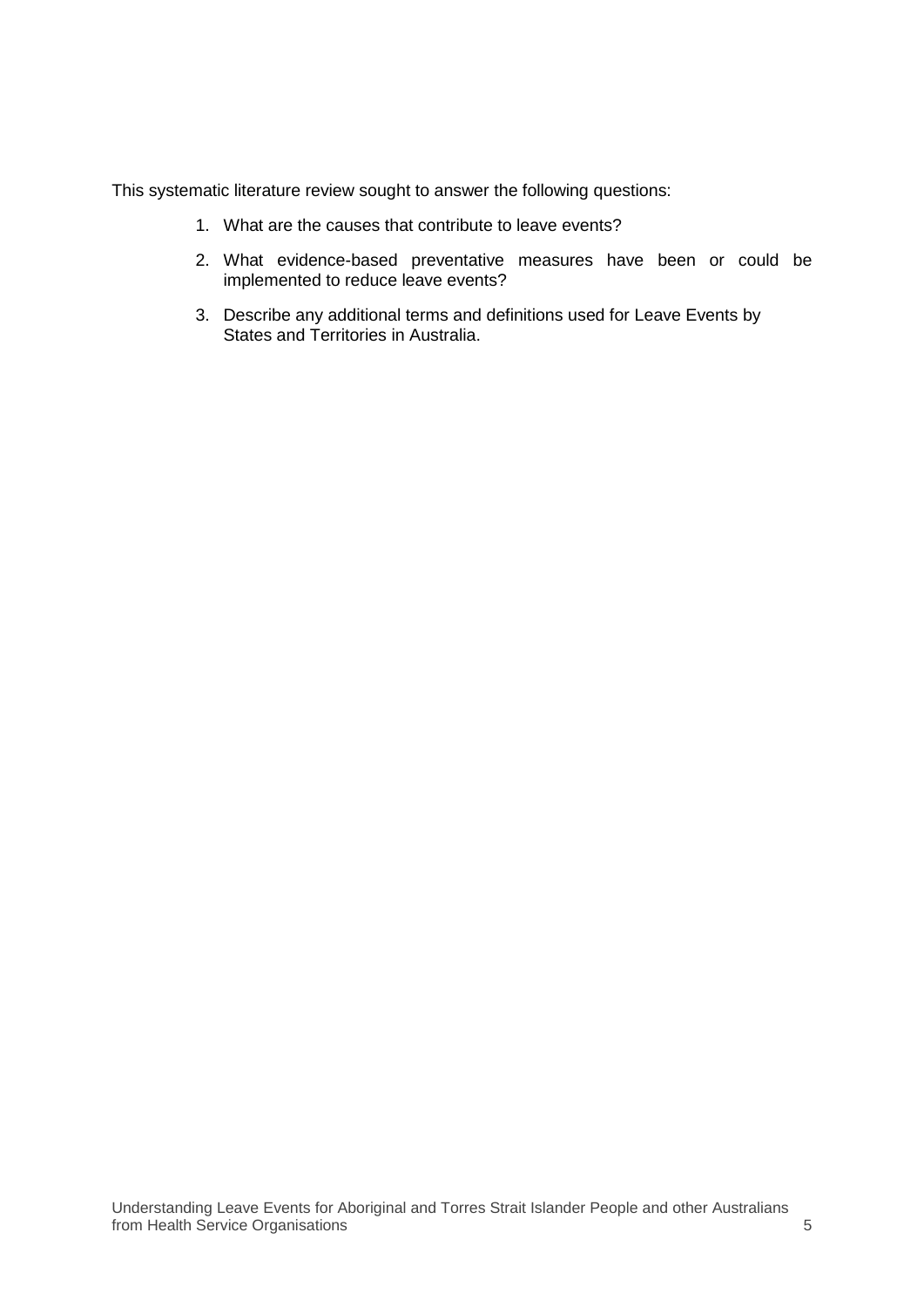## <span id="page-10-0"></span>**Method**

A systematic literature review was conducted from May  $27<sup>th</sup>$  until June  $30<sup>th</sup>$ , 2020 which included Australian studies published from 2013. Publications were considered and included if they reported on primary research which focused on Aboriginal and Torres Strait Islander peoples and other Australians who leave health services including acute health services, Aboriginal community-controlled health and medical services, community services or primary care health services prior to being seen by a medical professional or have left against medical advice. Additionally, any other possible definitions in relation to "leave events" used by Australian health and medical services that may not be already outlined in Appendix 1 were included when found while conducting the search.

Search terms also included the many different terms that can be used to refer to Aboriginal and Torres Strait Islander peoples including but not limited to Aboriginal, Torres Strait Islander, Indigenous, First Australian, Murri, Koori, Noongar. Data was obtained from post 2013 on the prevalence and incidence rate of "leave events", or any similar terms for Aboriginal and Torres Strait Islander peoples and other Australians who present to acute health service organisations, Aboriginal community-controlled health services, Aboriginal medical services, community services and primary care services. Causes that contribute to "leave events" for Aboriginal and/or Torres Strait Islander peoples and other Australians was identified. This included "leave events" causes for Aboriginal and/or Torres Strait Islander children (≤18 years of age). Any additional terms and definitions used for "leave events" by states and territories not already listed was also searched.

#### **Inclusion Criteria:**

- Aboriginal and/or Torres Strait Islander people
- Australian population focus
- Present findings from primary research (both quantitative and qualitative)
- Data sources clearly outlined e.g. (interview, survey, focus group, hospital databases
- English language
- Data post 2013 (inclusive of 2013, from 01/01/2013)
- Prevalence and incidence rate of "Take Own Leave" events (using the 'leave terms in Table 1) for Aboriginal and Torres Strait Islander peoples and non-Indigenous people
- Include "leave events" causes for Aboriginal and/or Torres Strait Islander children (≤18 years of age)
- Acute health service organisations, Aboriginal community-controlled health services, Aboriginal medical services, Community services and primary care services
- Investigated any aspect of Aboriginal and Torres Strait Islander people and/or other Australian people who have left a health or medical service prior to being seen by a medical professional or has left against medical advice
- Any intervention-based studies that have been implemented to reduce Aboriginal and/or Torres Strait Islander people and other Australian's who leave the health or medical service or has left against medical advice.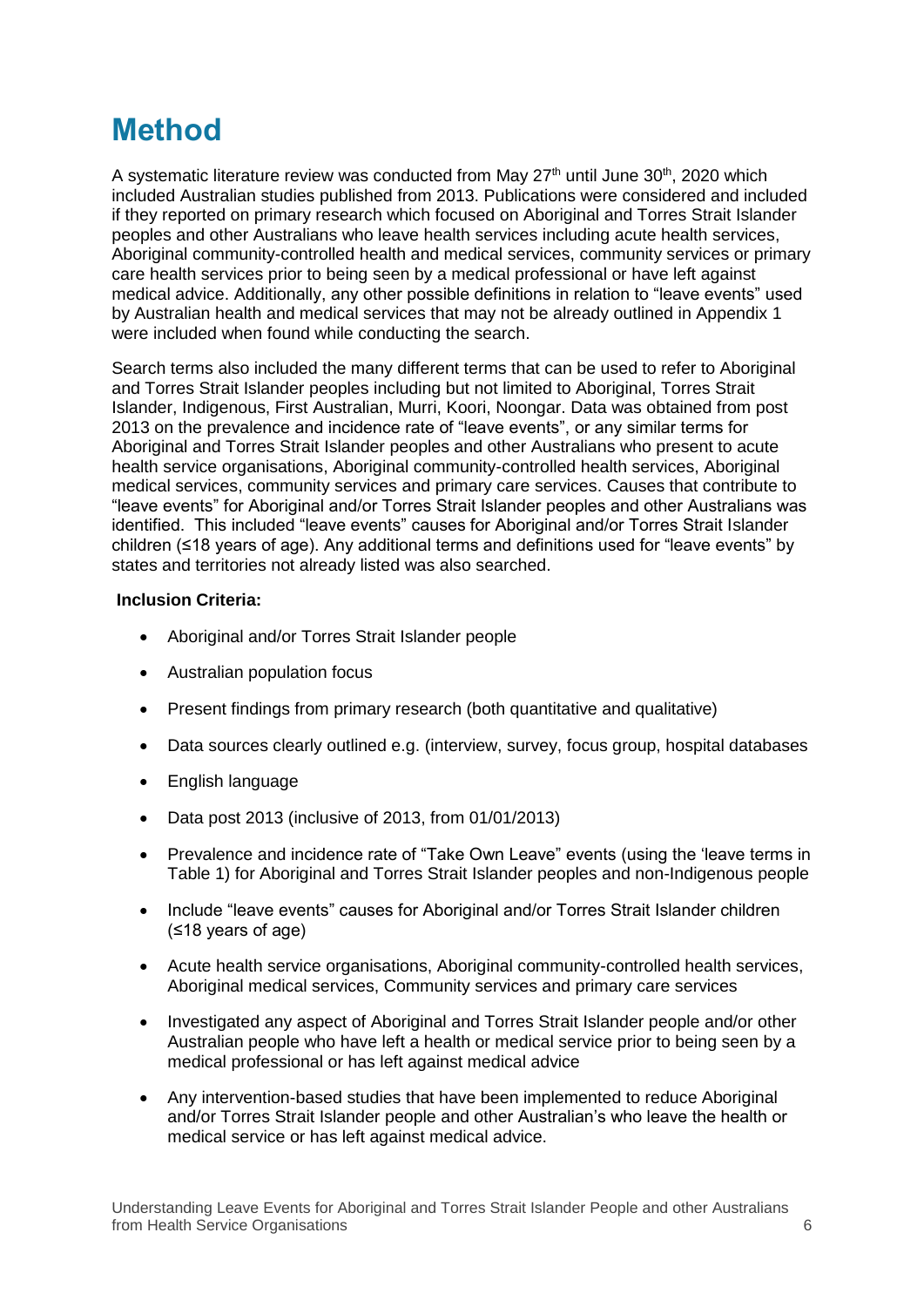#### **Exclusion Criteria:**

- Does not focus on Australian or Aboriginal and Torres Strait Islander populations.
- Papers will be excluded where they include routine discharge or negotiated/agreed discharge; discharge for the day programs and instances of 'did not attend'.
- Papers will be excluded if search terms are not included in Title or Abstract.

Both quantitative and qualitative research designs were included within the search. Two methods were used to locate relevant studies: (a) a search of databases for primary papers using the platforms including OVID Medline (b) A hand search of references from identified studies. Once the search had been conducted, duplicates were removed and the title and abstract of the remaining articles were screened for inclusion. EndNote software was used to manage references.

Search terms for the systematic literature review are found in Appendix 1 and search syntax in Appendix 2

Papers were assessed for potential inclusion if they met each of the following criteria:

- presented findings from primary research (both quantitative and qualitative)
- investigated any aspect of Aboriginal and Torres Strait Islander people and/or other Australian people who have left a health or medical service prior to being seen by a medical professional or has left against medical advice
- involved Aboriginal and Torres Strait islander people across all age groups
- any intervention-based studies that have been implemented to reduce Aboriginal and/or Torres Strait Islander people and other Australian's who leave the health or medical service or has left against medical advice
- papers were excluded where they included routine discharge or negotiated/agreed discharge; discharge for the day programs and instances of 'did not attend'

#### **Assessment of included papers**

Included papers were assessed using the Mixed Methods Appraisal Tool (MMAT). [6](#page-35-6) The MMAT has previously been shown to be a comprehensive tool for assessing mixed method studies and meets the accepted standards for validity and reliability. Where possible, we conducted a qualitative synthesis that was dependant on the assessment of individual qualitative based articles and a quantitative meta analyses for quantitative studies.

#### **Quality of studies**

The quality of included studies varied. Of the 11 studies[,](#page-35-7) one had a MMAT score of  $*(25\%)$ ,<sup>7</sup> six studies were scored at \*\*(50%),<sup>[1,](#page-35-1)[2,](#page-35-2)[4,](#page-35-4)[8-10](#page-35-8)</sup> three scored \*\*\*(75%)<sup>[11-13](#page-35-9)</sup> and one paper that included patient interviews and scored \*\*\*\*(100%)<sup>[14](#page-35-10)</sup> Using the MMAT tool resulted in an overall methodology score which was then calculated into a percentage.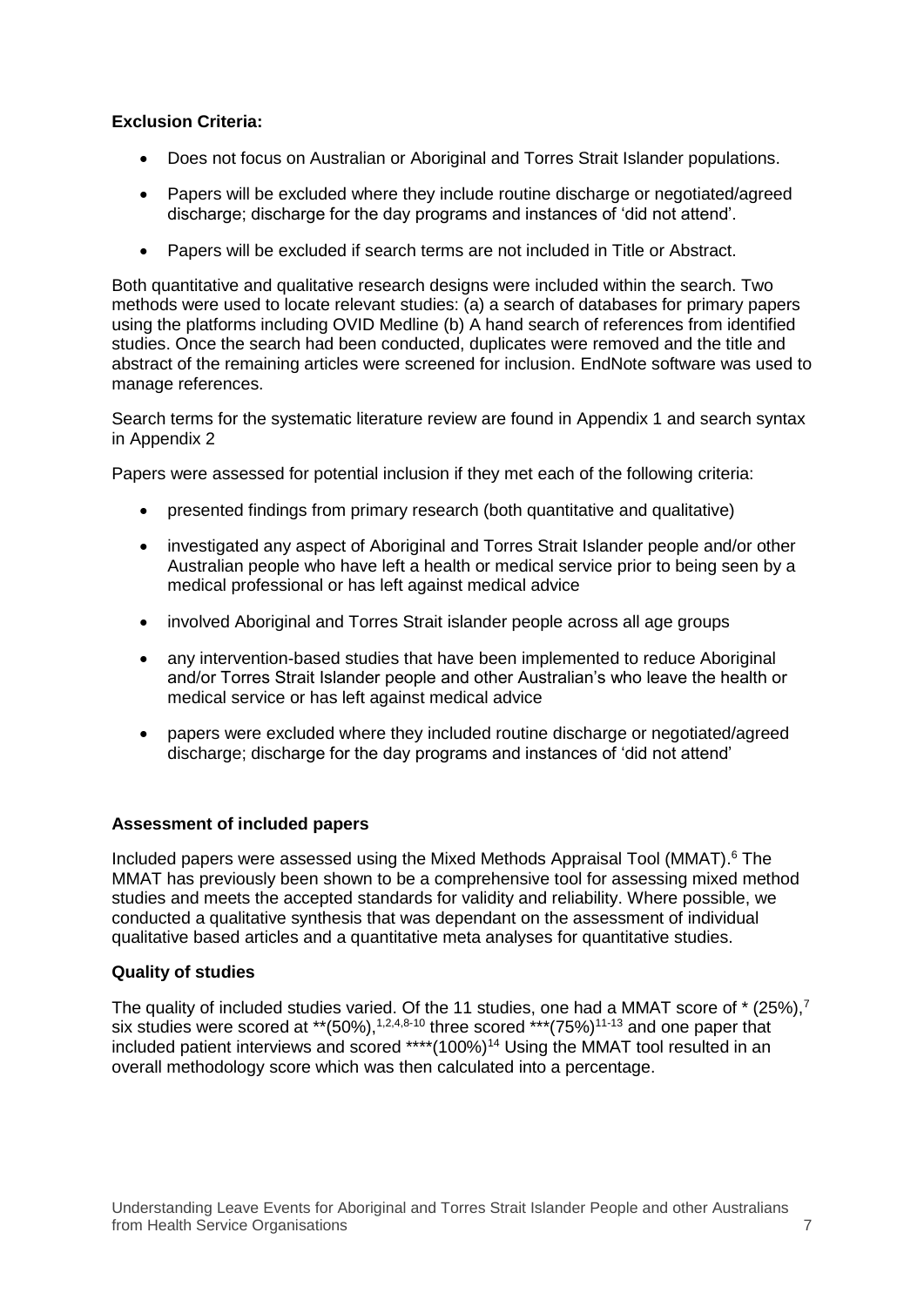#### **Scoring metrics**

For each retained study, an overall quality score may be not informative (in comparison to a descriptive summary using MMAT criteria) but might be calculated using the MMAT. Since there are only a few criteria for each domain, the score can be presented using descriptors such as \*, \*\*, \*\*\*, and \*\*\*\*. For qualitative and quantitative studies, this score can be the number of criteria met divided by four (scores varying from 25% (\*) -one criterion met- to 100% (\*\*\*\*) -all criteria met-). For mixed methods research studies, the premise is that the overall quality of a combination cannot exceed the quality of its weakest component. Thus, the overall quality score is the lowest score of the study components. The score is 25% (\*) when QUAL=1 or QUAN=1 or MM=0; it is 50% (\*\*) when QUAL=2 or QUAN=2 or MM=1; it is 75% (\*\*\*) when QUAL=3 or QUAN=3 or MM=2; and it is 100% (\*\*\*\*) when QUAL=4 and QUAN=4 and MM=3 (QUAL being the score of the qualitative component; QUAN the score of the quantitative component; and MM the score of the mixed methods component).<sup>6</sup>

Refer to Appendix 3 for the MMAT summary.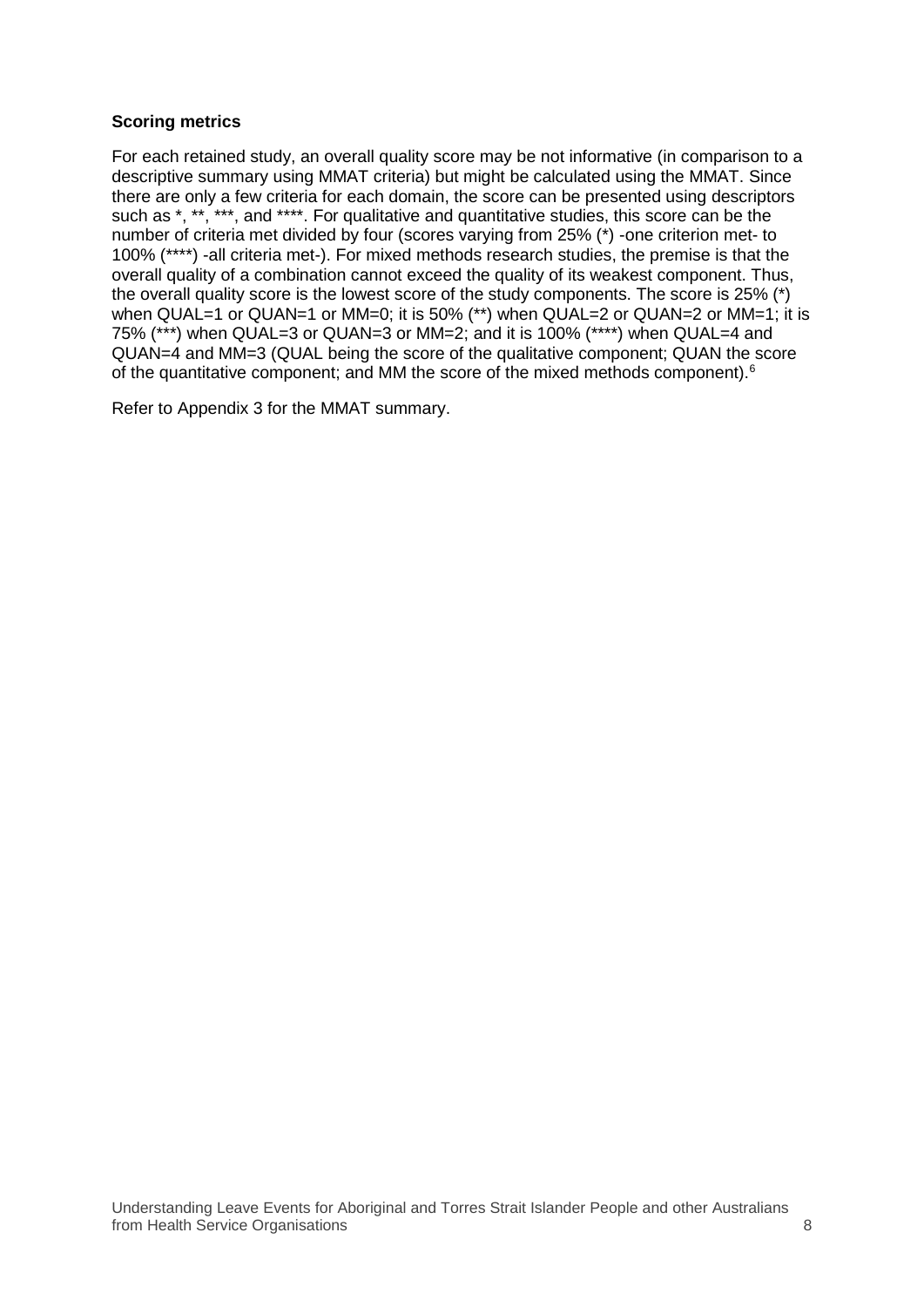## <span id="page-13-0"></span>**Results**

### <span id="page-13-1"></span>**Search Results**

The electronic database search returned 30 relevant records and 9 additional records were identified by a manual search in Google Scholar. Reference lists of the included articles were searched. After assessing the records for relevance 29 references were saved and full texts were obtained and reviewed for relevance to the research questions. Duplications were removed, and titles and abstracts were reviewed to select studies. Full-text screening of preselected studies was performed by two reviewers independently, to select studies according to inclusion criteria. Included studies were appraised for quality using appropriate tool MMAT.

Data was extracted, and study findings and characteristics synthesised in a narrative summary. From these articles, 11 met the inclusion criteria for the review. Of the 11 included studies, 5 were based in New South Wales, 2 in Western Australia, 1 from Queensland, 1 from Northern Territory and 2 were conducted nationally. This systematic literature review was reported in accordance with the PRISMA (preferred reporting items for systematic reviews and meta-analysis) reporting guidelines provided for systematic reviews and metaanalyses.<sup>7</sup> (See Appendix 4 for results).

Four included studies used a retrospective cohort method, one of these included patient interviews by Lloyd J.et al.,<sup>[14](#page-35-10)</sup> Four cohort studies and two systematic reviews were included. Included in this review was two government reports and one health policy document. All studies were from Australia and included qualitative and quantitative methods.

#### <span id="page-13-2"></span>**Terminology**

Terminology for leave events in Australia are used generally to specify when a person has left a health service prior to being seen by a health professional or have left against medical advice. However, there are many inconsistencies in the terminology as each state and territory define leave events differently. Terminology for leave events can also vary depending on the context of where a person presents, for example to an emergency department compared to being admitted as a patient.

Leave events are noted by the national organisation, Australian Institute of Health & Welfare (AIHW) as 'take own leave' (TOL), 'incomplete emergency attendances', 'discharge from hospital against medical advice'. In Western Australia leave events are termed as 'take own leave', (TOL), 'did not wait to receive treatment' (DNW), 'abscond' or 'go missing', 'selfdischarge', 'leave at their own risk' (LOR), 'away without leave' (AWOL) or 'discharge against medical advice' (DAMA). NSW record leave events as 'take own leave' (TOL), 'did not wait' (DNW), 'discharge against medical advice' (DAMA) and 'left at own risk' (LOR).

The Northern Territory use 'discharge/leave against medical advice within 48 hours' (DAMA/LAMA), 'discharge against medical advice' (DAMA), 'self-discharge', 'absconding', 'taking own leave' (TOL) and 'away without leave' (AWOL) for leave events. Tasmania and Victoria are the only states that use CODE Z which means left against medical advice. South Australia document leave events as 'inpatient discharge against medical advice' and 'left emergency department at own risk'. Queensland use a code for leave events but is different to TAS and VIC which is Code 07 'discharged at own risk'. Finally, Australian Capital Territory use 'patient who did not wait to be seen'. See Appendix 5 for the definitions of terminology.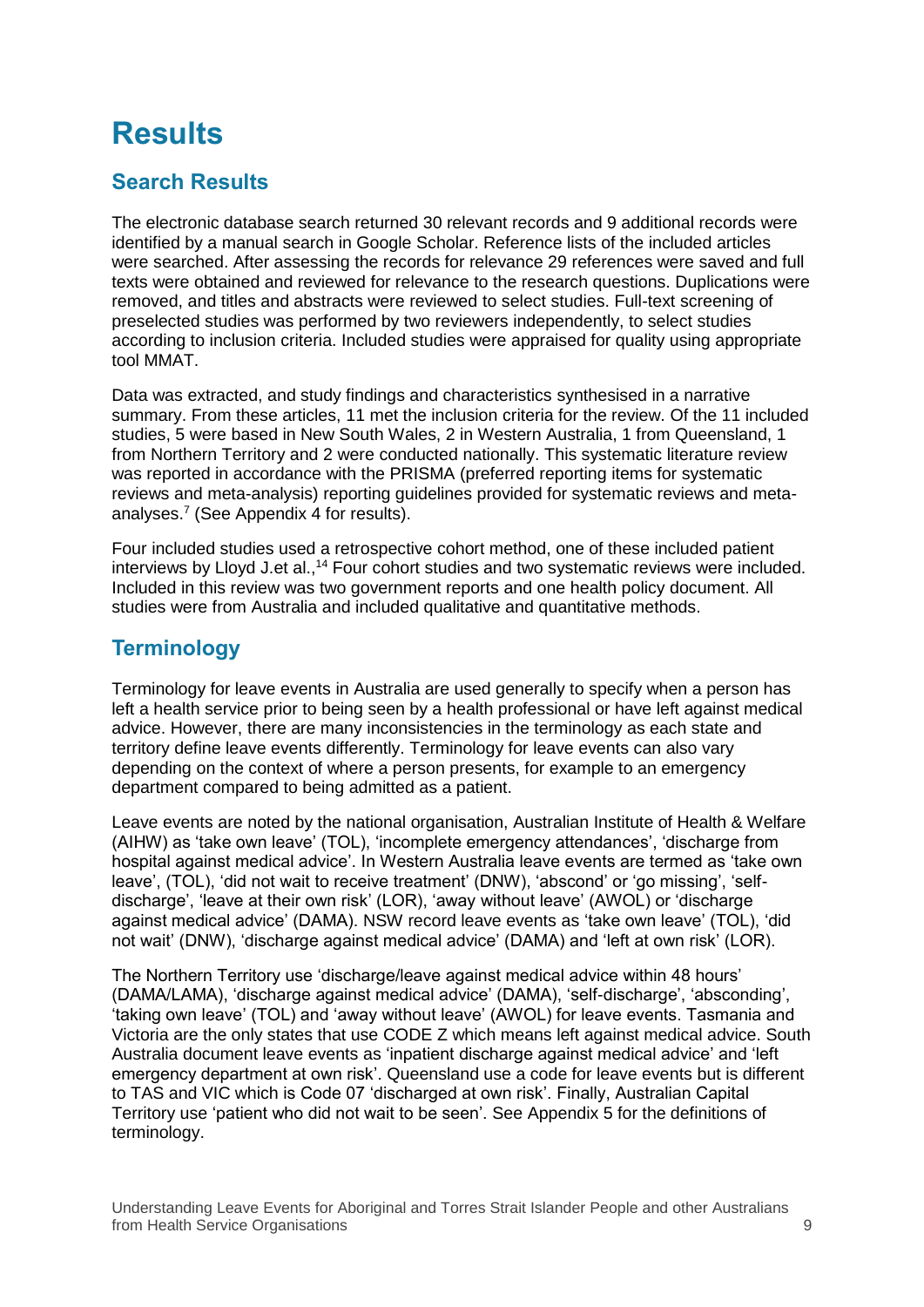#### <span id="page-14-0"></span>**Prevalence of 'leave events'**

The rates of leave events for Aboriginal and Torres Strait Islander people are two and a half times more than that of other Australians. There are several contributing issues associated with leave events that cause Aboriginal and Torres Strait Islander peoples to leave a healthcare facility before treatment or during treatment. Several recommendations from evidenced based studies could be implemented across Australian healthcare services to address this. [2,](#page-35-2)[11,](#page-35-9)[12,](#page-35-11)[14,](#page-35-10)[15](#page-35-12)

The Australian Institute of Health and Welfare (AIHW) collected national data using the National Hospital Morbidity Database for years 1998–99 to 2012–13 and found that leave events for Aboriginal and Torres Strait Islander patients have increased. Hospitalisation for injury and poisoning had the highest rates of leave events for Aboriginal and Torres Strait Islander peoples compared to other Australians[.](#page-35-8)<sup>8</sup> The greatest difference between Aboriginal and Torres Strait Islander peoples and other Australians was in endocrine, nutritional and metabolic disorders. Other contributing factors identified were Indigenous status and remoteness of hospitals. [8](#page-35-8)

While it is established that the prevalence and rate of leave events is higher among underserved communities such as culturally and linguistically diverse (CALD) children 0-16 yrs<sup>[12](#page-35-11)</sup>, similar patterns are also seen in Aboriginal and Torres Strait Islander children. A retrospective cohort study by Gardner in 2016 indicated that urban Aboriginal children 0- 16yrs were more likely to be reported as discharging against medical advice than other Australian children. [9](#page-35-13)

Routinely collected medical data between January 2007 and December 2012 were analysed and the findings showed that patients' medical records were incomplete and not being recorded by clinical staff. Although comprehensive quality routine data can help to identify service gaps experienced by patients and families, this was not possible due to the incomplete records. This study was unable to inform the reasons for leave events for children and families. Further reasons why Aboriginal and Torres Strait Islander children refused to continue treatment were not explored in the study.<sup>[9](#page-35-13)</sup>

Remote rehabilitation service uptake by male Aboriginal patients was studied by Munro in 2018. It is noted that 47% Aboriginal patients at a remote NSW drug and alcohol rehabilitation centre self-discharged without completing the program.<sup>[10](#page-35-14)</sup> This finding is aligned with the study by Katzenellenbogen et al. (2013) that revealed leave events are more common among Aboriginal and Torres Strait Islander peoples in rural and remote areas. Munro's analysis of the patients' admissions from 2011 to 2016 showed that patients referred from the criminal justice system were more likely to self-discharge. It is known that discharge against medical advice in adult general population leads to increased risks of readmissio[n](#page-35-2)<sup>2</sup>, but Munro could not establish the same pattern in remote Aboriginal male patients due to unavailability of follow-up data.<sup>[10](#page-35-14)</sup>

#### <span id="page-14-1"></span>**Causes of 'leave events'**

In a study conducted by Lloyd J several significant factors that predicted leave events included: loneliness, taken by family, payday, attending court, the football, feeling better, staff mistreatment; staff speaking 'roughly' and waiting too long.<sup>[14](#page-35-10)</sup> Lloyd J also found that in the Northern Territory, Aboriginal and Torres Strait Islander people with medical conditions that appeared to "get better" before completing treatment and left the healthcare facility were documented to have been discharged against medical advice or recorded as 'noncompliant'. However, most had little understanding of their illness and there was a lack of clear and culturally appropriate communication from health providers explaining the potential consequences of leaving before treatment is completed. [14](#page-35-10) Aboriginal people who live in the

Understanding Leave Events for Aboriginal and Torres Strait Islander People and other Australians from Health Service Organisations 10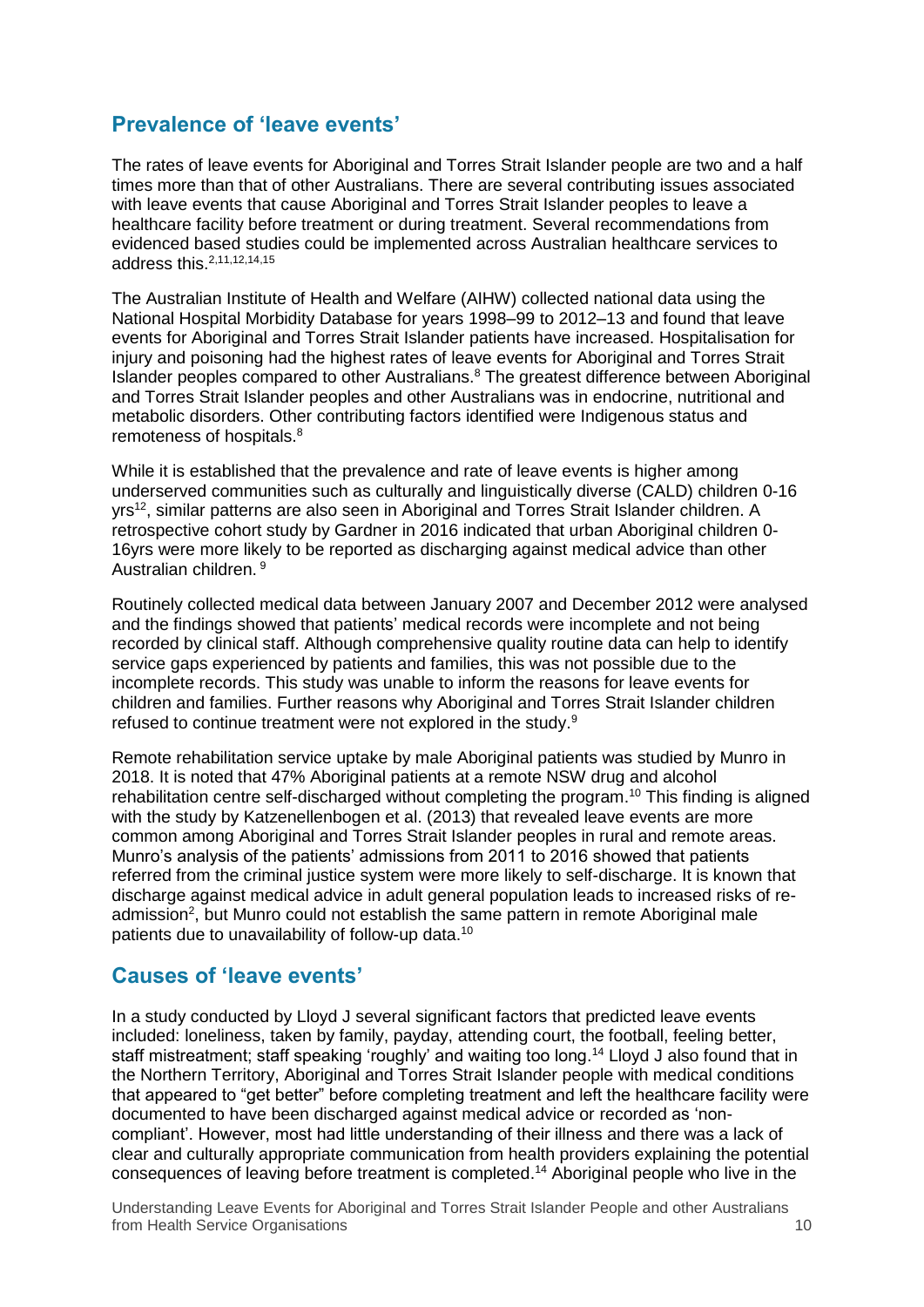Central Dessert continue to fear hospital settings and believe they are connected to death. Another issue identified was not being able to go back on Country so patients who have a terminal illness prefer to leave the hospital in order to be able to die on Country.<sup>[14](#page-35-10)</sup>

A systematic review by Shaw revealed that experiences of racism, distrust of the health system, a lack of culturally safe institutions, miscommunication and misunderstandings, feelings of isolation and loneliness, family and social obligations as well as remoteness of hospital from usual residence all contributed to leave events[.](#page-35-2) <sup>2</sup> Shaw's review included a study by [Katzenellenbogen](https://link.springer.com/article/10.1186/1472-6963-13-330/email/correspondent/c1/new) that indicated acute healthcare settings are not effective in addressing the apprehensions of Aboriginal and Torres Strait Islander patients in order to maintain patient's engagement in their follow up treatment. [4](#page-35-4)

The cross-sectional analytical study undertaken by Katzenellenbogen in Western Australia showed the risks associated with leave events were unique to Aboriginal and Torres Strait Islander patients compared with other Australians, although, the study also identified that drug and alcohol dependency associated with leave events was a strong predictor for Aboriginal and Torres Strait Islander patients and other Australians. The study found that Aboriginal and Torres Strait Islander patients leave events were unique due to culturally distinct personal and systemic factors associated with negative experiences from hospital and mainstream institutions. The study had consistent findings with other studies in this review of leave events for Aboriginal and Torres Strait Islander patients that were associated with a lack of cultural safety and culturally appropriate care, personal and institutionalised racism, miscommunication, family and social commitments, isolation and loneliness.

The Department of Health of Western Australia conducted a review in 2018 of relevant and current policies on leave events. The Aboriginal Health Policy Directorate (AHPD) held consultations with Health Service Providers, Aboriginal Health Council WA (AHCWA), Health Consumers' Council (HCC), WA Primary Health Alliance (WAPHA), Mental Health Commission (MHC) and key senior WA Health staff. Through these consultations many common themes were identified as causes for leave events for Aboriginal and Torres Strait Islander patients. Common themes included systemic racism and stereotyping, distrust of health services, not enough Aboriginal workforce, lack of appropriate communication and language barriers, family, cultural and social commitments, alcohol and other drugs, mental health issues, admission and discharge procedures. [1](#page-35-1)

In a retrospective cross-sectional study by Sealy et al in 2019, leave events among Aboriginal and Torres Strait Islander children compared with other Australian children 0-14 were clearly established from an analysis of a 5-year inpatient admissions dataset. The Bayesian multivariable logistic regression analysis was used to determine the predictors of leave events in admissions. Aboriginality has been identified as one of the strong predictors of leave events among paediatric patients. This study was unable to assess the reasons of leave events for Aboriginal children but drew on other studies that stated it could be due to distrust in the health system, lack of cultural safety, staff attitudes, hospital policies and racism.

The study also highlighted the probable under-documentation of Aboriginal or Torres Strait Islander status which may be due to fear of racist treatment and the historical practice of removal of children during hospital stays.<sup>[13](#page-35-15)</sup> While many authors tried to discover predictors for leave events within Australian hospitals from medical datasets<sup>[2,](#page-35-2)[4,](#page-35-4)[12,](#page-35-11)[13](#page-35-15)</sup>, little evidence is available from robust qualitative exploration of Aboriginal patients' experience. A summary of causes is represented in Table 1.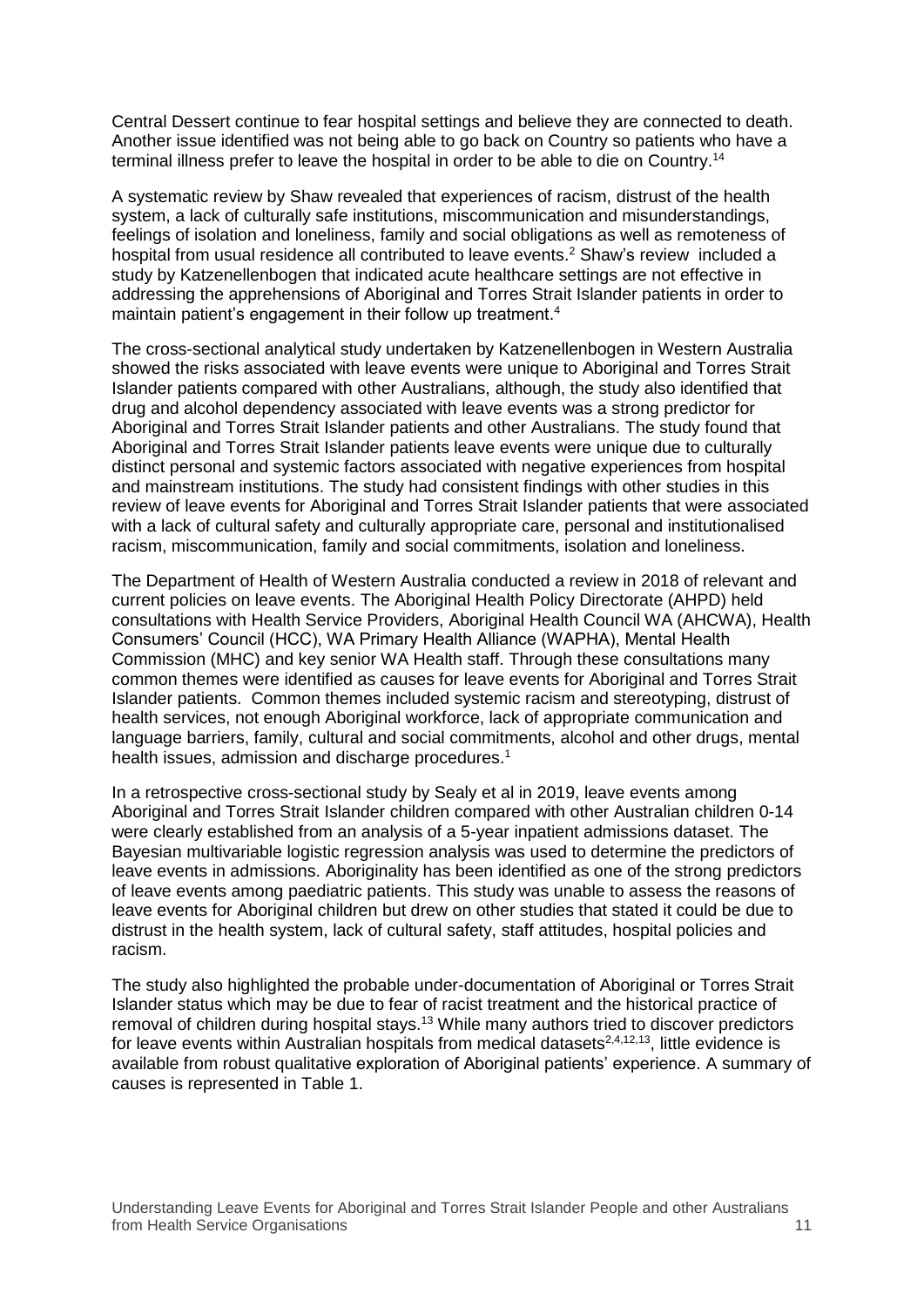#### **Table 1: Summary of Causes of "leave events" found in this review:**

#### **Personal factors**

- Negative experiences
- Distrust of health services
- Loneliness
- Taken by family
- Feeling better
- Feelings of isolation and loneliness.
- Family, cultural and social obligations
- Remoteness of hospital
- Intergenerational trauma
- Socio economic disadvantage
- Association of hospitals with death
- Financial responsibilities
- Pressure from partners and family to return home
- Transport cost and availability
- Not being able to smoke on the hospital campus
- Feeling unwelcome and misunderstood
- Distrust of doctors
- Association of hospitals with death

#### **System factors**

- Staff mistreatment
- Staff speaking 'roughly'
- Waiting too long
- Lack of culturally safe institutions
- Miscommunication and misunderstandings
- Personal and institutionalised racism
- Stereotyping
- Lack of Aboriginal workforce
- Language barriers
- Complicated admission and discharge procedures
- Staff attitudes
- Hospital policies
- Inappropriate and insensitive behaviour by hospital staff
- Absence of Aboriginal Liaison Officers and Aboriginal Health Workers
- Medical staff lack appropriate cultural training
- Conflicting understanding of the reason for admission between provider and patient
- English as a second language
- The 'impersonal nature' of Western medicine
- Patients limited understanding of illness and expected length of stay
- Poor access to Aboriginal support while in hospital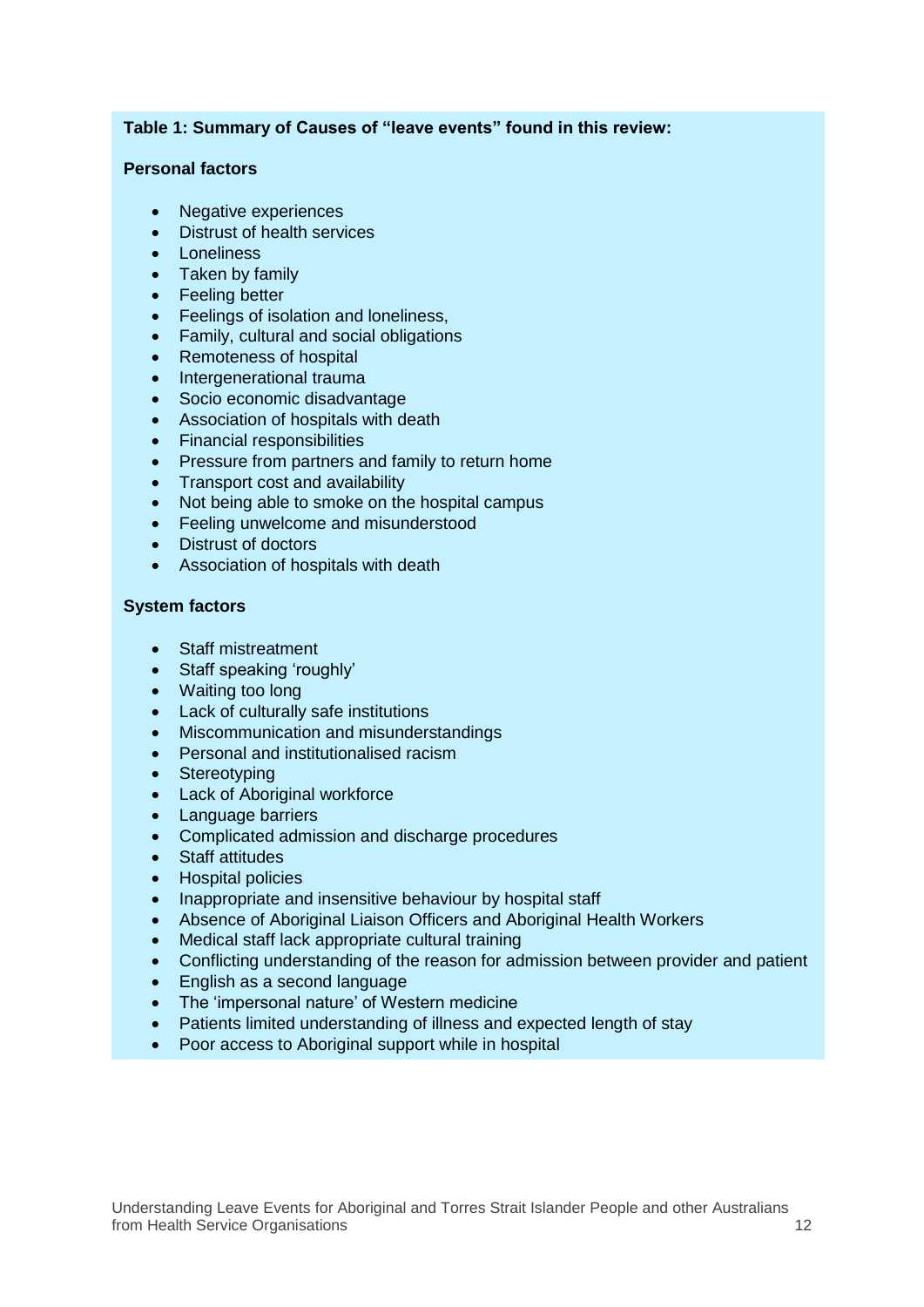#### <span id="page-17-0"></span>**Preventative Measures**

The Aboriginal Health Policy Directorate 2018, Department of Health WA found a number of preventative measures to reducing 'leave events' outlined within this section[.](#page-35-1) <sup>1</sup> These included the need for health systems be responsiveness through effective cultural competency including increased cultural training of hospital staff on connection to country, kinship and family obligations. It was found that to be effective this training must be mandatory and ongoing. Cultural training models that are developed should be translated to individual settings according to locally identified priorities.

Other preventative measures that were explored in the paper found that the implementation of a living document such as a 'Cultural Security/Safety Policy/Framework', developed in collaboration with Aboriginal and Torres Strait Islander stakeholders, policy makers and communities can improve provision of appropriate and safe healthcare. Improvement of the hospital environment through policy changes to accommodate for family members to stay with the patient during their stay was also discussed.

Consideration for a culturally appropriate holistic model of healthcare was discussed. Pathways between hospital and community care providers need to be developed in collaboration with Aboriginal and Torres Strait Islander communities to enable appropriate healthcare within their community. Culturally safe and appropriate environments during preadmission processes for Aboriginal and Torres Strait Islander patients were also found to be important for patients to feel welcome and comfortable. The availability of an Aboriginal health Worker/Liaison Officer to address the concerns of culture early in their admission was also found to build a trusting environment.

Another preventative measure outlined Aboriginal community-controlled health services involvement in equipping patients with information about hospital processes and what to expect when they attend the healthcare service. Establishing partnerships and protocols with Aboriginal stakeholders to improve coordination and continuity of care between health services and community-controlled health services was deemed important. Two -way communication between Aboriginal community-controlled health services healthcare services and effective engaging patients and carers in the design and plan of programs and services can improve patient's quality of care.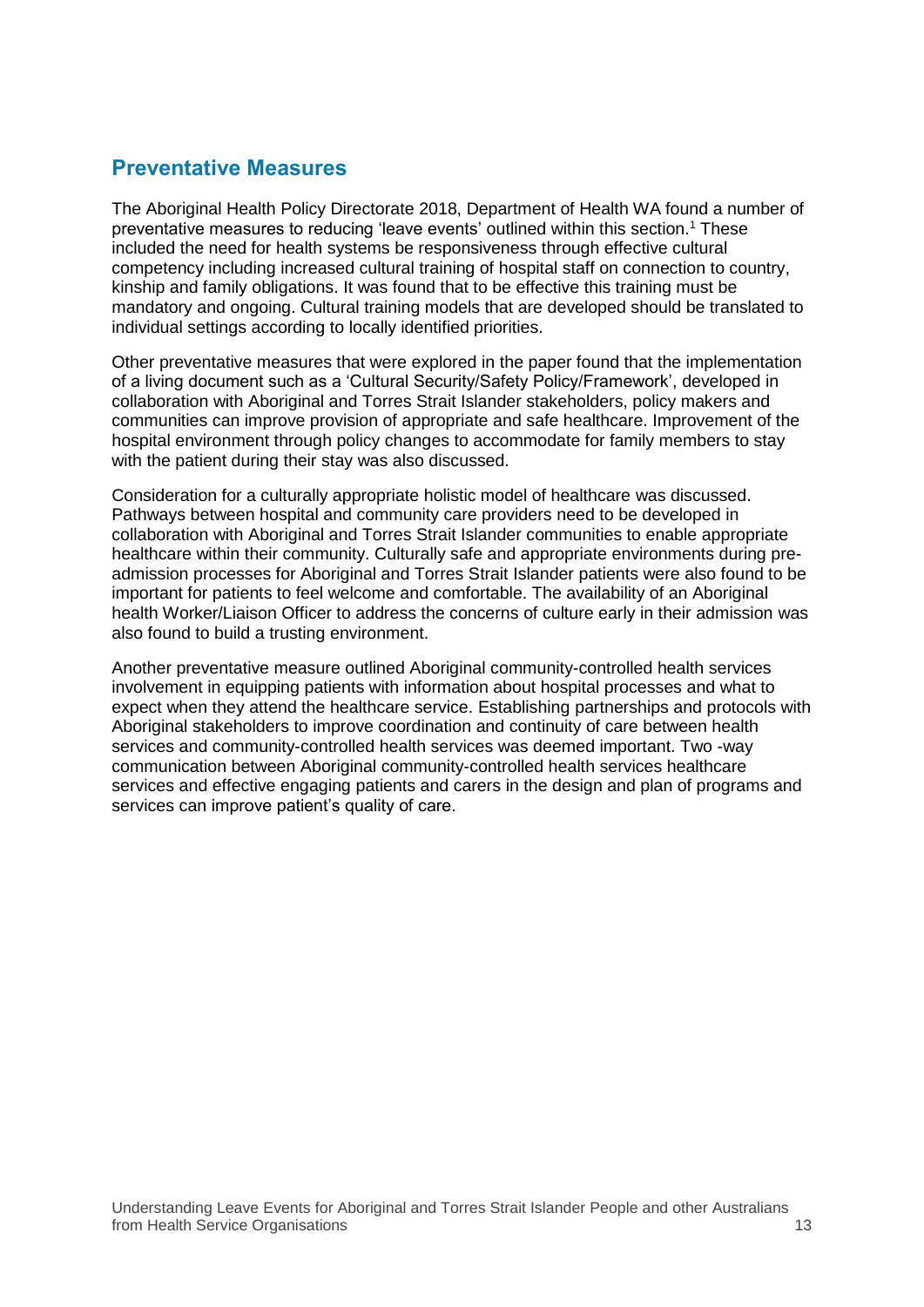## <span id="page-18-0"></span>**Discussion**

The purpose of this systematic literature review was to examine the causes that contribute to leave events from health care services and understand the current recommendations that may reduce rates of leave events for Aboriginal and Torres Strait Islander people and other Australians. This study established that there are numerous causes that contribute to Aboriginal and Torres Strait Islander patient leave events that are well documented.<sup>[1,](#page-35-1)[2,](#page-35-2)[12](#page-35-11)</sup> Many of the studies and reports repeated themes such as systematic and personal racism, distrust of hospitals and patients feeling misunderstood and unwelcome. Other themes such as the lack of cultural competency, cultural safety in hospital and cultural training among the health workforce were recurrent. Systemic and personal racism needs to be addressed if equity is to be achieved within the healthcare system.<sup>[16](#page-35-16)</sup> Improving the cultural competence of health services and creating culturally safe environments will help address racism, and feelings of being unwelcome.<sup>[1](#page-35-1)</sup>

Health service organisation policies are developed within a western biomedical framework that continue to reinforce colonial power structures in Australia which marginalises Aboriginal and Torres Strait Islander people.<sup>[16](#page-35-16)</sup> A change in institutional policies to balance the inequitable power structures is needed. Genuine engagement of Aboriginal and Torres Strait Islander stakeholders is needed to improve the policy structures that support systematic change.<sup>[1](#page-35-1)</sup>

As an example, Western Australia have implemented a preventative program to address leave events for Aboriginal and Torres Strait Islander people who have experienced a cardiac episode. Another Western Australia support system "Friends of RPH" assist with washing, shopping, banking and connecting with families/phone calls, ensures that patients stay in hospital until the completion of their treatment.[1](#page-35-1) More programs developed in partnership with Aboriginal and Torres Strait Islander communities would improve the incidence rates of leave events.

### <span id="page-18-1"></span>**Conclusions**

Higher prevalence and incidence rate of leave events among Aboriginal and Torres Islander patients in comparison to non-Aboriginal Australians indicate that there are unique individual and system factors driving the problematic issue. While attempts are made to understand the causes, most research efforts are focused on quantitative studies and a lack of robust qualitative exploration of the patients' experiences exists. Further research to address this gap could better inform health service organisations on how to improve treatment completion rates for Aboriginal and Torres Strait Islander patients. The causes and preventative measures from the literature highlight the needs of effective cultural competency, culturally appropriate holistic models of healthcare and Aboriginal community-controlled health services involvement. Consistent terminology and appropriate terms to define 'leave events' across all states within Australia will also ensure better data capture.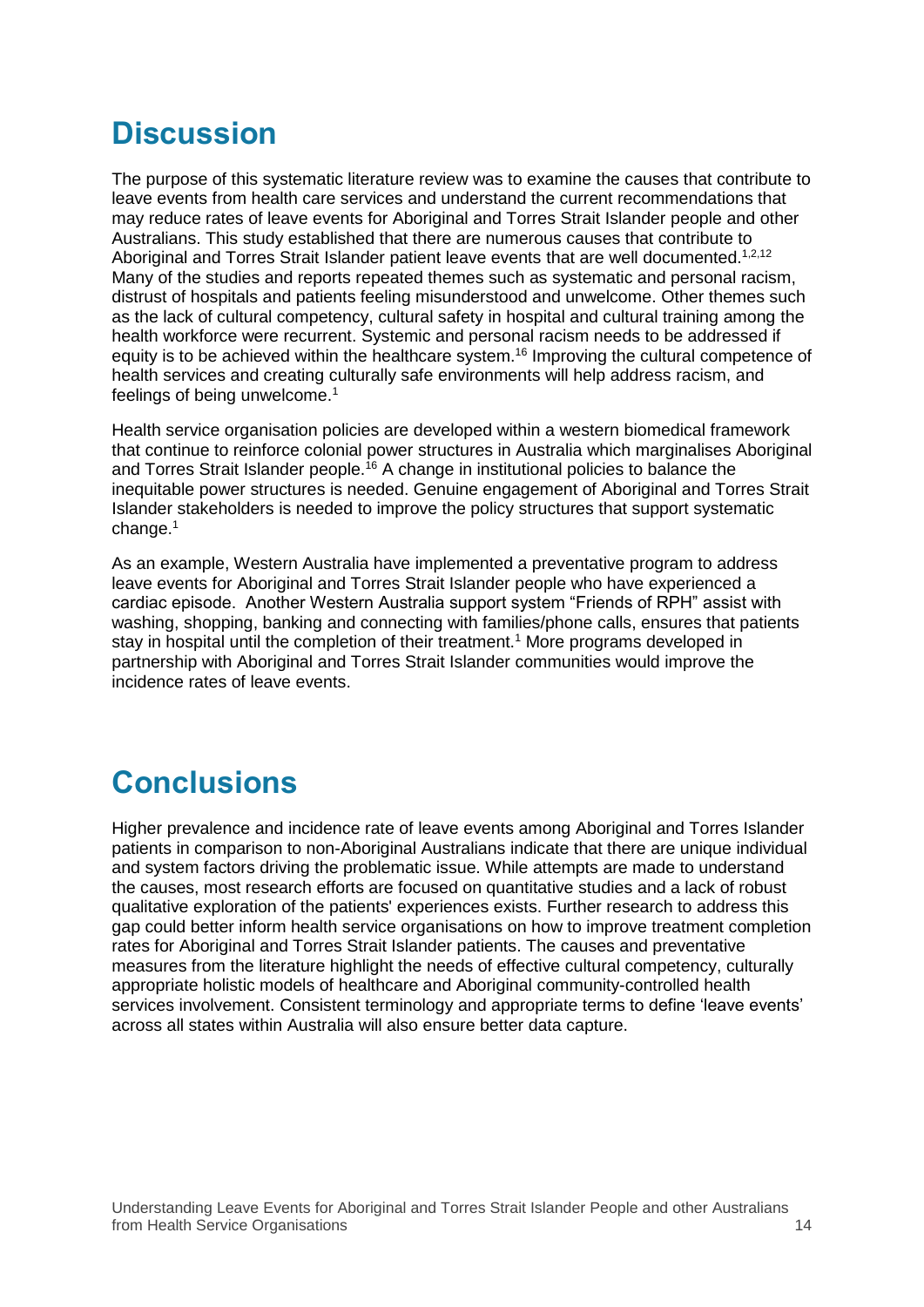## <span id="page-19-0"></span>**Recommendations**

### <span id="page-19-1"></span>**Key recommendations**

The are several clear recommendations that can be implemented at the individual, community, organisation and system level in order to better understand and reduce leave events from the health system. Many of these recommendations are specific to improving cultural safety of the system that is currently leading to a higher proportion of leave events amongst Aboriginal and Torres Strait Islander patients compared to other Australian patients. Key recommendations are summarised below:

Individual:

- Increased capability of individual self-reflective practice on their values and beliefs, whiteness and privilege, and how these can impact on health service delivery and work practices
- Attend mandatory cultural safety and awareness courses throughout the year
- Consider the language you use (written, verbal and non-verbal) when communicating
- Work alongside and learn from Aboriginal Health Workers.

#### Community:

- Aboriginal and Torres Strait Islander community- controlled health services to develop resources for information about hospital processes and what patients can expect when they attend the healthcare service.
- Healthcare services to establish partnerships and protocols with Aboriginal and Torres Strait Islander stakeholders to improve coordination and continuity of care between health services and community- controlled health services.
- Develop partnerships which support two -way communication between Aboriginal and Torres Strait Islander community-controlled health services and mainstream healthcare services.
- Effectively engage with Aboriginal and Torres Strait Islander community members, community-controlled health services, patients and carers to design and plan programs and services to improve patient's quality of care.
- Show respect for Elders and leaders in the community and involve them in decisionmaking processes.

Organisation:

- Display culturally appropriate art work in waiting areas and clinic rooms
- Install Acknowledgement of Country plaque
- Provide access to culturally safe health resources
- Conduct cultural audits
- Develop a Reconciliation Action Plan
- Provide accredited cultural safety and awareness courses for all levels of the healthcare system
- Participate in and recognise important community events such as NAIDOC
- Ensure that executive level staff/leadership have a substantial understanding of the purpose of cultural safety and its application within the healthcare setting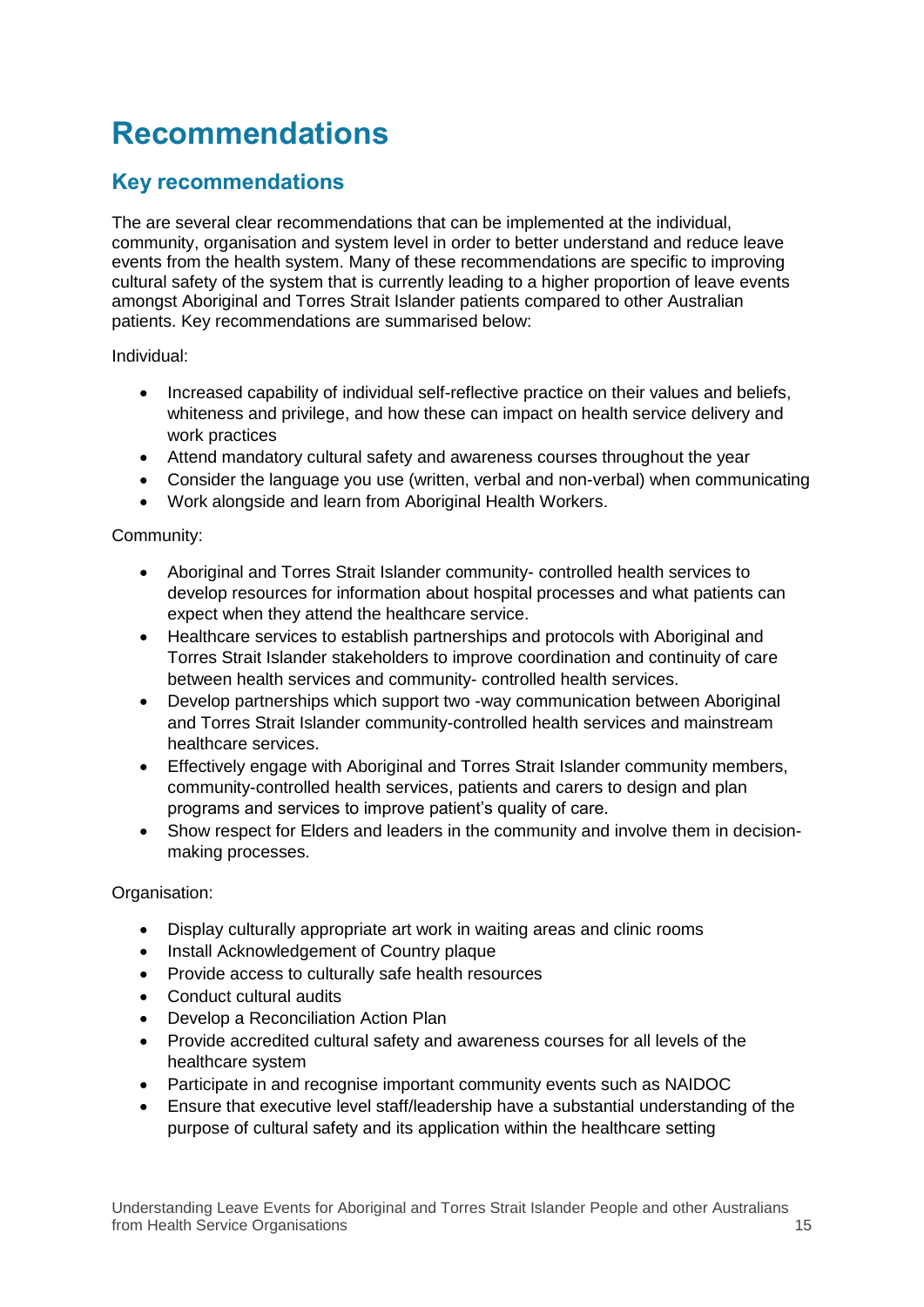System:

- Increase cultural training of hospital staff at all levels on cultural issues
- Develop identified Aboriginal and Torres Strait Islander healthcare positions which are supported and managed with a clear professional career pathway
- Implement a living document such as a Cultural Safety Policy that has been developed in collaboration with Aboriginal and Torres Strait Islander stakeholders, policy makers and communities for all healthcare settings.
- Improve hospital environment through policy changes such as accommodation for family members to stay with the patient during their stay
- Develop a culturally appropriate discharge planning model of care for Aboriginal and Torres Strait Islander people developed in collaboration with Aboriginal and Torres Strait Islander communities to enable appropriate healthcare in their community.
- Create a culturally safe and appropriate environment during pre-admission processes for Aboriginal and Torres Strait Islander patients to feel welcome and comfortable.
- Recruit Aboriginal Health Workers/Liaison Officers in all healthcare services in Australia to connect to patients and to address the concerns of culture early in their admission to build a trusting environment.
- Develop programs and processes that promote the concept of holistic healthcare for Aboriginal and Torres Strait Islander patients
- Cultural safety awareness courses need to be accredited and embedded into standards that govern clinical professions such as The Royal Australian College of General Practice and the Australian Nursing and Midwifery Board.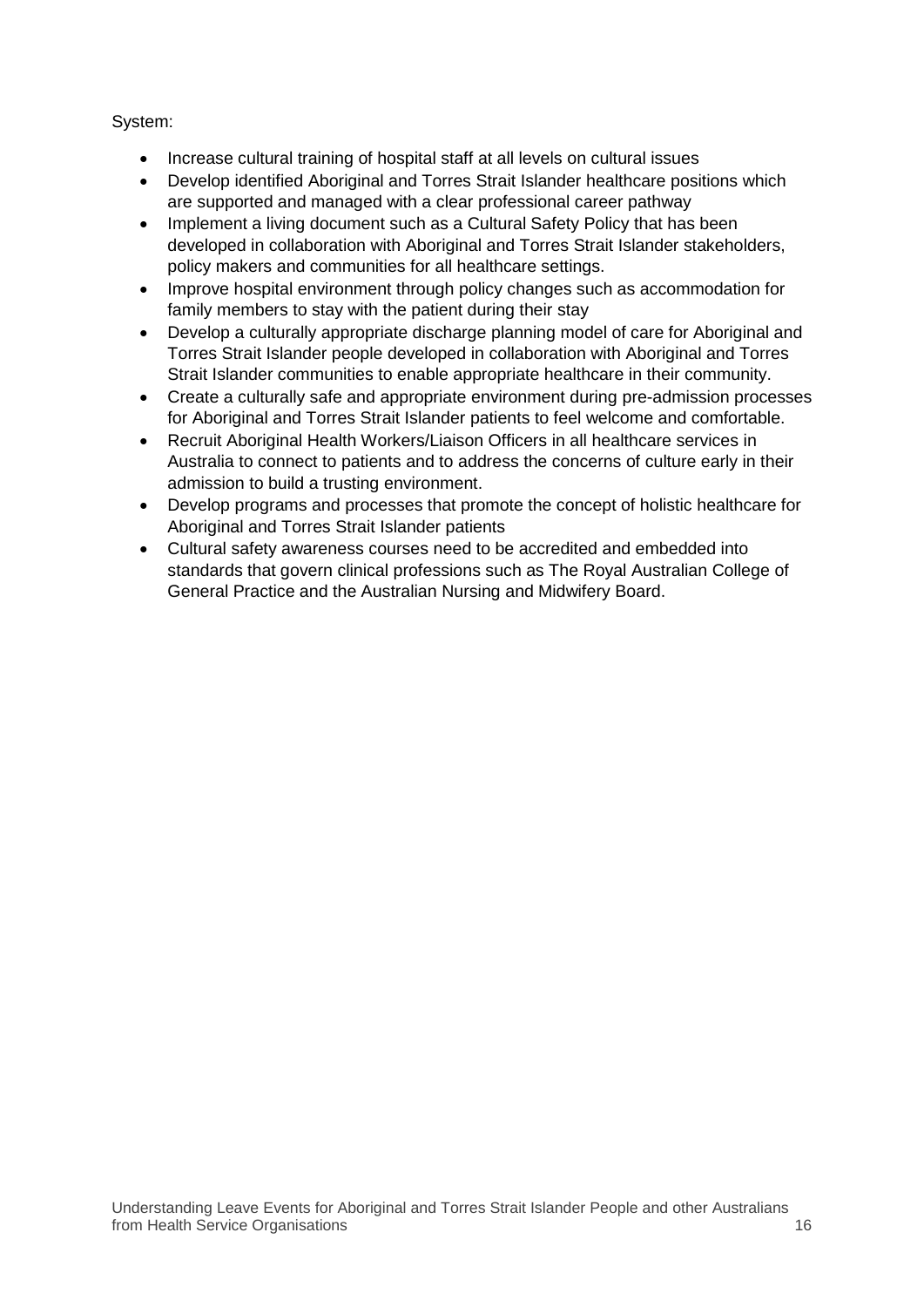#### <span id="page-21-0"></span>Search Terms

| <b>Health services</b>                                                                                                                                                                                                                                                                                                                                                                                                                                                                              | <b>Population</b>                                                                                                                                                                                                                                                                                                                                         | <b>Life course</b>                                                                                                                               | <b>Leave terms</b>                                                                                                                                                                                                                                                                                                                                                                                                                                                                                                                                                                                                                                                                                                                                                                                                                                                                                                       |
|-----------------------------------------------------------------------------------------------------------------------------------------------------------------------------------------------------------------------------------------------------------------------------------------------------------------------------------------------------------------------------------------------------------------------------------------------------------------------------------------------------|-----------------------------------------------------------------------------------------------------------------------------------------------------------------------------------------------------------------------------------------------------------------------------------------------------------------------------------------------------------|--------------------------------------------------------------------------------------------------------------------------------------------------|--------------------------------------------------------------------------------------------------------------------------------------------------------------------------------------------------------------------------------------------------------------------------------------------------------------------------------------------------------------------------------------------------------------------------------------------------------------------------------------------------------------------------------------------------------------------------------------------------------------------------------------------------------------------------------------------------------------------------------------------------------------------------------------------------------------------------------------------------------------------------------------------------------------------------|
| Health care<br>$1_{\cdot}$<br>2. Aboriginal health<br>services<br>3. Community health<br>services<br>4. Aboriginal medical<br>services<br>5. Primary health<br>care services<br>6. Tertiary care<br>7. Acute health<br>service<br>organisations<br>8. Aboriginal<br>community-<br>controlled health<br>services<br>9. Hospital<br>10. Clinic*<br>11. Outpatient*<br>12. Local health<br>network<br>13. Local health district<br>14. Primary Health<br><b>Network</b><br>15. Emergency<br>department | Indige*<br>1.<br>2. Aborigin*<br>3. Torres Strait<br><b>Islander</b><br>4. Nunga<br>Koori<br>5.<br>Koorie<br>6.<br>7.<br>Murri<br>8.<br>Nyoongar<br>9. Anangu<br>10. Bining<br>11. Yolngu<br>12. Palawah<br>13. Arrente<br>14. First Nation<br>15. First Australian<br>16. First People<br>17. Australia*<br>18. Patient*<br>19. Client*<br>20. Consumer* | Child*<br>1 <sub>1</sub><br>2.<br>Paediatric<br>3. Adolescents<br><b>Toddlers</b><br>4.<br>5. Babies<br>6. Adults<br>7.<br>People*<br>8. Parents | Discharged against medical<br>$1_{\cdot}$<br>advice (DAMA)<br>2. Take Own Leave (TOL)<br>3. Absent without leave (AWOL)<br>4. Did not wait (DNW)<br>5. Left at own risk (LOR)<br>6. Left against medical advice<br>(LAMA)<br>Discharge at own risk (DOR)<br>7.<br>Away without leave<br>8.<br>Self-discharge<br>9.<br>10. Treatment refusal<br>11. Patient dropouts<br>12. Refusal to participate<br>13. Treatment Adherence and<br>Compliance<br>14. Health Services Accessibility<br>15. Separations from health<br>services<br>16. Frequent presenters<br>17. Revolving door<br>18. Procedure not carried out<br>because of patient's decision<br>for reasons of belief and group<br>pressure<br>19. Procedure not carried out<br>because of patient's decision<br>for other and unspecified<br>reasons<br>20. Procedure not carried out for<br>other reasons<br>21. Procedure not carried out,<br>unspecified reason |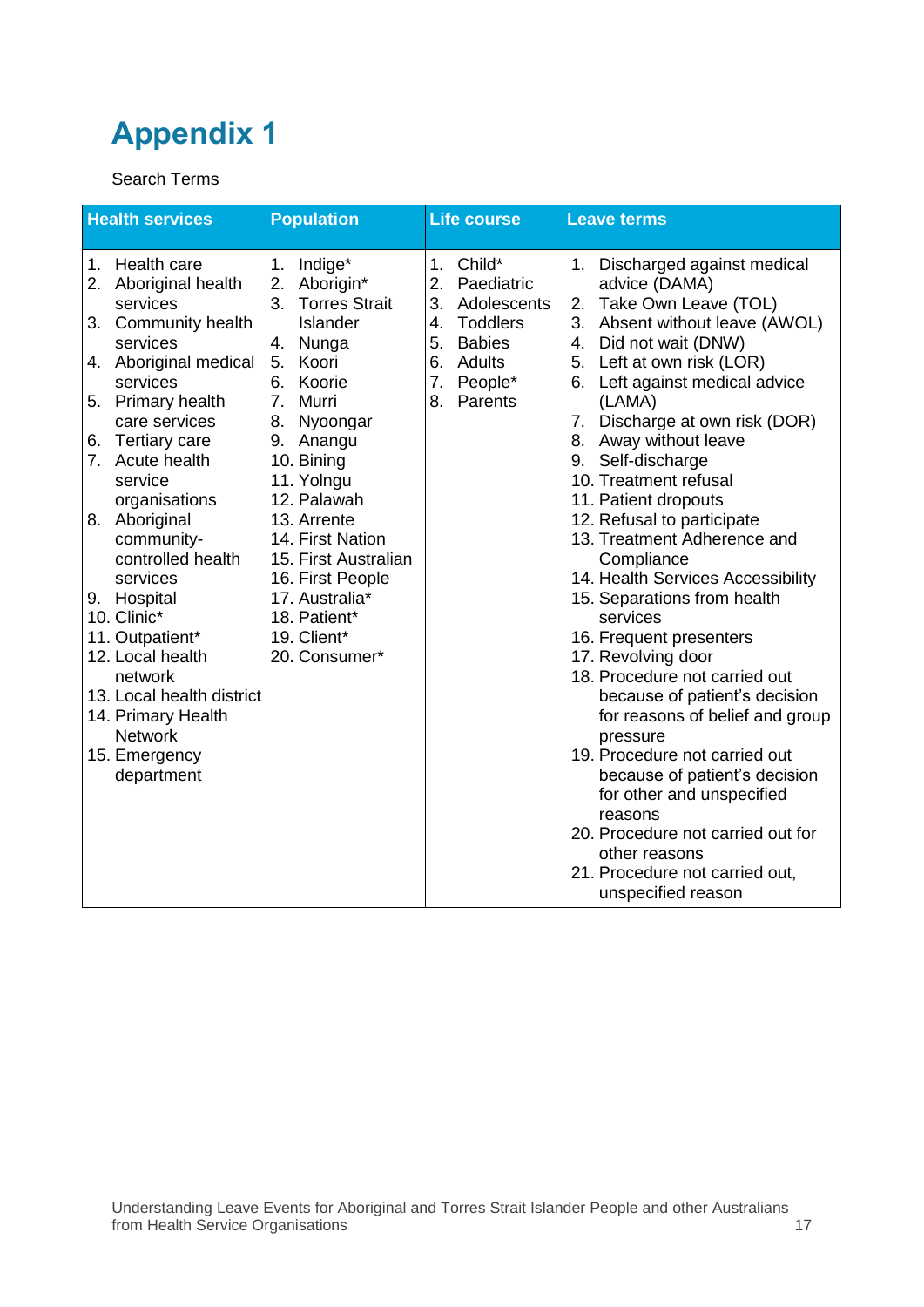<span id="page-22-0"></span>Search Syntax

- 1. (Abori\* or indig\* or leave\* or health\* or service\* or without\* or discharged\*)
- 2. (Discharged against medical advice or left at own risk) and (Australia\*) and (Health care)
- 3. (Abori\* or indig\*) and (leave\* or discharged\*) and (health\* or service\* or medical service or outpatient or health district)
- 4. (Discharged against medical advice or Leave or Absent or Did not wait or Left at own risk or Left against medical advice or Discharge at own risk or Did not wait or Away without leave or Discharged against medical advice or Take own leave or Against medical advice) and (health care and services or community or primary or tertiary or acute) and (Abori\* or Indig\* or Community) (Indige\* or Aborigin\* or Torres Strait Islander or Nunga or Koori\* or Murri)
- 5. (Discharged against medical advice or Leave or Absent or Did not wait or Left at own risk or Left against medical advice or Discharge at own risk or Did not wait or Away without leave or Discharged against medical advice or Take own leave or Against medical advice) and (health care and services or community or primary or tertiary or acute)
- 6. (Discharged against medical advice or Take Own Leave or Absent without leave or Did not wait or Left at own risk or Left against medical advice or Discharge at own risk) and (Indige\* or Aborigin\* or Torres Strait Islander or Nunga or Koori\* or Murri or Nyoongar or Anangu or Bining or Yolngu or Palawah or Arrente or First Nation or First Australian or First People or Australia\* or Patient\* or Client\* or Consumer) and Primary health or tertiary or acute or outpatient or emergency)
- 7. (Discharge at own risk or Did not wait or Away without leave) and (Child\* or Paediatric or Adolescents) and (Australia\* or First Australian or First People)
- 8. (Discharged against medical advice and Australia\*) and (Abori\* or indig\* or leave\* or health\* or service\* or without\* or discharged\*) and (Patient\* or Client\* or Consumer\*)
- 9. (Take own leave or Against medical advice or self-discharge) and (health care or services) and (child\* or baby\* or parent\*) and (Australia\*)
- 10. (Procedure not carried out or unspecified reason) and (Australia\*)
- 11. Procedure not carried out because of patient's decision for reasons of belief and group pressure
- 12. (Procedure not carried out) and (patient's decision for other or unspecified reasons) and (Australia\*)
- 13. (Separation\* or treatment refusal) and (health services) and (Australia\*)
- 14. (Frequent presenter\*) and (emergency or hospital) and (Australia\*)
- 15. (Revolving door) and (health care and services or community or primary or tertiary or acute or emergency) and (Australia\*)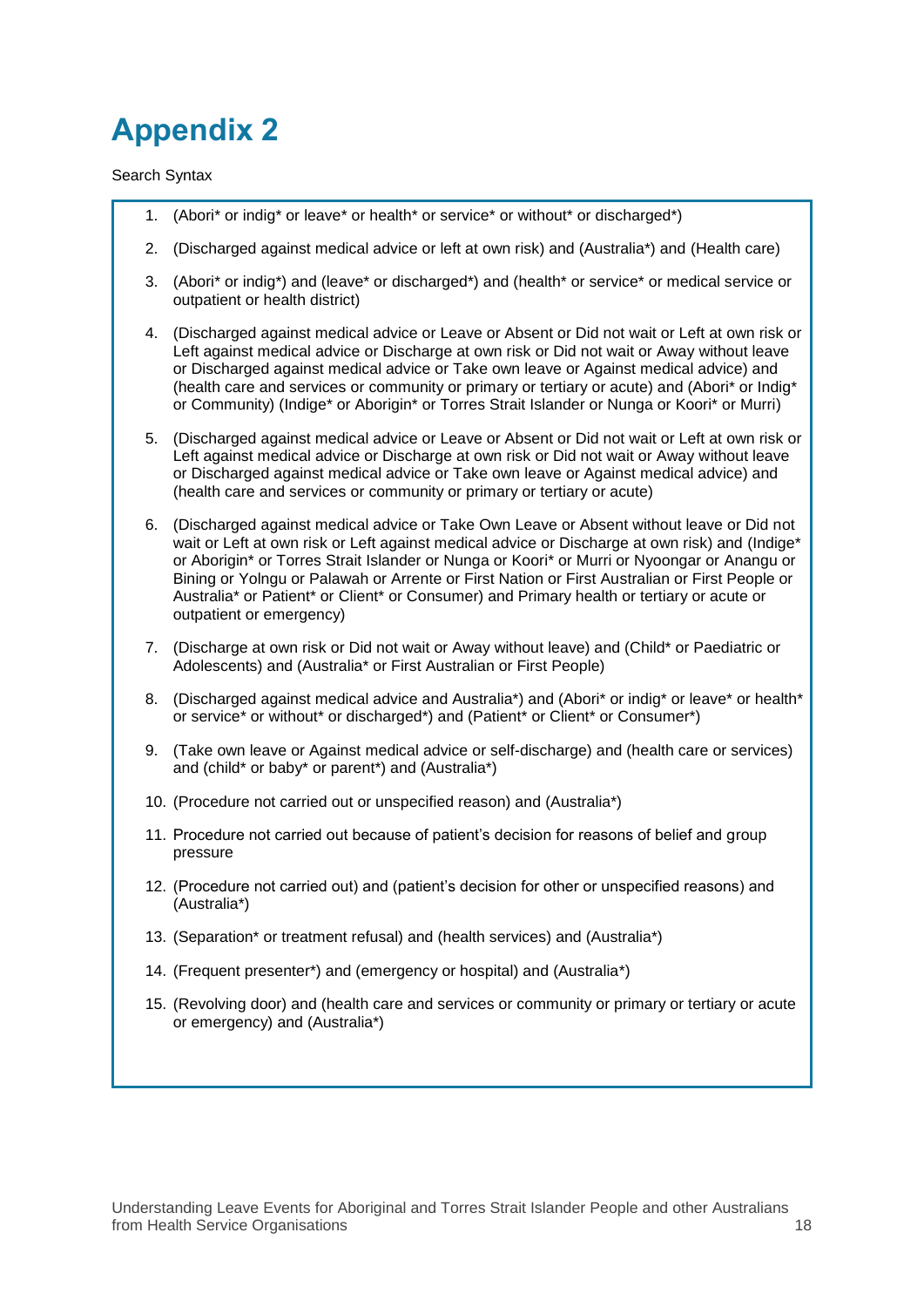<span id="page-23-0"></span>Mixed method appraisal tool (MMAT) summary for eligible articles from 2013 to 2020.

| #              | Author, Date,<br><b>Country</b>                                                                                                                                                                                                             | <b>Aims</b>                                                                                                                                                                                                                                      | <b>Methods</b>                                          | <b>Participants</b><br>and setting                                                                                | <b>Analysis</b>                                    | <b>Key findings</b>                                                                                                                                                                                                                                                                                             | <b>MMAT</b><br><b>Scores</b> |
|----------------|---------------------------------------------------------------------------------------------------------------------------------------------------------------------------------------------------------------------------------------------|--------------------------------------------------------------------------------------------------------------------------------------------------------------------------------------------------------------------------------------------------|---------------------------------------------------------|-------------------------------------------------------------------------------------------------------------------|----------------------------------------------------|-----------------------------------------------------------------------------------------------------------------------------------------------------------------------------------------------------------------------------------------------------------------------------------------------------------------|------------------------------|
| 1              | <b>Aboriginal Patient</b><br>Take Own Leave.<br>Review and<br>recommendations<br>for improvement<br>Department of<br><b>Health Western</b><br>Australia, Perth<br>2018                                                                      | This paper is<br>intended as a<br>guide for<br>Health<br>Service<br>Providers and<br>other<br>stakeholders<br>to assist them<br>in addressing<br>TOL for<br>Aboriginal<br>patients                                                               | <b>Health Policy</b>                                    | Aboriginal<br>and Torres<br><b>Strait</b><br>Islander<br>people                                                   | Consultation                                       | Existing<br>programs are<br>being<br>implemented<br>across the WA<br>health system<br>that either directly<br>aim to improve<br>TOL rates for<br>Aboriginal people<br>or have an<br>indirect positive<br>flow on effect of<br>the same.                                                                         | $***$                        |
| $\overline{c}$ | Aboriginal and<br><b>Torres Strait</b><br><b>Islander Health</b><br>Performance<br>Framework 2014<br>report: detailed<br>analyses.<br>Discharge against<br>medical advice.<br>Australia<br>Australian Institute<br>of Health and<br>Welfare | This report<br>provides<br>information on<br>a range of<br>measures of<br>health status,<br>determinants<br>of health and<br>the health<br>system<br>performance<br>relating to<br>Aboriginal and<br><b>Torres Strait</b><br>Islander<br>people. | Government<br>Report                                    | All Aboriginal<br>and non-<br>Aboriginal<br>people<br>admitted in<br>essentially all<br>hospitals in<br>Australia | Multivariate<br>logistic<br>regression<br>analysis | Between 2011-<br>13 There were<br>17,494<br>hospitalisations<br>for Indigenous<br>Australians where<br>the patient left<br>hospital against<br>medical advice or<br>was discharged<br>at their own risk.<br>This study has<br>statistical data<br>but no<br>understanding of<br>why the numbers<br>are so high. | $^{\star\star}$              |
| 3              | An evidence-<br>based approach to<br>reducing<br>discharge against<br>medical advice<br>amongst<br>Aboriginal and<br><b>Torres Strait</b><br>Islander patients.<br>Caitlin Shaw<br>2016, Australia                                          | Identifying<br>what is the<br>prevalence of<br>self-discharge<br>in the<br>Aboriginal and<br><b>Torres Strait</b>                                                                                                                                | Systematic<br>review on<br>studies in or<br>before 2015 | Aboriginal<br>and Torres<br><b>Strait</b><br>Islander<br>people in<br>Australia                                   | A Brief for the<br>Deeble<br>Institute             | Study found<br>improvements<br>are needed in<br>these areas: --<br>Cultural safety<br>frameworks in<br>hospital<br>-Cultural<br>competency in<br>acute care<br>-Nationally<br>recognised scope<br>of practice for<br>AHWs/ALOs<br>-Increased<br>recruitment and<br>retention of<br>AHWs/ALOs in<br>acute care.  | $\star\star$                 |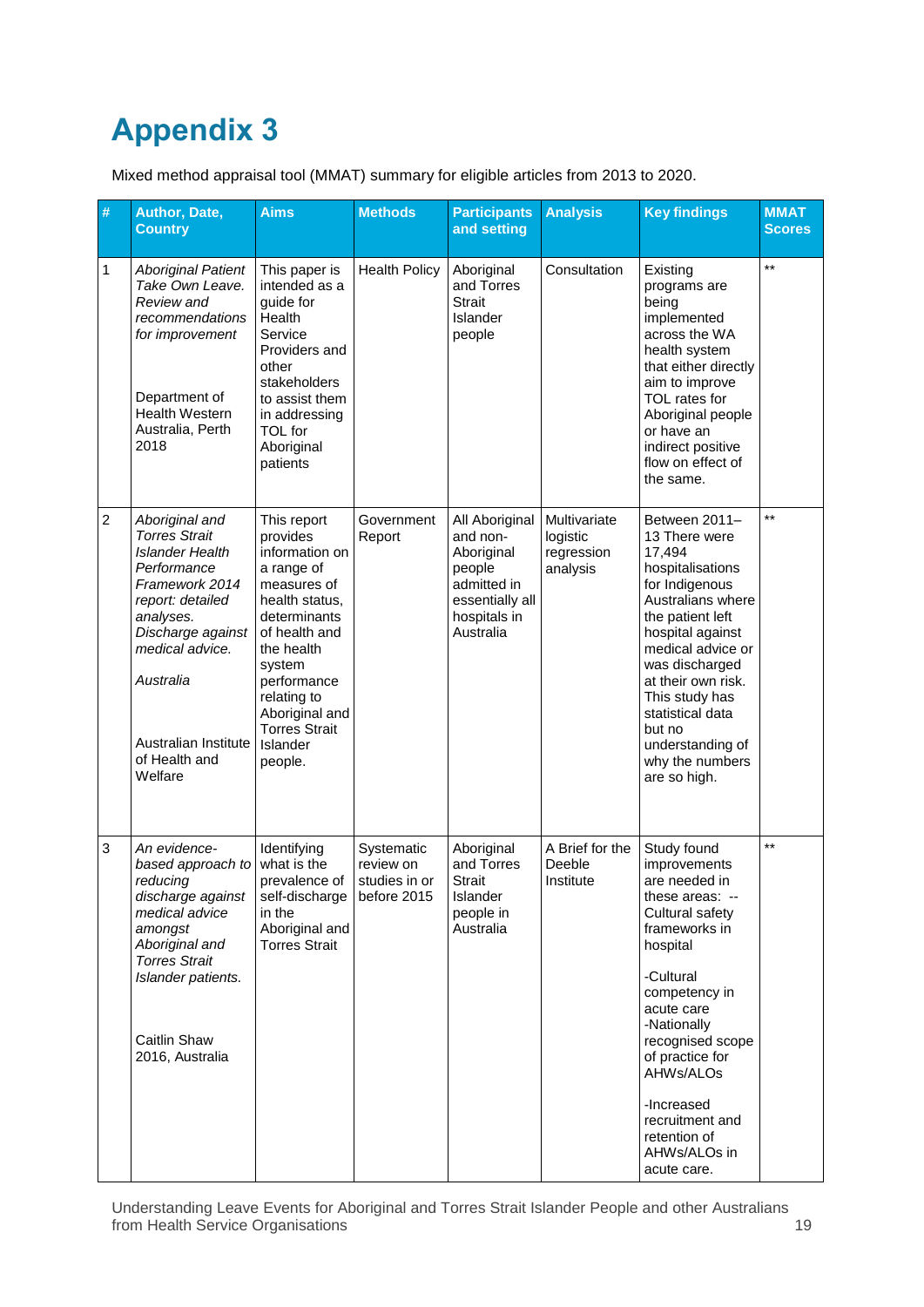| #              | Author, Date,<br><b>Country</b>                                                                                                                                                                                               | <b>Aims</b>                                                                                                                                                                                                                                   | <b>Methods</b>                | <b>Participants</b><br>and setting                                                                                                                                                                              | <b>Analysis</b>                                                                                                                | <b>Key findings</b>                                                                                                                                                                                                                                                                                                                                      | <b>MMAT</b><br><b>Scores</b> |
|----------------|-------------------------------------------------------------------------------------------------------------------------------------------------------------------------------------------------------------------------------|-----------------------------------------------------------------------------------------------------------------------------------------------------------------------------------------------------------------------------------------------|-------------------------------|-----------------------------------------------------------------------------------------------------------------------------------------------------------------------------------------------------------------|--------------------------------------------------------------------------------------------------------------------------------|----------------------------------------------------------------------------------------------------------------------------------------------------------------------------------------------------------------------------------------------------------------------------------------------------------------------------------------------------------|------------------------------|
|                |                                                                                                                                                                                                                               |                                                                                                                                                                                                                                               |                               |                                                                                                                                                                                                                 |                                                                                                                                | -Development of<br>more flexible<br>community-based<br>care models to<br>provide culturally<br>appropriate care<br>for Aboriginal and<br><b>Torres Strait</b><br>Islander patients                                                                                                                                                                       |                              |
| $\overline{4}$ | Diagnostic Report:<br>Understanding<br>contributing<br>factors for Take-<br>Own-Leave in<br><b>NSW Health</b><br>organisations<br>Clinical<br>Excellence<br>Commission and<br>NSW Centre for<br>Aboriginal Health<br>May 2020 | Consultations<br>focused on<br>clinician and<br>expert<br>perspectives<br>about the<br>contributing<br>factors for<br>Take-Own-<br>Leave and<br>how they<br>would like to<br>improve the<br>provision of<br>care for<br>Aboriginal<br>peoples | Report                        | Aboriginal<br>people in<br>New South<br>Wales                                                                                                                                                                   | Interviews and<br>extensive<br>literature<br>review                                                                            | Through the<br>consultation<br>process and<br>literature review<br>ten main themes.<br>for Take-Own-<br>Leave, could<br>provide a basis<br>for further<br>programs of<br>work. Each<br>theme links to all<br>four levels of<br>responsibility for<br>action: the<br>system, the<br>organisation, the<br>community and<br>the individual.                 | $***$                        |
| 5              | Discharge against<br>medical advice in<br>culturally and<br>linguistically<br>diverse Australian<br>children<br>Xin Yue Guo,<br>2019 Sydney,<br><b>NSW</b>                                                                    | The study<br>measured the<br>prevalence<br>and rates of<br>discharge<br>against<br>medical<br>advice in<br>culturally and<br>linguistically<br>diverse<br>children in<br>Sydney<br>Children's<br>Hospital<br>Network.                         | Cross-<br>sectional<br>study  | Culturally<br>and<br>linguistically<br>diverse<br>children<br>$(n=192 037),$<br>outpatients<br>$(n=268904)$<br>and<br>between2015<br>and 2018 for<br>emergency<br>department<br>(ED) patients<br>$(n=158903)$ . | Prospectively<br>collected data<br>between 2010<br>and 2018<br>which was<br>extracted from<br>electronic<br>medical<br>records | Study found that<br>being from a<br>CALD<br>background<br>places<br>children at<br>increased risks to<br>DAMA.<br>Implementing<br>appropriate<br>health service<br>responses may<br>ensure<br>equitable access<br>and quality care<br>for children from<br>CALD<br>backgrounds to<br>reduce the rates<br>of DAMA and its<br>associated<br>ramifications. | $***$                        |
| 6              | Picture of the<br>health status of<br>Aboriginal children<br>living<br>in an urban setting<br>of Sydney                                                                                                                       | (1) Describe<br>the health<br>status and<br>health<br>indicators for<br>urban<br>Aboriginal<br>children (age                                                                                                                                  | Retrospective<br>cohort study | Urban<br>Aboriginal<br>children 0-16<br>years<br>Setting:<br>south-east<br>Sydney                                                                                                                               | Analysis of<br>clinical<br>records from<br>Aboriginal<br>maternal and<br>child data<br>from multiple<br>databases,             | Aboriginal<br>children were<br>more likely to be<br>discharged from<br>hospital against<br>medical advice<br>than non-<br>Aboriginal                                                                                                                                                                                                                     | $***$                        |

Understanding Leave Events for Aboriginal and Torres Strait Islander People and other Australians from Health Service Organisations 20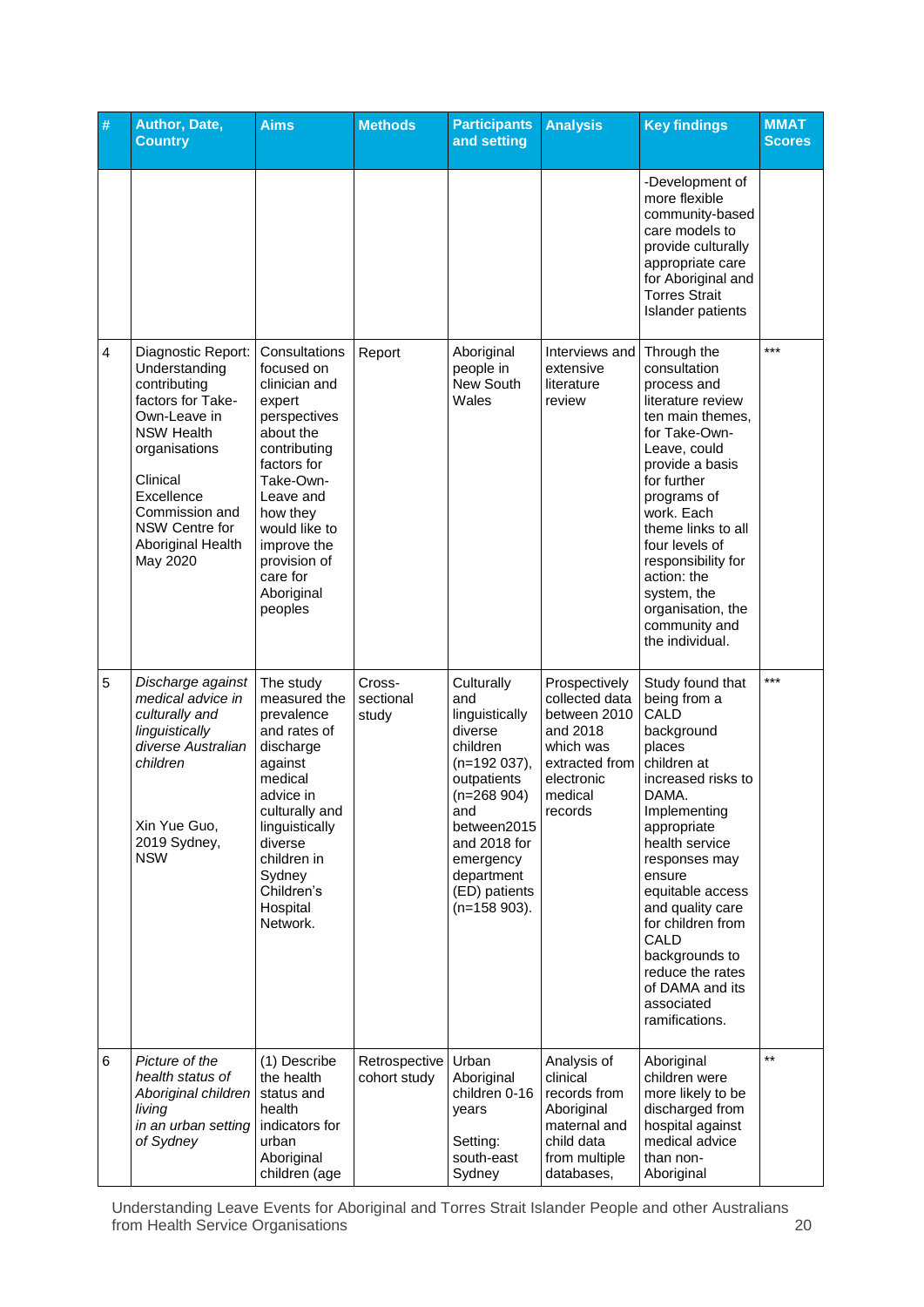| # | Author, Date,<br><b>Country</b>                                                                                                                                                                                             | <b>Aims</b>                                                                                                                                                                                                                                                               | <b>Methods</b>                                         | <b>Participants</b><br>and setting                                                                           | <b>Analysis</b>                                                                                          | <b>Key findings</b>                                                                                                                                                                                                                                                                                                                                             | <b>MMAT</b><br><b>Scores</b> |
|---|-----------------------------------------------------------------------------------------------------------------------------------------------------------------------------------------------------------------------------|---------------------------------------------------------------------------------------------------------------------------------------------------------------------------------------------------------------------------------------------------------------------------|--------------------------------------------------------|--------------------------------------------------------------------------------------------------------------|----------------------------------------------------------------------------------------------------------|-----------------------------------------------------------------------------------------------------------------------------------------------------------------------------------------------------------------------------------------------------------------------------------------------------------------------------------------------------------------|------------------------------|
|   | Suzie Gardner,<br>2016, Sydney<br>NSW.                                                                                                                                                                                      | 0-16 years) in<br>south-east<br>Sydney<br>(2) Compare<br>state and<br>national<br>health<br>indicators<br>(3) Evaluate<br>the quality of<br>routinely<br>collected<br>clinical data<br>and its<br>usefulness in<br>monitoring<br>local progress<br>of health<br>outcomes. |                                                        |                                                                                                              | between<br>January 2007<br>and<br>December<br>2012.                                                      | children.<br>Routinely<br>collected data did<br>not include some<br>information<br>essential to<br>monitor<br>determinants of<br>health and health<br>outcomes.                                                                                                                                                                                                 |                              |
| 7 | Predictors of<br>Discharge Against<br>Medical Advice in<br>a Tertiary<br>Paediatric<br>Hospital.<br>Louise Sealy<br>2019, Sydney,<br>NSW.                                                                                   | To identify the<br>demographic<br>and clinical<br>characteristics<br>of DAMA<br>patients from<br>a paediatric<br>hospital in<br>Sydney                                                                                                                                    | Retrospective<br>cross-<br>sectional                   | All Australian<br>children                                                                                   | Data<br>extracted<br>retrospectively<br>from<br>electronic<br>medical<br>records over a<br>5-year period | This study found<br>clear predictors of<br>DAMA in this<br>tertiary hospital<br>admission cohort.<br>Identifying these<br>provides<br>opportunities for<br>intervention at a<br>practice and<br>policy level in<br>order to prevent<br>adverse<br>outcomes. They<br>found that<br>Aboriginal<br>children had a<br>higher rate of<br>DAMA for various<br>reason. | ***                          |
| 8 | Self-discharge by<br><b>Adult Aboriginal</b><br>Patients at Alice<br>Springs Hospital,<br>Central Australia:<br>Insights from a<br>Prospective<br><b>Cohort Study</b><br>Lloyd J. Einsiedel,<br>2013, Alice<br>Springs, NT. | To determine<br>rates and risk<br>factors for<br>self-discharge<br>by Aboriginal<br>medical<br>inpatients at<br>Alice Springs<br>Hospital.                                                                                                                                | Prospective<br>Cohort study.<br>Patient<br>interviews. | Participants:<br>202<br>Aboriginal<br>adults in the<br>General<br>Medical Unit,<br>Alice Springs<br>Hospital | Statistical<br>analyses of<br>data between<br>2006 to<br>August 2007.                                    | Study found that<br>there were many<br>and varied<br>reasons for self-<br>discharged such<br>as loneliness,<br>taken by family,<br>payday, attending<br>court, the football,<br>feeling better,<br>staff<br>mistreatment;<br>staff speaking<br>'roughly' and<br>waiting too long.                                                                               | ****                         |
| 9 | Understanding<br>remote Aboriginal<br>drug and alcohol<br>residential<br>rehabilitation<br>clients: Who<br>attends, who                                                                                                     | To describe<br>characteristics<br>of clients at<br>remote<br>Aboriginal<br>residential<br>rehabilitation                                                                                                                                                                  | Prospective<br>Cohort study                            | All Aboriginal<br>men aged<br>over 18yrs in<br>rehabilitation<br>from 2011 to<br>2016<br>$(N=329)$ .         | Retrospective<br>analysis of<br>329 clients.                                                             | Nearly half (47%)<br>of clients self-<br>discharged from<br>the program. Key<br>recommendations<br>include co-design<br>model of care,                                                                                                                                                                                                                          | **                           |

Understanding Leave Events for Aboriginal and Torres Strait Islander People and other Australians from Health Service Organisations 21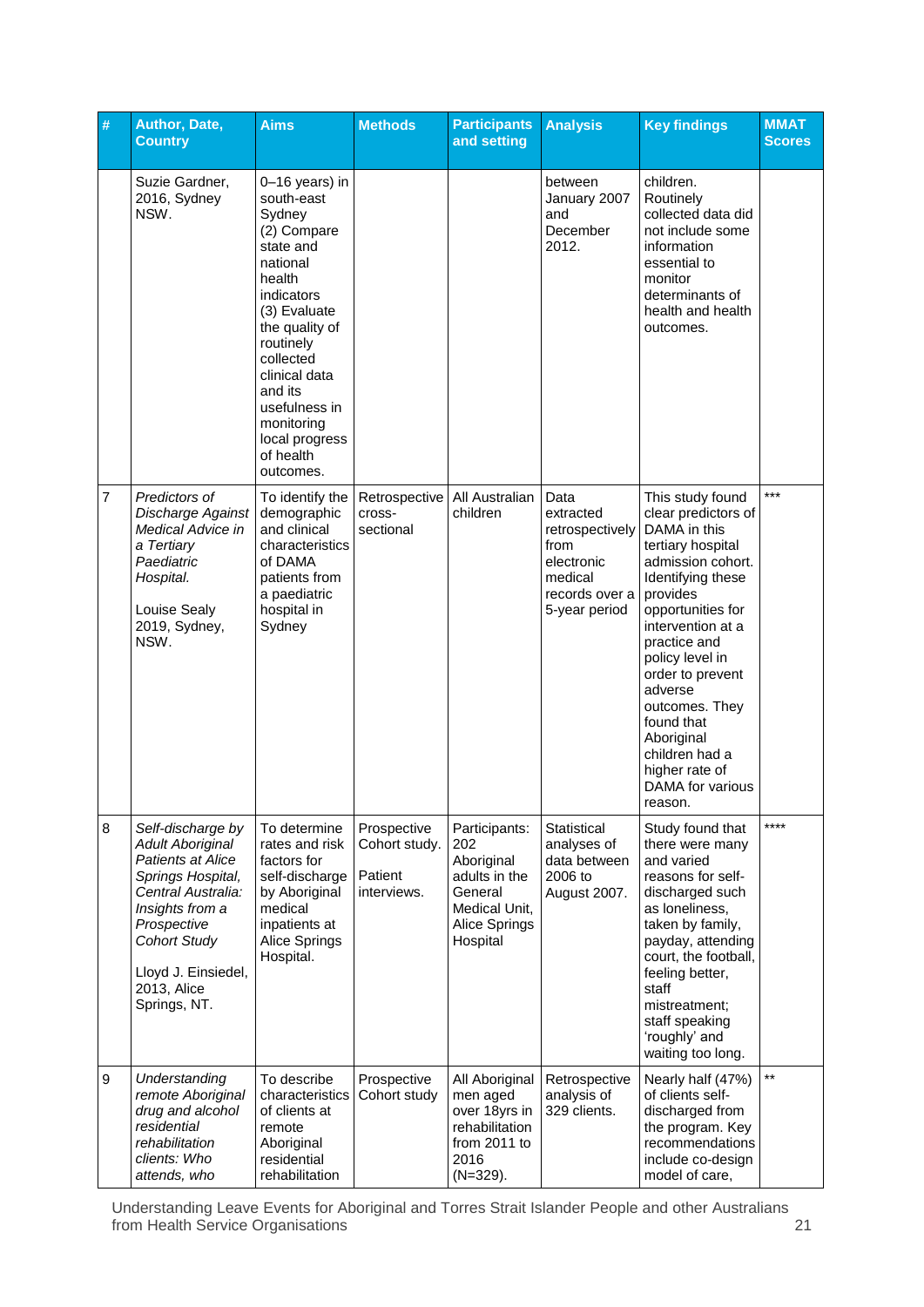| #  | Author, Date,<br><b>Country</b>                                                                                                                                                                                                                                                                          | <b>Aims</b>                                                                                                                                                                                                                                                  | <b>Methods</b>              | <b>Participants</b><br>and setting                                                                                                                                                                                                                                                                                       | <b>Analysis</b>                                                                                                                                                                                           | <b>Key findings</b>                                                                                                                            | <b>MMAT</b><br><b>Scores</b> |
|----|----------------------------------------------------------------------------------------------------------------------------------------------------------------------------------------------------------------------------------------------------------------------------------------------------------|--------------------------------------------------------------------------------------------------------------------------------------------------------------------------------------------------------------------------------------------------------------|-----------------------------|--------------------------------------------------------------------------------------------------------------------------------------------------------------------------------------------------------------------------------------------------------------------------------------------------------------------------|-----------------------------------------------------------------------------------------------------------------------------------------------------------------------------------------------------------|------------------------------------------------------------------------------------------------------------------------------------------------|------------------------------|
|    | leaves and who<br>stays?<br>Alice Munro,<br>2017, North West,<br>NSW.                                                                                                                                                                                                                                    | service<br>through<br>examining 5<br>years of data<br>of a remote<br>Aboriginal<br>residential<br>rehabilitation<br>service for<br>substance<br>misuse<br>patients.                                                                                          |                             |                                                                                                                                                                                                                                                                                                                          |                                                                                                                                                                                                           | standardise data<br>collection and<br>routine follow-up<br>clients to monitor<br>treatment<br>effectiveness.                                   |                              |
| 10 | Unplanned<br>readmission or<br>death after<br>discharge<br>for Aboriginal and<br>non-Aboriginal<br>people with<br>chronic disease in<br>NSW Australia: a<br>retrospective<br>cohort study.<br>Amanda Jayakody<br>2018, NSW.                                                                              | To examine<br>whether rates<br>of unplanned<br>28-day<br>hospital<br>readmission,<br>or death,<br>significantly<br>differ between<br>Aboriginal and<br>non-<br>Aboriginal<br>patients in<br>New South<br>Wales,<br>Australia, over<br>a nine-year<br>period. | Retrospective<br>cohort     | 674, 365<br>hospital<br>episodes of<br>care for<br>Aboriginal<br>and non-<br>Aboriginal<br>patients                                                                                                                                                                                                                      | Sample of de-<br>identified<br>linked hospital<br>administrative<br>data.<br>Analyses was<br>retaining<br>diagnosis<br>codes and<br>admission<br>data from the<br>first episode<br>of each<br>separation. | Aboriginal people<br>admitted to an<br>acute facility in<br>NSW public<br>hospital between<br>30th June 2005<br>and 1st July 2014              |                              |
| 11 | Voting with their<br>feet - predictors of<br>discharge against<br>medical advice in<br>Aboriginal and<br>non-Aboriginal<br>ischaemic heart<br>disease inpatients<br>in Western<br>Australia: an<br>analytic study<br>using data linkage<br>Judith M.<br>Katzenellenbogen,<br>2013, Western<br>Australia. | To investigate<br>demographic<br>and clinical<br>factors that<br>predict DAMA<br>in patients<br>experiencing<br>their first-ever<br>inpatient<br>admission for<br>ischaemic<br>heart disease<br>(IHD).                                                       | Cross<br>sectional<br>study | Participants<br>were all first-<br>ever IHD<br>inpatients<br>aged 25-79<br>years<br>admitted<br>between<br>2005 and<br>2009,<br>selected after<br>a 15-year<br>clearance<br>period and<br>who were<br>discharged<br>alive.<br>$N = 37,304$<br>(Aboriginal<br>1602, non-<br>Aboriginal<br>35702) from<br>WA<br>hospitals. | Analysis of<br>linked hospital<br>and mortality<br>data                                                                                                                                                   | Study found the<br>strongest<br>predictors of<br>DAMA are<br>emergency<br>admissions,<br>history of alcohol<br>admission and<br>Aboriginality. | $***$                        |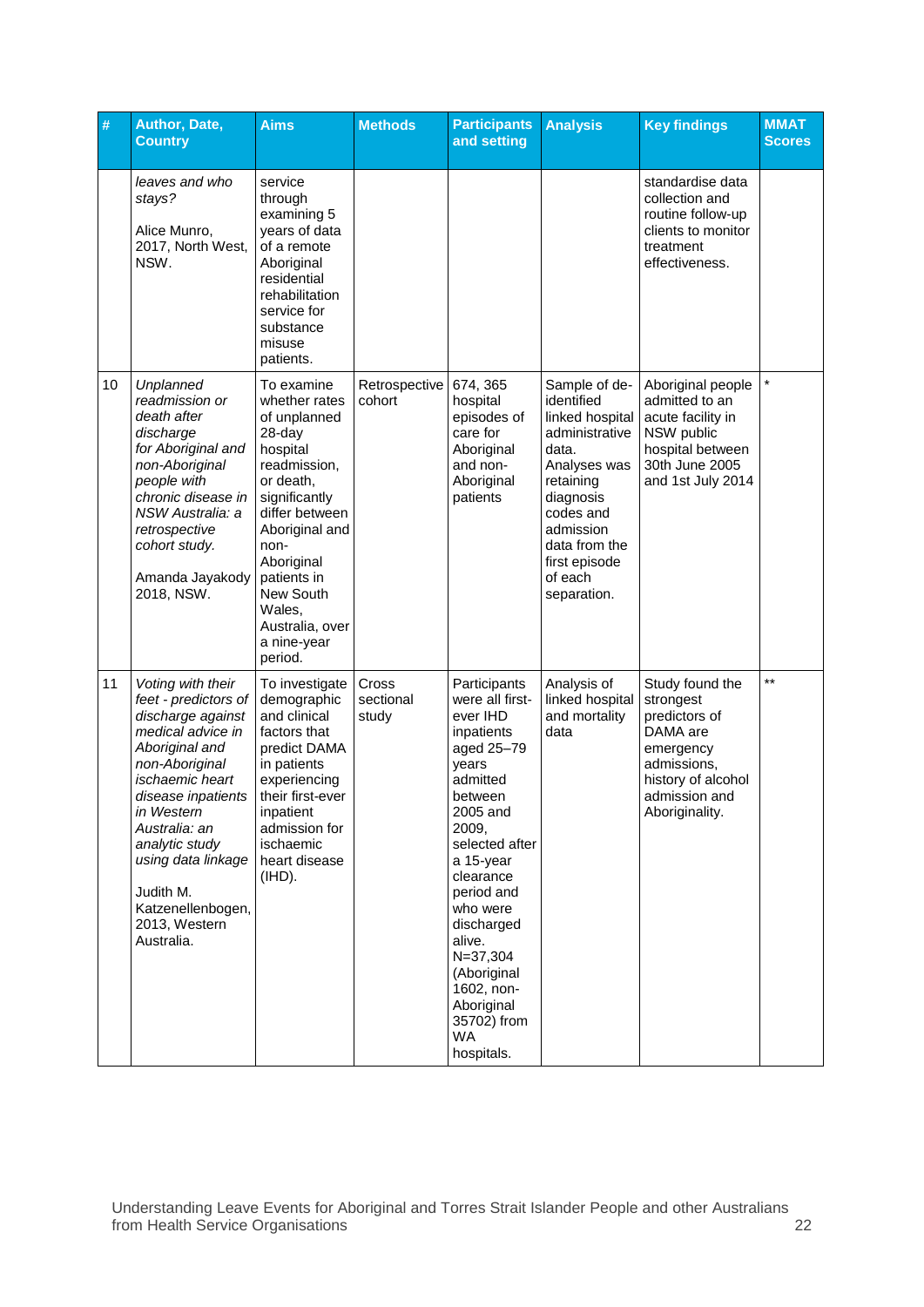<span id="page-27-0"></span>Prisma Flow Chart*.*

 $\lambda$ 

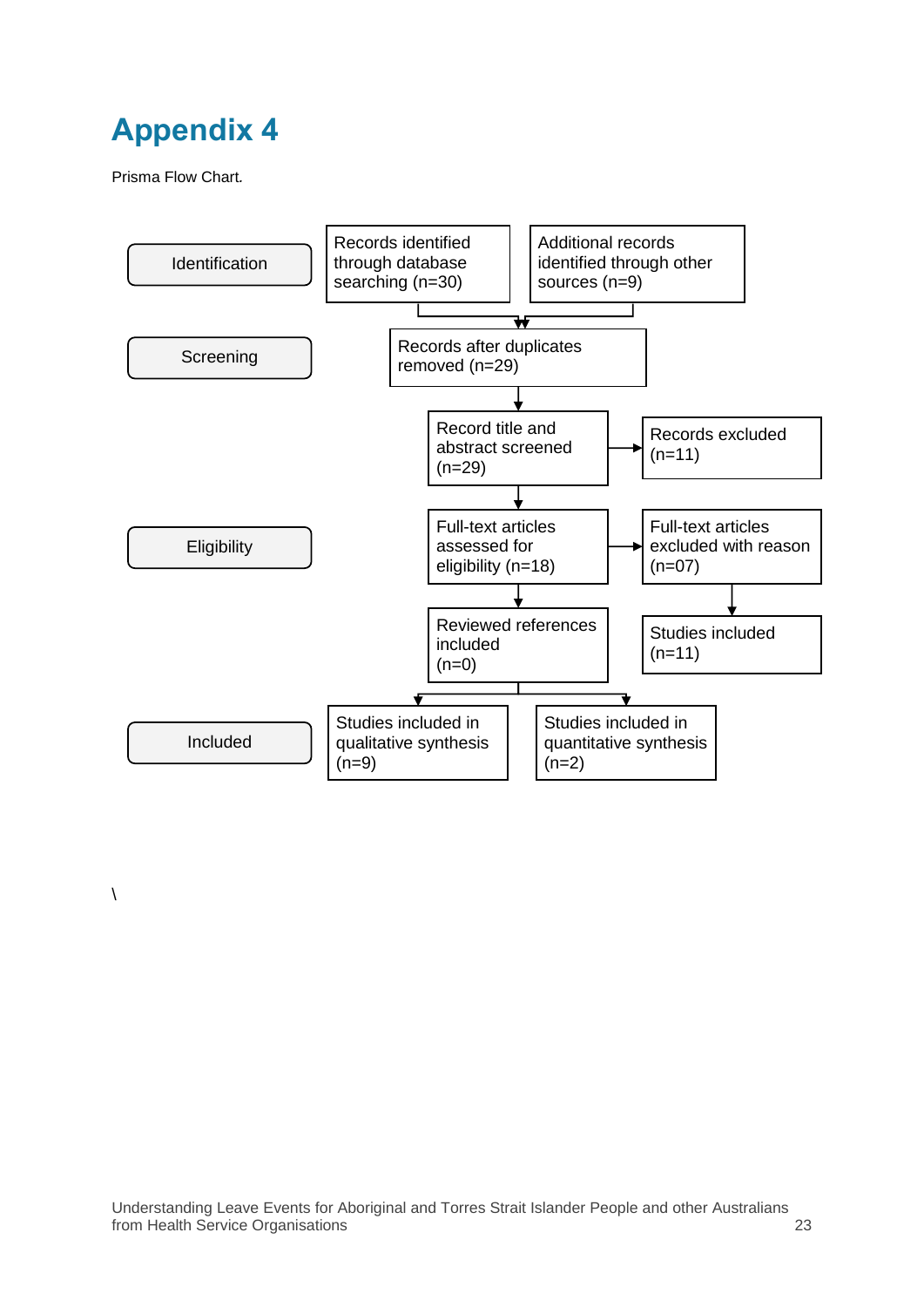<span id="page-28-0"></span>National terms and definitions used in Australia:

| <b>Organization/</b><br><b>State</b> | <b>Source</b>                                                                                                                                                                  | <b>Terminologies/Definition</b>                                                                                                                                                                                                                                                                                                                                                                                                                                                                                                                                                                                                                                                                                                                                                                            | <b>Reference/ Policy</b>                                                                                                                                                                                                                                                                                                                                                  | <b>Effective</b><br>Date (if<br>policy)   |
|--------------------------------------|--------------------------------------------------------------------------------------------------------------------------------------------------------------------------------|------------------------------------------------------------------------------------------------------------------------------------------------------------------------------------------------------------------------------------------------------------------------------------------------------------------------------------------------------------------------------------------------------------------------------------------------------------------------------------------------------------------------------------------------------------------------------------------------------------------------------------------------------------------------------------------------------------------------------------------------------------------------------------------------------------|---------------------------------------------------------------------------------------------------------------------------------------------------------------------------------------------------------------------------------------------------------------------------------------------------------------------------------------------------------------------------|-------------------------------------------|
| National                             | Cultural safety<br>in health care<br>for Indigenous<br>Australians:<br>monitoring<br>framework.<br>Australian<br>Institute of<br>Health &<br>Welfare, 2019.                    | Take own leave (TOL) refers to<br>situations where hospital patients<br>choose to leave prior to<br>commencing or completing their<br>treatment.<br>Incomplete emergency<br>attendances Definition: Patients<br>left at their own risk or did not<br>wait.<br>Discharge from hospital<br>against medical advice<br>Definition: Patients left against<br>medical advice or were<br>discharged at own risk.                                                                                                                                                                                                                                                                                                                                                                                                  | https://www.aihw.gov.au/rep<br>orts/indigenous-<br>australians/cultural-safety-<br>health-care-<br>framework/contents/patient-<br>experience-of-health-<br>care/take-own-leave                                                                                                                                                                                            | N/A                                       |
| Western<br>Australia                 | Aboriginal<br><b>Patient Take</b><br>Own Leave.<br>Review and<br>recommendatio<br>ns for<br>improvement<br>Department of<br><b>Health Western</b><br>Australia, Perth,<br>2018 | <b>TOL</b> describes the circumstances<br>where a patient chooses to leave<br>prior to commencing or<br>completing treatment. It includes<br>instances where patients in<br>Emergency Department (ED) did<br>not wait (DNW) to receive<br>treatment, abscond or go<br>missing, self-discharge, leave<br>at their own risk (LOR), are<br>away without leave (AWOL) or<br>discharge against medical<br>advice (DAMA).<br>Did Not Wait Definition: Patients<br>who present to Emergency<br>Services and did not wait to be<br>treated after triage assessment.<br>The patient is given three<br>opportunities to be called at least<br>10 minutes apart. A DNW is<br>different to DAMA.<br><b>Discharge Against Medical</b><br><b>Advice</b> Definition: Where a<br>patient leaves against medical<br>advice. | https://ww2.health.wa.gov.a<br>u//media/Files/Corporate/Pol<br>icy-Frameworks/Information-<br>management/Policy/Admissi<br>on-Readmission-<br>Dischargeand-Transfer-<br><b>Policy/Supporting/Admission</b><br>-Policy-Reference-<br>Manual.pdf<br><b>WACHS Management and</b><br>Review of 'Did Not Wait'<br>patients that present to<br><b>Emergency Services Policy</b> | December<br>2017-<br>September<br>2020    |
|                                      |                                                                                                                                                                                | Other TOL events that are<br>recorded as DAMA include:<br><b>Away Without Leave Definition:</b><br>Where a patient takes leave but<br>does not return.<br><b>Absconded Definition: Lost or</b><br>missing patient; and Suspected<br>missing patient. Definition:<br>Where a patient cannot be found,<br>has been seen leaving or is<br>suspected of leaving.<br>If a patient absconds, goes<br>missing or takes leave and does<br>not return from a ward, a Clinical<br>Incident begins, and procedures                                                                                                                                                                                                                                                                                                    | <b>Hospital Morbidity Data</b><br>System Manual-Part B<br>DOH Admission,<br>Readmission, Discharge<br>and Transfer Policy                                                                                                                                                                                                                                                 | 2018-2019<br>1 July 2017-6<br>August 2019 |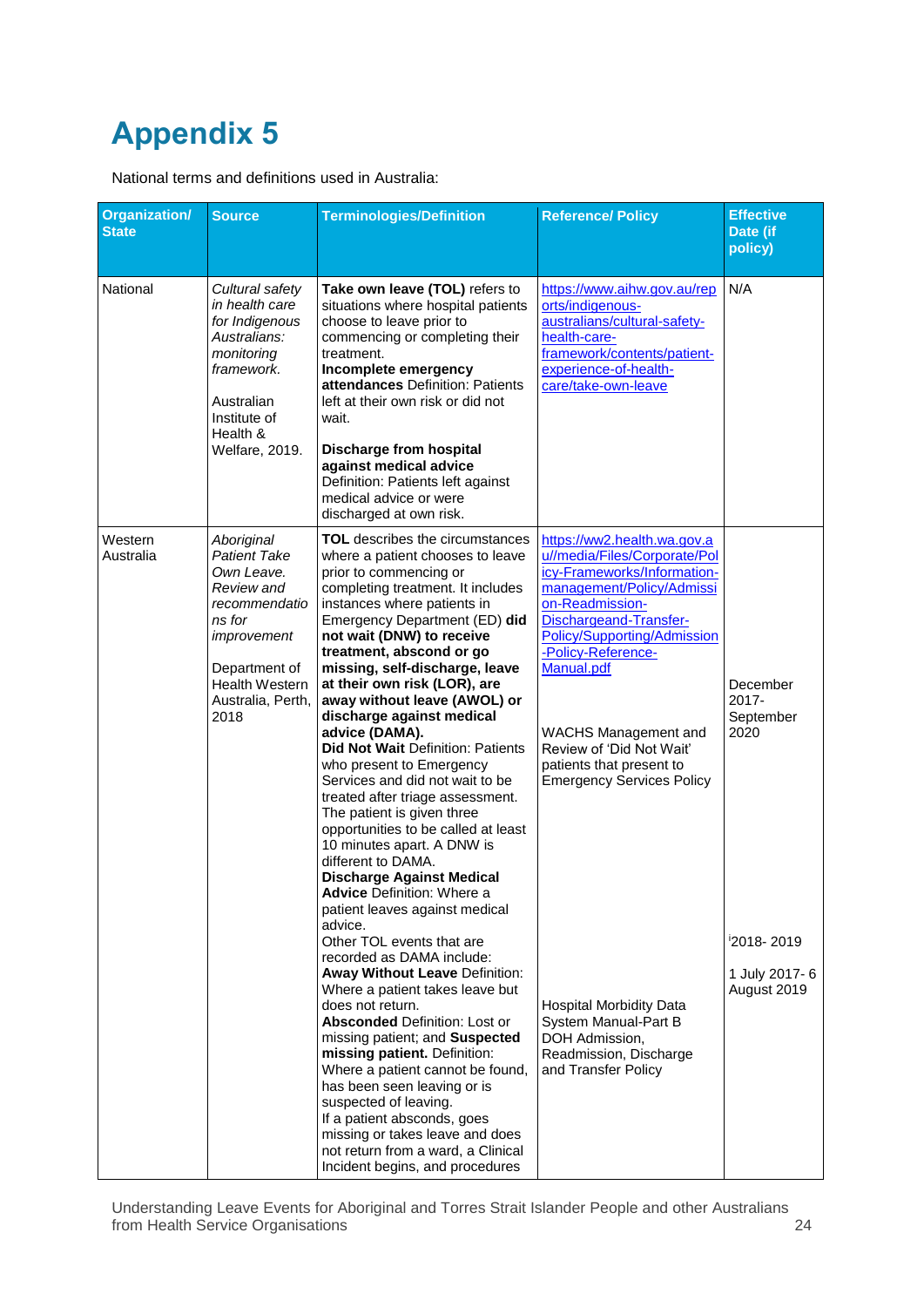| <b>Organization/</b><br><b>State</b> | <b>Source</b>                                                                                                                                                                                                                                       | <b>Terminologies/Definition</b>                                                                                                                                                                                                                                                                                                                                                                                                                                                                                                                                                                                                                                                                                                                                               | <b>Reference/ Policy</b>                                                                                                                                                                                        | <b>Effective</b><br>Date (if<br>policy)                                                    |
|--------------------------------------|-----------------------------------------------------------------------------------------------------------------------------------------------------------------------------------------------------------------------------------------------------|-------------------------------------------------------------------------------------------------------------------------------------------------------------------------------------------------------------------------------------------------------------------------------------------------------------------------------------------------------------------------------------------------------------------------------------------------------------------------------------------------------------------------------------------------------------------------------------------------------------------------------------------------------------------------------------------------------------------------------------------------------------------------------|-----------------------------------------------------------------------------------------------------------------------------------------------------------------------------------------------------------------|--------------------------------------------------------------------------------------------|
|                                      |                                                                                                                                                                                                                                                     | are followed. The incident is<br>recorded in the WA Health<br>Clinical Incident Management<br>System (CIMS) and the patient's<br>medical record.<br>If the patient returns, the incident<br>is cancelled. If the patient cannot<br>be found, the incident is recorded<br>as Discharged Against Medical<br>Advice.                                                                                                                                                                                                                                                                                                                                                                                                                                                             |                                                                                                                                                                                                                 |                                                                                            |
|                                      | Admission<br>Policy<br>Reference<br>Manual<br>Department of<br><b>Health Western</b><br>Australia, Perth,<br>2019.                                                                                                                                  | <b>Discharge Against Medical</b><br><b>Advice Definition: When the</b><br>patient chooses to leave the<br>hospital before the completion of<br>treatment against the advice of<br>the treating medical practitioners.                                                                                                                                                                                                                                                                                                                                                                                                                                                                                                                                                         | <b>Admission Policy</b><br>(superseded DOH<br>Admission, Readmission,<br>Discharge and Transfer<br>Policy)                                                                                                      | 6 August<br>2019-30 June<br>2020                                                           |
| New South<br>Wales                   | Diagnostic<br>Report:<br>Understanding<br>contributing<br>factors for<br>Take-Own-<br>Leave in NSW<br>Centre for<br>Aboriginal<br>Health.<br>Clinical<br>Excellence<br>Commission<br>and NSW<br>Centre for<br>Aboriginal<br>Health, Sydney,<br>2020 | Take own leave as an 'umbrella<br>term' for describing the<br>occurrence of incomplete medical<br>treatment<br>Did not wait Definition: Patients<br>who decide not to wait for clinical<br>care to commence or medical<br>assessment following triage in the<br>emergency department.<br>Discharge against medical<br>advice Definition: Patients who<br>have been admitted to hospital<br>who leave against the expressed<br>advice of their treating physician.<br>Left at own risk Definition: Any<br>person who leaves against advice<br>after treatment has commenced.<br>A diagnosis is required. Includes<br>those patients who were planned<br>for admission but who did not<br>physically leave the ED to<br>another treatment location prior to<br>their departure. | <b>NSW Health Emergency</b><br><b>Department Patients</b><br>Awaiting Care policy<br>NSW Aboriginal Health Plan<br>2013-2023: Mid-term<br>Evaluation (2019)<br>ED Mode of Separation<br>Code Set Update 2017/18 | 16 March<br>$2018 - 16$<br><b>March 2023</b><br>2013-2023<br>11 Sept 2017-<br>11 Sept 2022 |
|                                      | Mid-term<br>evaluation of<br>the NSW<br>Aboriginal<br>Health plan<br>2013-2023.                                                                                                                                                                     | Incomplete ED visits Definition:<br>visits for which the patient either<br>left the ED before receiving a<br>medical assessment or left the<br>ED after a medical assessment<br>but before completion of care or<br>ED discharge.                                                                                                                                                                                                                                                                                                                                                                                                                                                                                                                                             | Western Sydney ED<br>Admission form                                                                                                                                                                             | 2013-2023                                                                                  |
|                                      | NSW Health,<br>2019.                                                                                                                                                                                                                                |                                                                                                                                                                                                                                                                                                                                                                                                                                                                                                                                                                                                                                                                                                                                                                               |                                                                                                                                                                                                                 |                                                                                            |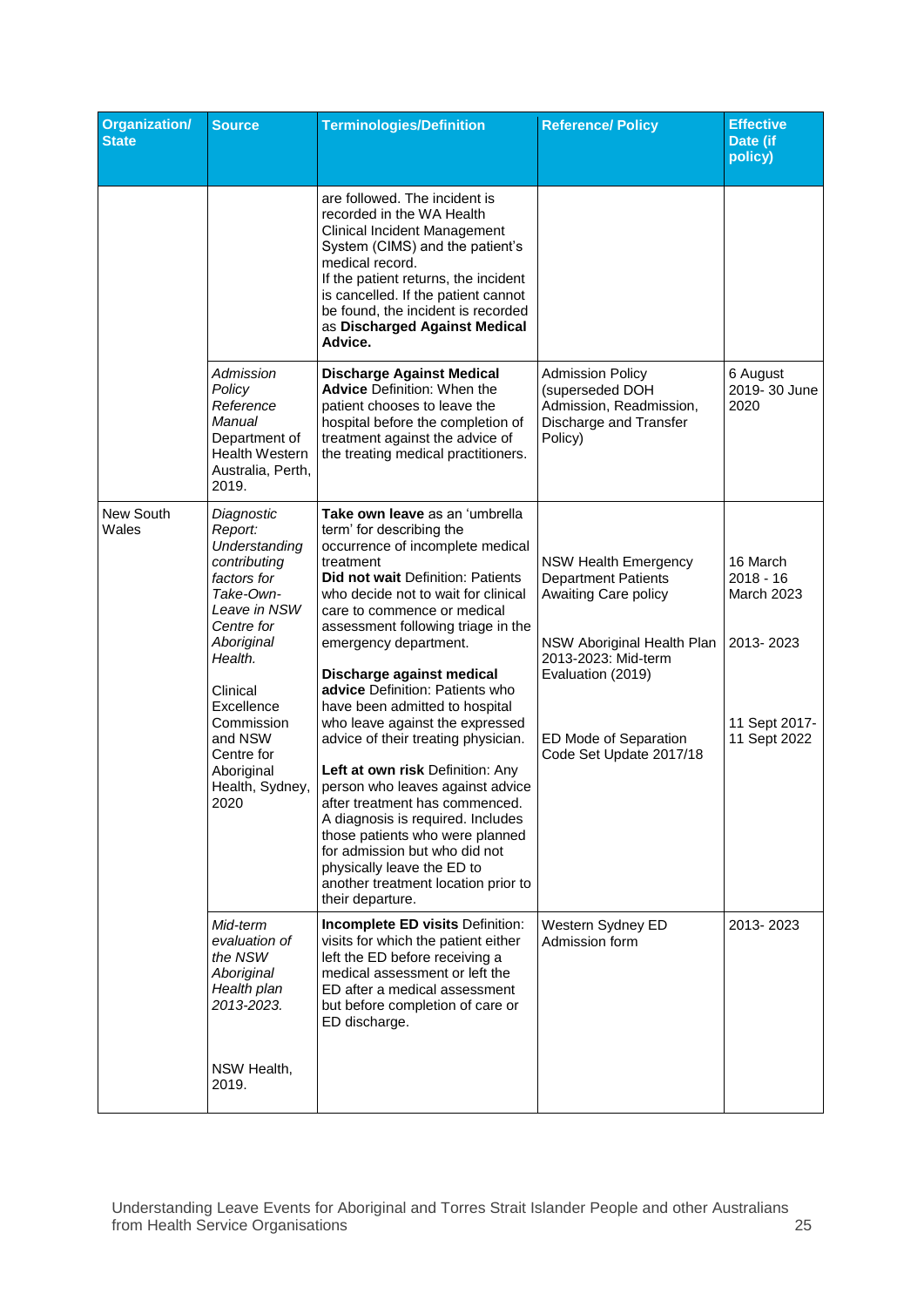| <b>Organization/</b><br><b>State</b> | <b>Source</b>                                                                                                                                                                                           | <b>Terminologies/Definition</b>                                                                                                                                                                                                                                                                                                                             | <b>Reference/ Policy</b>                                                                                                                            | <b>Effective</b><br>Date (if<br>policy) |
|--------------------------------------|---------------------------------------------------------------------------------------------------------------------------------------------------------------------------------------------------------|-------------------------------------------------------------------------------------------------------------------------------------------------------------------------------------------------------------------------------------------------------------------------------------------------------------------------------------------------------------|-----------------------------------------------------------------------------------------------------------------------------------------------------|-----------------------------------------|
| Northern<br>Territories              | Key<br>performance<br>indicators<br>$2017/18 -$<br>attribute sheets.<br><b>DOH Northern</b><br>Territory Govt,<br>2017.                                                                                 | Discharge/leave against<br>medical advice within 48 hours<br>(DAMA/LAMA) Definition:<br>patients who leave/discharge<br>themselves from hospital against<br>medical advice.                                                                                                                                                                                 | AIHW Episode of admitted<br>patient care- separation<br>mode                                                                                        | N/A                                     |
|                                      | An evidence-<br>based approach<br>to reducing<br>discharge<br>against medical<br>advice amongst<br>Aboriginal and<br><b>Torres Strait</b><br><b>Islander</b><br>patients.<br>Deeble Institute,<br>2016. | Discharge against medical<br>advice (DAMA) is defined as the<br>occurrence of an in-patient<br>leaving a hospital or healthcare<br>setting before discharge is<br>advised by the treating provider.<br>DAMA is also referred to as self-<br>discharge, absconding, taking<br>own leave (TOL) and away<br>without leave (AWOL).                              | N/A                                                                                                                                                 | N/A                                     |
| Tasmania                             | Tasmanian<br>Admitted<br><b>Patient Dataset</b><br>- 2019.<br>AIHW, 2019.                                                                                                                               | <b>CODE Z Left against medical</b><br>advice Definition: The code is<br>used for patients who have<br>discharged themselves against<br>their doctor's advice.                                                                                                                                                                                               | Metadata online registry<br>https://meteor.aihw.gov.au/c<br>ontent/index.phtml/itemId/44<br>1661                                                    | 01/07/2019-<br>30/06/2020               |
| Victoria                             | Section 3-<br>Data<br>Definitions,<br>Victorian<br>Admitted<br>Episodes<br>Dataset (VAED)<br>manual 2019-<br>20.<br>Victoria State<br>Government,<br>2019.                                              | Z Left against medical advice<br>Definition: Patient absconds or<br>leaves against medical advice, at<br>own risk. This includes newborns<br>taken from the hospital against<br>medical advice.                                                                                                                                                             | https://www2.health.vic.gov.<br>au/about/publications/policie<br>sandguidelines/Victorian-<br><b>Admitted-Episodes-Dataset-</b><br>manual-2019-2020 | 2019-2020                               |
| South Australia                      | Aboriginal<br>health in South<br>Australia: 2017<br>case study.<br>Health<br>Performance<br>Council, Govt of<br>South Australia,<br>2017.                                                               | Inpatient discharge against<br>medical advice Definition: Public<br>hospital inpatients who discharge<br>themselves early against medical<br>advice.<br>Left emergency department at<br>own risk Definition: persons who<br>prematurely leave public hospital<br>emergency departments (EDs) at<br>their own risk after treatment has<br>already commenced. | https://apo.org.au/node/106<br>861                                                                                                                  | N/A                                     |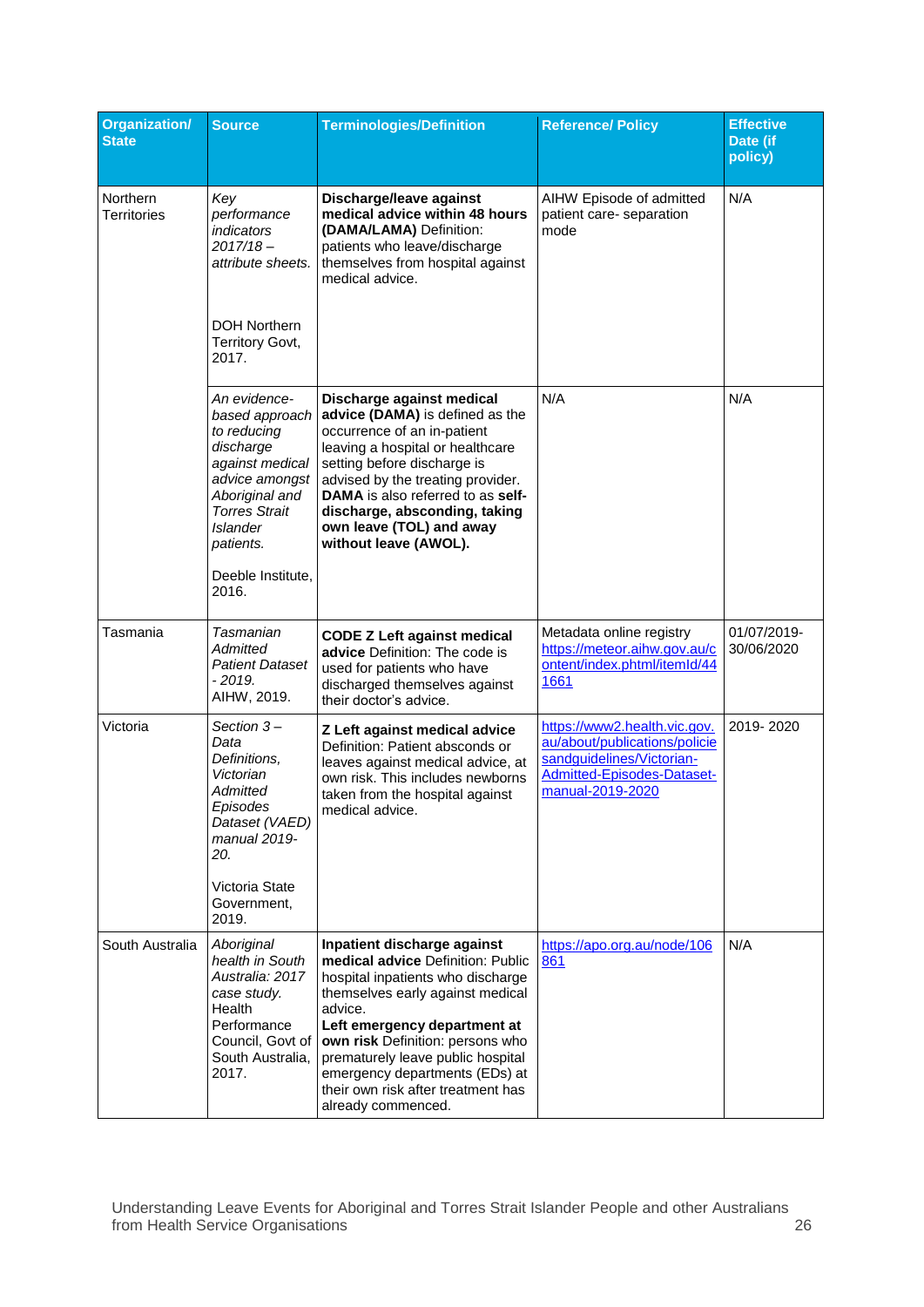| <b>Organization/</b><br><b>State</b> | <b>Source</b>                                                                                                                                                                                   | <b>Terminologies/Definition</b>                                                                                             | <b>Reference/ Policy</b>                                                                                                                                                           | <b>Effective</b><br>Date (if<br>policy) |
|--------------------------------------|-------------------------------------------------------------------------------------------------------------------------------------------------------------------------------------------------|-----------------------------------------------------------------------------------------------------------------------------|------------------------------------------------------------------------------------------------------------------------------------------------------------------------------------|-----------------------------------------|
| Queensland                           | Queensland<br>Hospital<br>Admitted<br><b>Patient Data</b><br>Collection<br>(QHAPDC)<br>Manual 2019-<br>2020.<br>Queensland<br><b>State</b><br>Government.<br>2019.                              | Code 07 Discharged at own risk<br>Definition: Patients who abscond<br>or leave hospital against medical<br>advice.          | https://www.health.gld.gov.a<br>data/assets/pdf_file/002<br>u/<br>4/934413/Final 2019-20-<br>QHAPDC-manual_v1.2.pdf                                                                | 2019-2020                               |
| Australian<br>Capital Territory      | <b>ACT Public</b><br><b>Health Services</b><br>Quarterly<br>Performance<br>$Report -$<br>Technical and<br>Supplementary<br><b>Information</b><br>Quarter 2 2019-<br>20.<br>ACT Health,<br>2019. | Patient who did not wait to be<br>seen Definition: Patient who did<br>not wait to be seen by a health<br>care professional. | https://health.act.gov.au/site<br>s/default/files/2020-<br>04/Att.%20A2%20-<br>%20Technical%20and%20S<br>upplementary%20Informatio<br>n%20-<br>%20Quarter%202%2C%202<br>019-20.pdf | 2019-2020                               |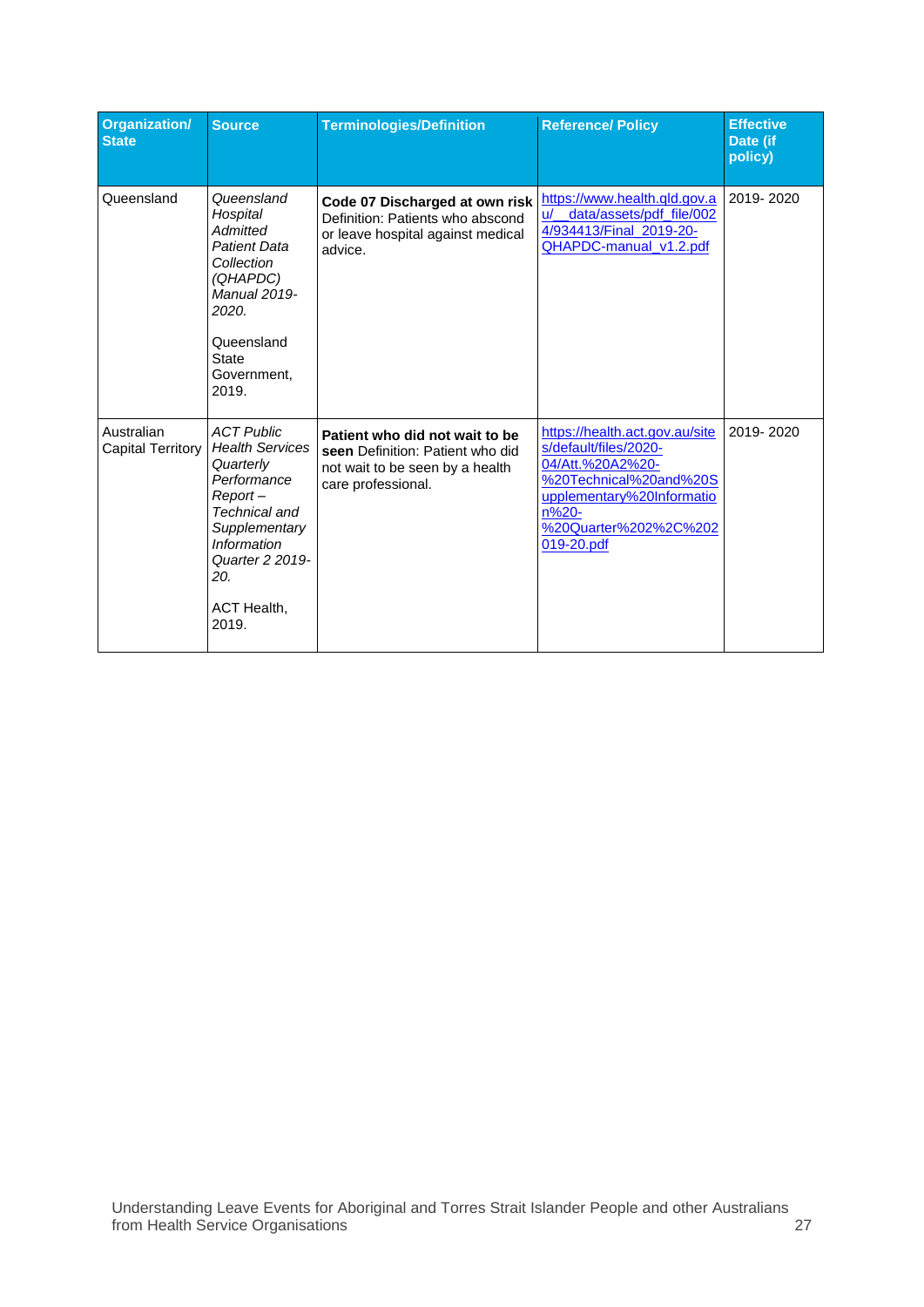<span id="page-32-0"></span>Recommendations obtained from the systematic literature review

| Title, Author, Date,<br><b>Country</b>                                                                                                                                                                                      | <b>Recommendations</b>                                                                                                                                                                                                                                                                                                                                                                                                                                                                                                                                                                                                                                                                                                                                                                                                          |
|-----------------------------------------------------------------------------------------------------------------------------------------------------------------------------------------------------------------------------|---------------------------------------------------------------------------------------------------------------------------------------------------------------------------------------------------------------------------------------------------------------------------------------------------------------------------------------------------------------------------------------------------------------------------------------------------------------------------------------------------------------------------------------------------------------------------------------------------------------------------------------------------------------------------------------------------------------------------------------------------------------------------------------------------------------------------------|
| <b>Aboriginal Patient</b><br>Take Own Leave.<br><b>Review and</b><br>recommendations<br>for improvement<br>Department of<br><b>Health Western</b><br>Australia, Perth<br>2018                                               | Improve the cultural competence of health services and create<br>$\bullet$<br>culturally safe environments<br>Workforce development and training<br>$\bullet$<br>Improved access to cultural education and training for non-Aboriginal<br>$\bullet$<br>staff including opportunities for ongoing professional development<br>Engagement and partnerships with Aboriginal consumers, carers and<br>$\bullet$<br>communities in the design, planning and evaluation of programs and<br>services<br>Collaborative partnerships with Aboriginal community-controlled health<br>$\bullet$<br>services<br>Support systematic and ongoing two-way communication<br>$\bullet$<br>Whole-of-organisation approach to improving cultural competency and<br>$\bullet$<br>responsiveness including governance arrangements that reflect this |
| An evidence-based<br>approach to<br>reducing discharge<br>against medical<br>advice amongst<br>Aboriginal and<br><b>Torres Strait</b><br>Islander patients.<br>Caitlin Shaw 2016,<br>Australia                              | Evaluate institutionalised practices<br>$\bullet$<br>Improve provider training<br>$\bullet$<br>Create a more welcoming hospital environment<br>$\bullet$<br>Improve current cultural competency training in acute care<br>Improve cultural safety frameworks in hospitals<br>$\bullet$<br>Develop a nationally recognised scope of practice for AHWs/ALOs<br>$\bullet$<br>Increase recruitment and retention of AHWs/ALOs in acute care,<br>$\bullet$<br>especially in rural hospitals<br>Develop more flexible community-based care models to provide<br>$\bullet$<br>culturally appropriate care for Aboriginal and Torres Strait Islander<br>patients.<br>Continue research into DAMA in the Aboriginal and Torres Strait<br>$\bullet$<br><b>Islander population</b>                                                         |
| Self-discharge by<br><b>Adult Aboriginal</b><br><b>Patients at Alice</b><br>Springs Hospital,<br>Central Australia:<br>Insights from a<br>Prospective Cohort<br>Study<br>Lloyd J. Einsiedel,<br>2013, Alice Springs,<br>NT. | Improve cultural safety and modifying staff-associated risk factors<br>$\bullet$                                                                                                                                                                                                                                                                                                                                                                                                                                                                                                                                                                                                                                                                                                                                                |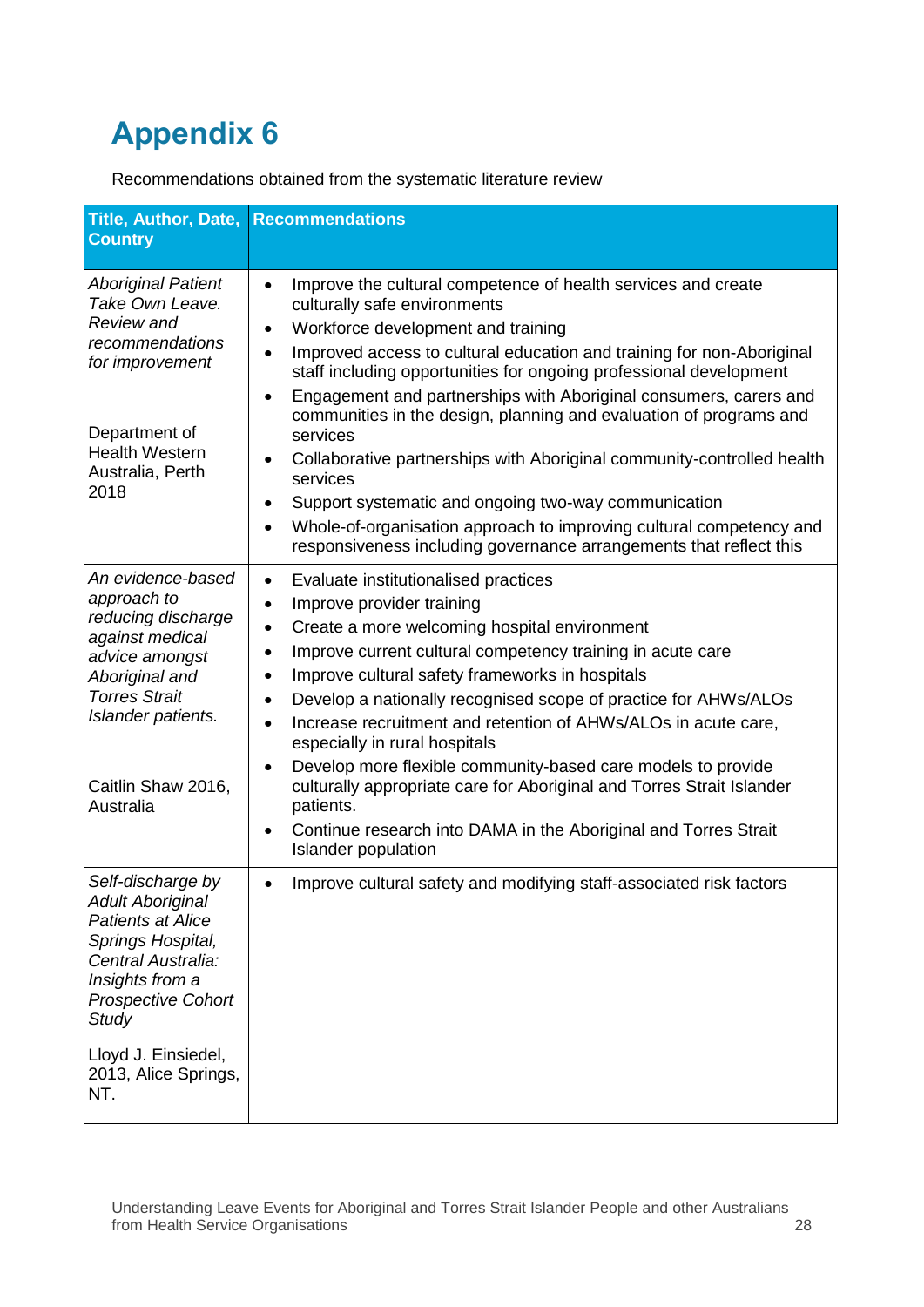| Title, Author, Date,<br><b>Country</b>                                                                                                                                                                                                                                                                               | <b>Recommendations</b>                                                                                                                                                                                                                                                                                                                                                                                                                                                                                                                                                                                                                                                                                                                                                                                                                                                                                                                                                                                                                                                                                                                                                                                                                                                                                                           |
|----------------------------------------------------------------------------------------------------------------------------------------------------------------------------------------------------------------------------------------------------------------------------------------------------------------------|----------------------------------------------------------------------------------------------------------------------------------------------------------------------------------------------------------------------------------------------------------------------------------------------------------------------------------------------------------------------------------------------------------------------------------------------------------------------------------------------------------------------------------------------------------------------------------------------------------------------------------------------------------------------------------------------------------------------------------------------------------------------------------------------------------------------------------------------------------------------------------------------------------------------------------------------------------------------------------------------------------------------------------------------------------------------------------------------------------------------------------------------------------------------------------------------------------------------------------------------------------------------------------------------------------------------------------|
| Understanding<br>remote Aboriginal<br>drug and alcohol<br>residential<br>rehabilitation clients:<br>Who attends, who<br>leaves and who<br>stays?<br>Alice Munro, 2017,<br>North West, NSW.                                                                                                                           | Tailor treatment to improve outcomes for high-risk clients<br>$\bullet$<br>Aboriginal organisations to develop effective evidence-based programs<br>$\bullet$<br>aimed at minimising harms from substance misuse and criminal<br>activity.                                                                                                                                                                                                                                                                                                                                                                                                                                                                                                                                                                                                                                                                                                                                                                                                                                                                                                                                                                                                                                                                                       |
| Voting with their feet<br>- predictors of<br>discharge against<br>medical advice in<br>Aboriginal and non-<br>Aboriginal<br><i>ischaemic</i> heart<br>disease inpatients in<br><b>Western Australia:</b><br>an analytic study<br>using data linkage<br>Judith M.<br>Katzenellenbogen,<br>2013, Western<br>Australia. | Early recognition of patient discomfort (or lack of engagement) and<br>$\bullet$<br>identification of patients' concerns/issues<br>Screen for and deal with substance dependency proactively<br>$\bullet$<br>Train staff in how to communicate and deal with situations in a<br>$\bullet$<br>culturally appropriate way<br>Appointment of an Aboriginal Health worker as patient advocate to help<br>$\bullet$<br>address patient's fears, complaints and concerns<br>Greater recruitment and retention of Aboriginal people in the health<br>$\bullet$<br>workforce, including interpreters for Aboriginal languages.<br>Cultural safety measures implemented at staff-level in the hospital<br>$\bullet$<br>system<br>Post-discharge interventions should form an integral part of the<br>$\bullet$<br>management of leave events for patients<br>Clear guidelines to contact primary care providers<br>$\bullet$<br>Actively follow up patients and engage families<br>$\bullet$<br>Recognise and address systemic racism<br>$\bullet$<br>Reconfigure models of care to address the needs of Aboriginal and<br>$\bullet$<br>Torres Strait Islander people<br>Improve information systems<br>$\bullet$<br>Facilitate communication across the health care sector and with<br>Aboriginal and Torres Strait Islander communities |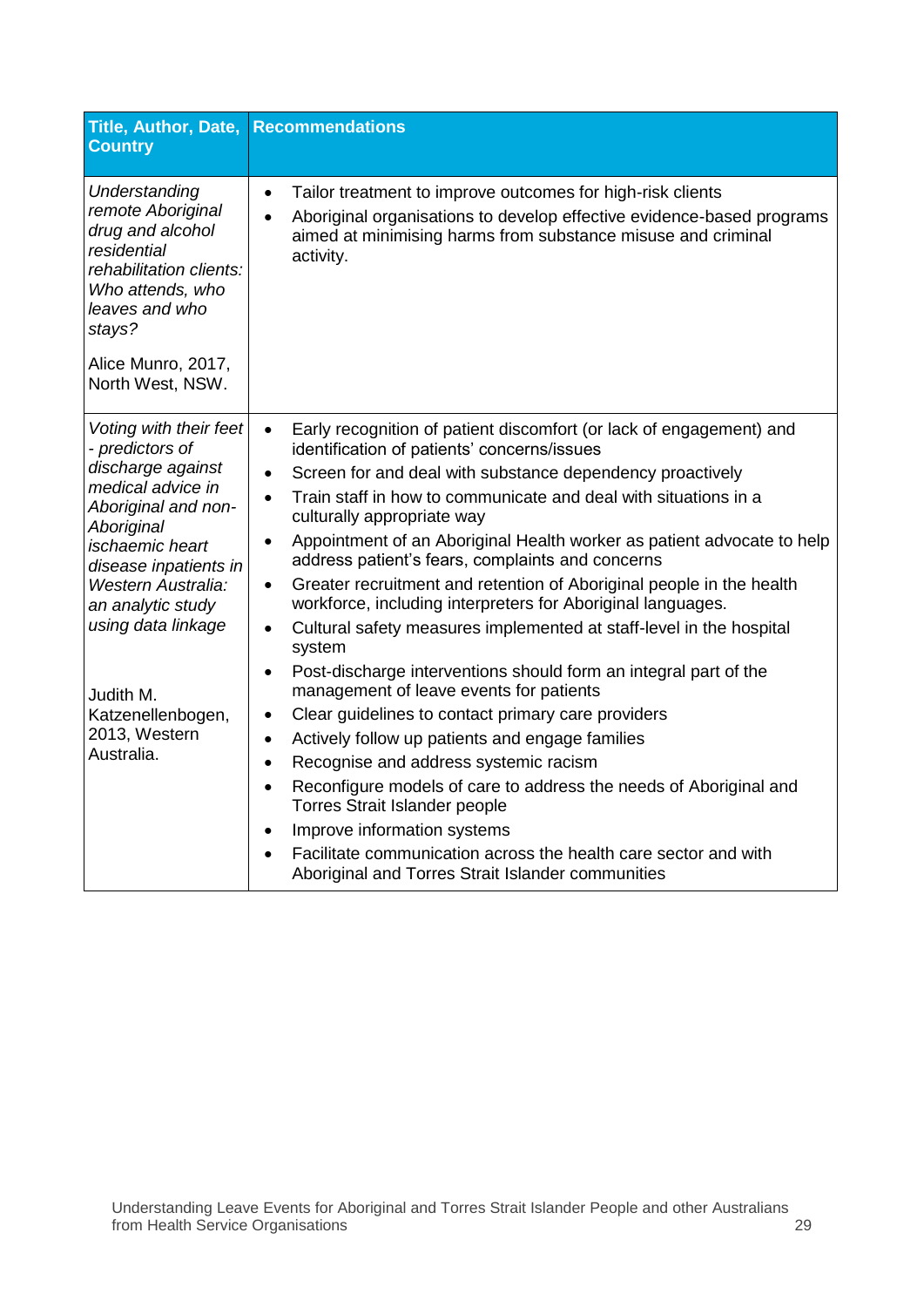## <span id="page-34-0"></span>**Abbreviations and Acronyms**

| <b>TOL</b>   | Take on leave                                  |
|--------------|------------------------------------------------|
| <b>DNW</b>   | Did not wait                                   |
| <b>LOR</b>   | Leave at own risk                              |
| MMAT         | Mixed methods appraisal tool                   |
| QUAL         | Qualitative                                    |
| QUAN         | Quantitative                                   |
| МM           | Mixed Methods                                  |
| AIHW         | Australian Institute of Health & Welfare       |
| CALD         | Culturally and linguistically-diverse          |
| AHPD         | Aboriginal Health Policy Directorate           |
| <b>AHCWA</b> | Aboriginal Health Council of Western Australia |
| WA.          | Western Australia                              |
| <b>HCC</b>   | <b>Health Consumers Council</b>                |
| <b>WAPHA</b> | Western Australia Primary Health Alliance      |
| <b>MHC</b>   | Mental Health Commission                       |
| <b>RPH</b>   | Royal Perth Hospital                           |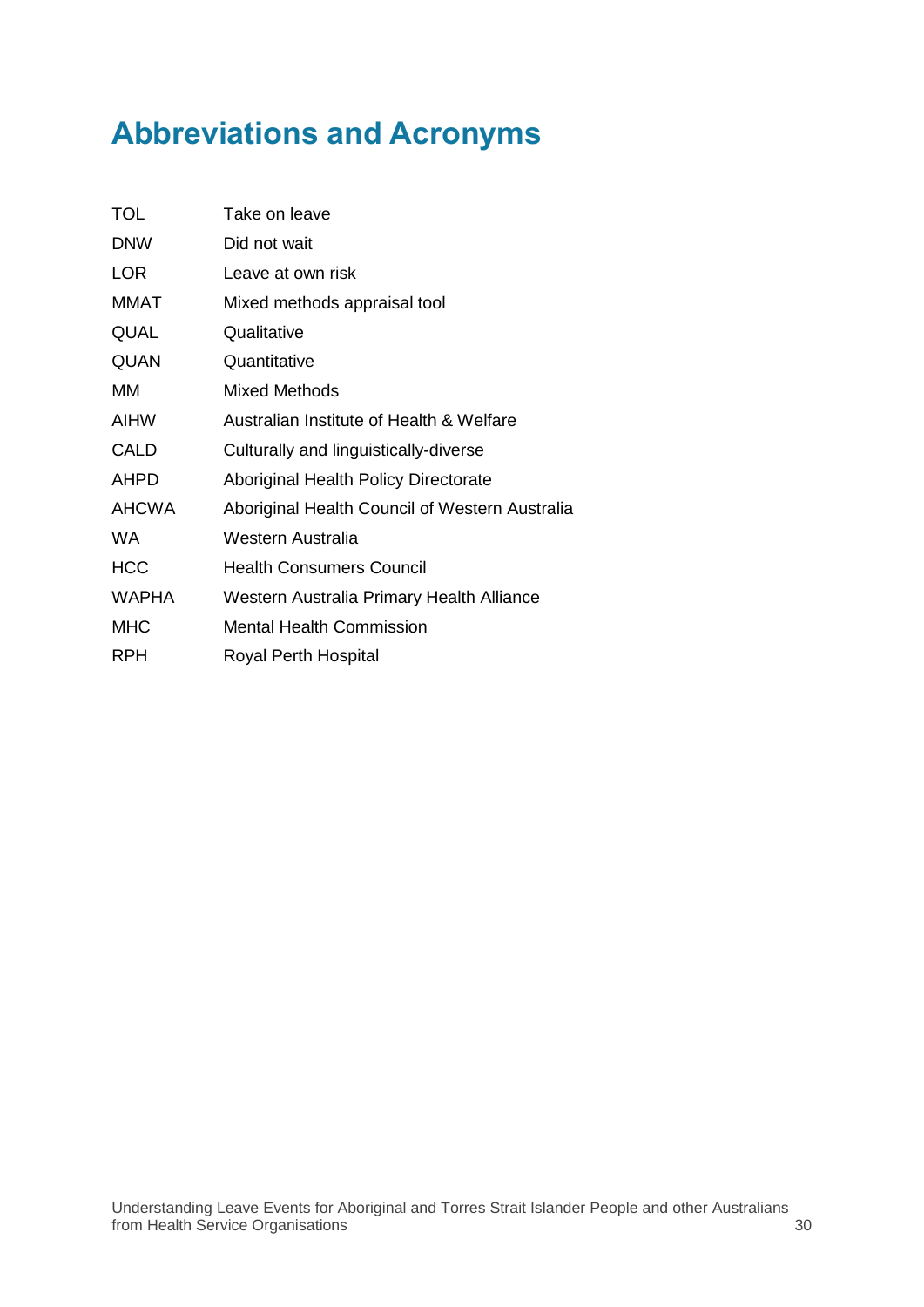## <span id="page-35-0"></span>**References**

- <span id="page-35-1"></span>1. Department of Health Western Australia. Aboriginal Patient Take Own Leave. Review and recommendations for improvement. 2018.
- <span id="page-35-2"></span>2. Shaw C. An evidence-based approach to reducing discharge against medical advice amongst Aboriginal and Torres Strait Islander patients. 2016.
- <span id="page-35-3"></span>3. Australian Institute of Health & Welfare. Deaths in Australia. [https://www.aihw.gov.au/reports/life-expectancy-death/deaths-in-australia/contents/summary.](https://www.aihw.gov.au/reports/life-expectancy-death/deaths-in-australia/contents/summary) Published 2019. Updated 17 Jul 2019. Accessed June, 2020.
- <span id="page-35-4"></span>4. Katzenellenbogen JM SF, Hobbs MS, Knuiman MW, Bessarab D, Durey A, Thompson SC. Voting with their feet - predictors of discharge against medical advice in Aboriginal and non-Aboriginal ischaemic heart disease inpatients in Western Australia: an analytic study using data linkage. BMC Health Services Research. 2013.
- <span id="page-35-5"></span>5. Warwick S, Atkinson D, Kitaura T, LeLievre M, Marley JV. Young Aboriginal People's Perspective on Access to Health Care in Remote Australia: Hearing Their Voices. Prog Community Health Partnersh. 2019;13(2):171-181.
- <span id="page-35-6"></span>6. Pace R, Pluye P, Bartlett G, et al. Testing the reliability and efficiency of the pilot Mixed Methods Appraisal Tool (MMAT) for systematic mixed studies review. Int J Nurs Stud. 2012;49(1):47-53.
- <span id="page-35-7"></span>7. Jayakody A, Oldmeadow C, Carey M, et al. Unplanned readmission or death after discharge for Aboriginal and non-Aboriginal people with chronic disease in NSW Australia: a retrospective cohort study. BMC Health Serv Res. 2018;18(1):893.
- <span id="page-35-8"></span>8. Australian Health Ministers' Advisory Council. Aboriginal and Torres Strait Islander Health Performance Framework 2014 Report. In:2014.
- <span id="page-35-13"></span>9. Gardner S, Woolfenden S, Callaghan L, et al. Picture of the health status of Aboriginal children living in an urban setting of Sydney. Aust Health Rev. 2016;40(3):337-344.
- <span id="page-35-14"></span>10. Munro A, Shakeshaft A, Breen C, Clare P, Allan J, Henderson N. Understanding remote Aboriginal drug and alcohol residential rehabilitation clients: Who attends, who leaves and who stays? Drug Alcohol Rev. 2018;37 Suppl 1:S404-S414.
- <span id="page-35-9"></span>11. NSW Health. Diagnostic Report: Understanding contributing factors for Take-Own-Leave in NSW Health organisations. In: Clinical Excellence Commission, NSW Centre for Aboriginal Health, eds. Sydney2020.
- <span id="page-35-11"></span>12. Guo XY, Woolfenden S, McDonald G, Saavedra A, Lingam R. Discharge against medical advice in culturally and linguistically diverse Australian children. Arch Dis Child. 2019;104(12):1150-1154.
- <span id="page-35-15"></span>13. Sealy L, Zwi K, McDonald G, Saavedra A, Crawford L, Gunasekera H. Predictors of Discharge Against Medical Advice in a Tertiary Paediatric Hospital. Int J Environ Res Public Health. 2019;16(8).
- <span id="page-35-10"></span>14. Einsiedel LJ, van Iersel E, Macnamara R, et al. Self-discharge by adult Aboriginal patients at Alice Springs Hospital, Central Australia: insights from a prospective cohort study. Aust Health Rev. 2013;37(2):239-245.
- <span id="page-35-12"></span>15. Australian Health Ministers' Advisory Council. Aboriginal and Torres Strait Islander Health Performance Framework 2017 Report. In. Canberra: AHMAC; 2017.
- <span id="page-35-16"></span>16. Coombes J, Hunter K, Mackean T, Ivers R. The journey of aftercare for Australia's First Nations families whose child had sustained a burn injury: a qualitative study. BMC Health Services Research. 2020;20(1):536.
- 17. Laverty M, McDermott DR, Calma T. Embedding cultural safety in Australia's main health care standards. Med J Aust. 2017;207(1):15-16.
- 18. Nursing and Midwifery Board of Australia (NMBA). Framework for assessing standards for practice for registered nurses, enrolled nurses and midwives. In. Melbourne: AHPRA; 2015.
- 19. The Royal Australian College of General Practitioners. Standards for general practices (4th edition). In. East Melbourne: RACGP; 2015.
- 20. Australian Commission on Safety and Quality in Health Care. National Safety and Quality Health Service Standards (September 2012). In. Sydney: ACSQHC; 2012.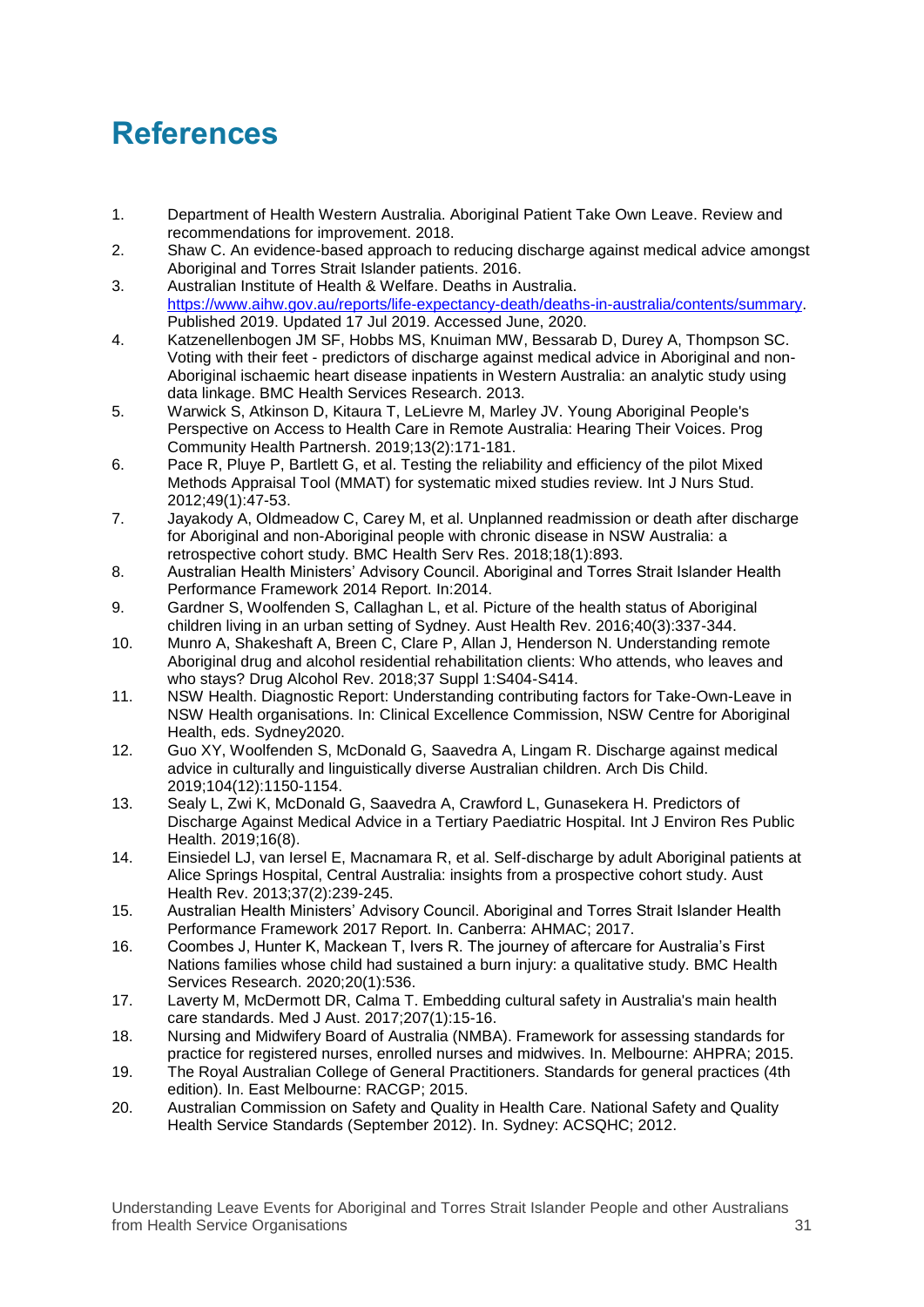## <span id="page-36-0"></span>**Acknowledgements**

The George Institute acknowledges the Traditional Custodians of the land on which this report was written and across the many nations in Australia and Torres Strait Islands from which this report draws information. We pay our respect to Elders past, present and emerging.